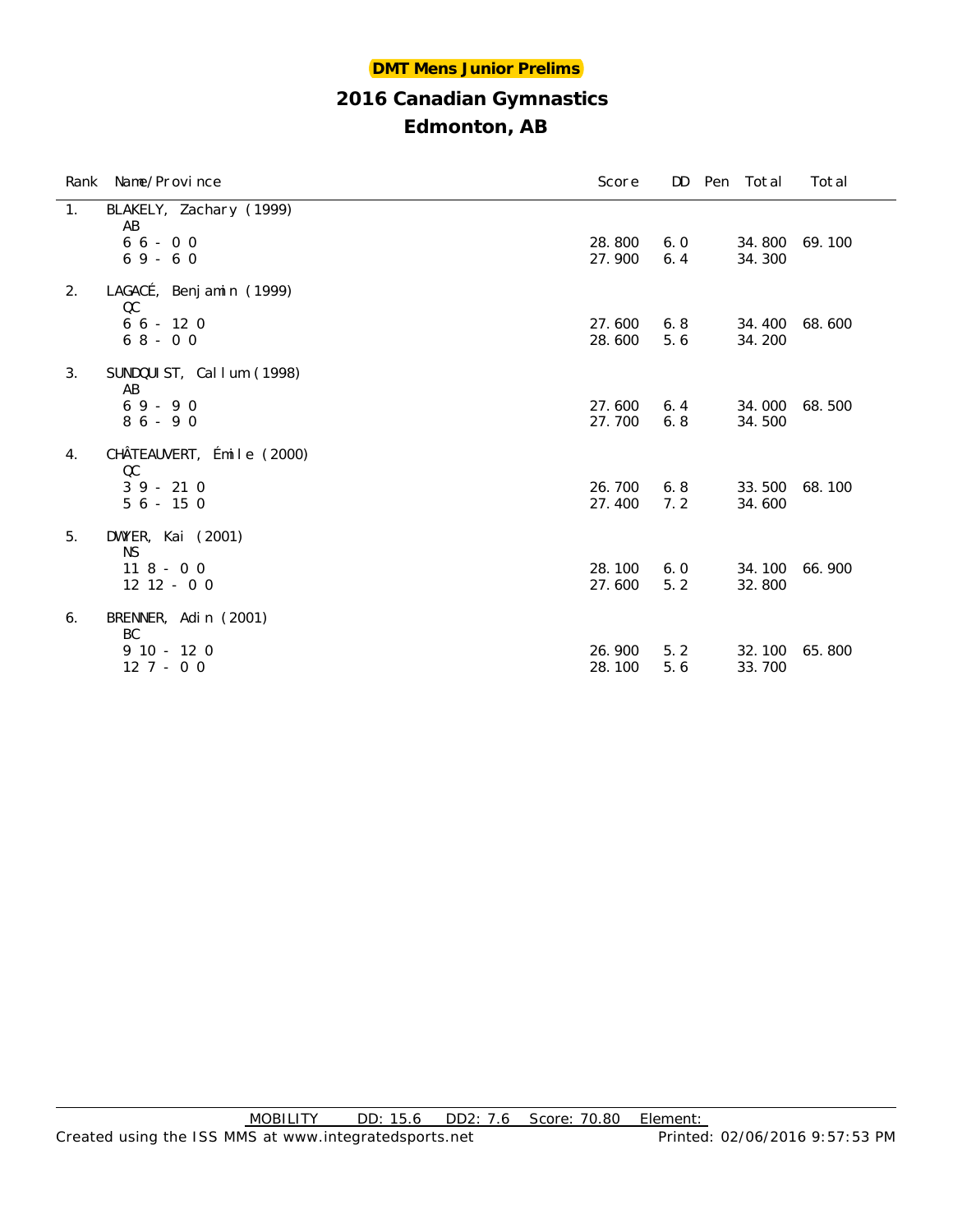## **Edmonton, AB**

|      | Rank Name/Province            | Score            | DD         | Pen Total        | Total  |
|------|-------------------------------|------------------|------------|------------------|--------|
| 1.   | POLEGATO, Andrew (2000)       |                  |            |                  |        |
|      | NB<br>$66 - 00$               | 28.800           | 2.9        | 31.700           | 63.800 |
| [S]  | $310 - 00$                    | 28.700           | 3.4        | 32.100           |        |
| 2.   | MANCINI, Michael (2000)       |                  |            |                  |        |
|      | <b>ON</b><br>$910 - 00$       | 28.100           | 3.7        | 31.800           | 63.600 |
| [dS] | $612 - 00$                    | 28.200           | 3.6        | 31.800           |        |
| 3.   | MONGRAIN, Kristopher (2000)   |                  |            |                  |        |
|      | QC<br>$67 - 39$               | 27.500           | 3.6        | 31.100           | 63.000 |
| [S]  | $64 - 30$                     | 28.700           | 3.2        | 31.900           |        |
| 4.   | WI SHLOW, Josh (2004)<br>AB   |                  |            |                  |        |
|      | $45 - 30$                     | 28.800           | 2.7        | 31.500           | 62.900 |
| [S]  | $28 - 30$                     | 28.700           | 2.7        | 31.400           |        |
| 5.   | FRIGON, Charles (2000)        |                  |            |                  |        |
|      | QC<br>$69 - 90$               | 27.600           | 3.3        | 30.900           | 62.400 |
|      | $69 - 00$                     | 28.500           | 3.0        | 31.500           |        |
| 6.   | BIANCHET, Anthony (2002)      |                  |            |                  |        |
|      | <b>ON</b><br>$610 - 30$       | 28.100           | 3.4        | 31.500           | 62.400 |
|      | $99 - 60$                     | 27.600           | 3.3        | 30.900           |        |
| 7.   | CARLSON, Roman (2002)         |                  |            |                  |        |
|      | AB<br>$69 - 150$              | 27.000           | 3.3        | 30.300           | 62.200 |
|      | $69 - 00$                     | 28.500           | 3.4        | 31.900           |        |
| 8.   | LOUBERT, William (2001)       |                  |            |                  |        |
|      | QC                            |                  |            |                  |        |
|      | $77 - 30$<br>$912 - 30$       | 28.300<br>27.600 | 2.9<br>3.4 | 31.200<br>31.000 | 62.200 |
|      |                               |                  |            |                  |        |
| 9.   | MASSON, Félix (2000)<br>QC    |                  |            |                  |        |
|      | $711 - 60$                    | 27.600           | 3.3        | 30.900           | 62.000 |
|      | $610 - 30$                    | 28.100           | 3.0        | 31.100           |        |
| 10.  | FERNANDES, Ethan (2002)<br>AB |                  |            |                  |        |
|      | $615 - 90$                    | 27.000           | 3.5        | 30.500           | 62.000 |
| [d]  | $612 - 30$                    | 27.900           | 3.6        | 31.500           |        |
| 11.  | ZUREK, Nol an (2003)<br>AB    |                  |            |                  |        |
|      | $612 - 60$                    | 27.600           | 3.1        | 30.700           | 61.800 |
|      | $912 - 00$                    | 27.900           | 3.2        | 31.100           |        |

MOBILITY DD: 7.1 DD2: 3.5 Score: 62.60 Element: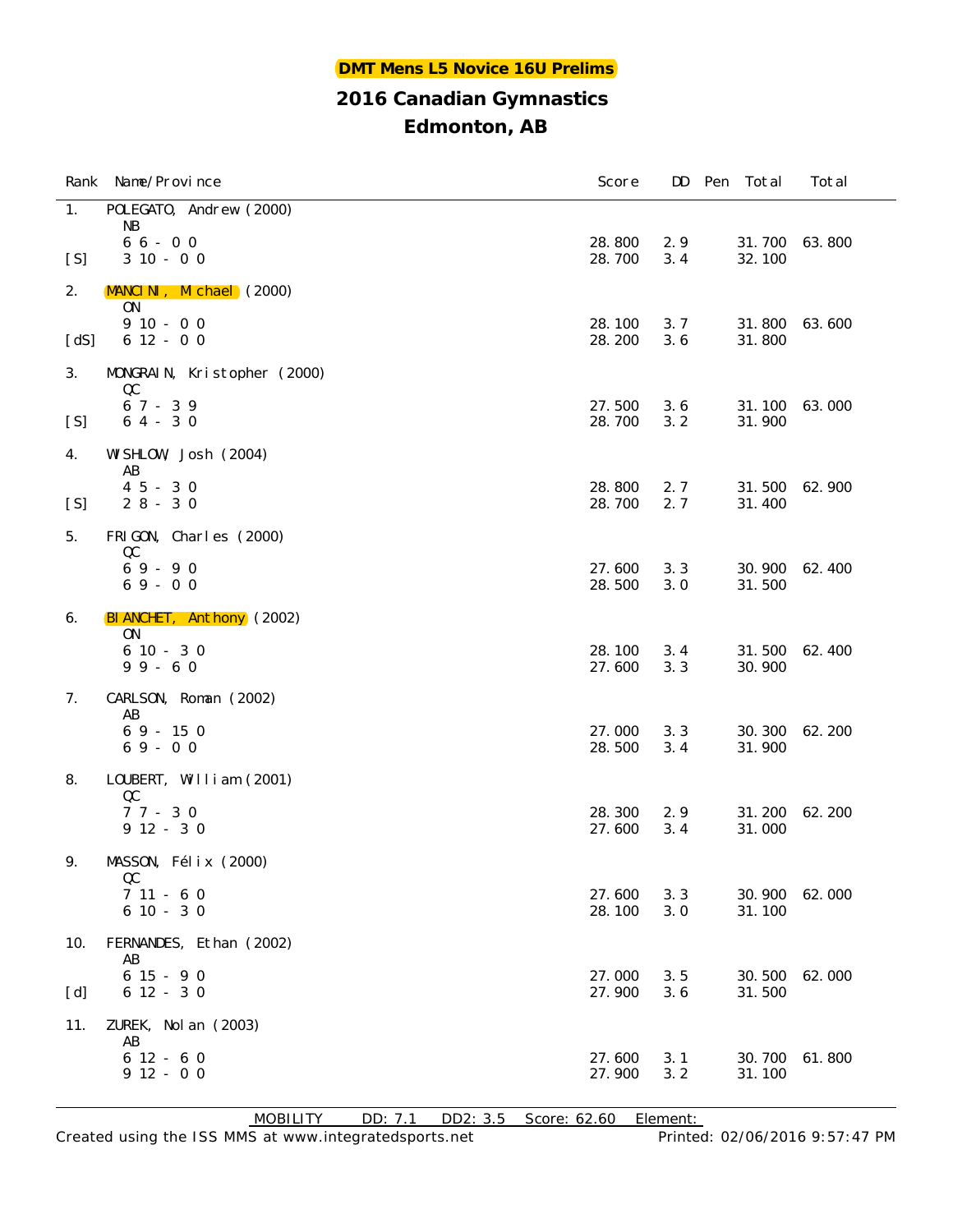## **2016 Canadian Gymnastics Edmonton, AB DMT Mens L5 Novice 16U Prelims**

|            | Rank Name/Province                                                    | Score            | DD         | Pen<br>Total     | Total  |
|------------|-----------------------------------------------------------------------|------------------|------------|------------------|--------|
| 12.        | LUPISH, Kieran (2003)<br>0 <sub>N</sub><br>$612 - 90$<br>$610 - 30$   | 27.300<br>28.100 | 3.1<br>3.2 | 30.400<br>31.300 | 61.700 |
| 13.<br>[d] | TROYAN, Artur (2003)<br>AB<br>$99 - 30$<br>$7\;15\; -\;12\;0$         | 27.900<br>26.600 | 3.7<br>3.5 | 31.600<br>30.100 | 61.700 |
| 14.<br>[d] | MCLEAN, Decl an (2001)<br>BC<br>$12$ $12$ - $15$ 0<br>$512 - 30$      | 26.100<br>28.000 | 3.7<br>3.5 | 29.800<br>31.500 | 61.300 |
| 15.        | HENFREY, Ashton (2001)<br>AB<br>$612 - 60$<br>$810 - 110$             | 27.600<br>27.100 | 3.2<br>3.3 | 30.800<br>30.400 | 61.200 |
| 16.        | PERREAULT, Mathieu (2003)<br>QC<br>$711 - 60$<br>$36 - 90$            | 27.600<br>28.200 | 2.9<br>2.2 | 30.500<br>30.400 | 60.900 |
| 17.        | TOWERS, Travis (2002)<br>BC<br>8 13 - 15 0<br>$613 - 40$              | 26.400<br>27.700 | 3.4<br>3.1 | 29.800<br>30.800 | 60.600 |
| 18.        | MASCHKE, Austin (2000)<br>BC<br>$512 - 60$<br>$11$ $12$ - $12$ 0      | 27.700<br>26.500 | 3.1<br>3.0 | 30.800<br>29.500 | 60.300 |
| 19.        | LEE, Ben (2002)<br>BC<br>$67 - 60$<br>$412 - 120$                     | 28.100<br>27.200 | 2.2<br>2.7 | 30.300<br>29.900 | 60.200 |
| 20.        | MANTAI, Tyreece (2003)<br>AB<br>$912 - 30$<br>$912 - 60$              | 27.600<br>27.300 | 3.1<br>2.0 | 30.700<br>29.300 | 60.000 |
| 21.        | BONGELLI, Cale (2000)<br>0 <sub>N</sub><br>12 14 - 19 0<br>$610 - 30$ | 25.500<br>28.100 | 3.7<br>1.8 | 29.200<br>29.900 | 59.100 |
| 22.<br>[d] | VAI LLNACOURT, Olivier (2000)<br>AB<br>$78 - 180$<br>$9$ 12 - 30 0    | 26.700<br>24.900 | 3.6<br>3.7 | 30.300<br>28.600 | 58.900 |

MOBILITY DD: 7.1 DD2: 3.5 Score: 62.60 Element:

Created using the ISS MMS at www.integratedsports.net Printed: 02/06/2016 9:57:47 PM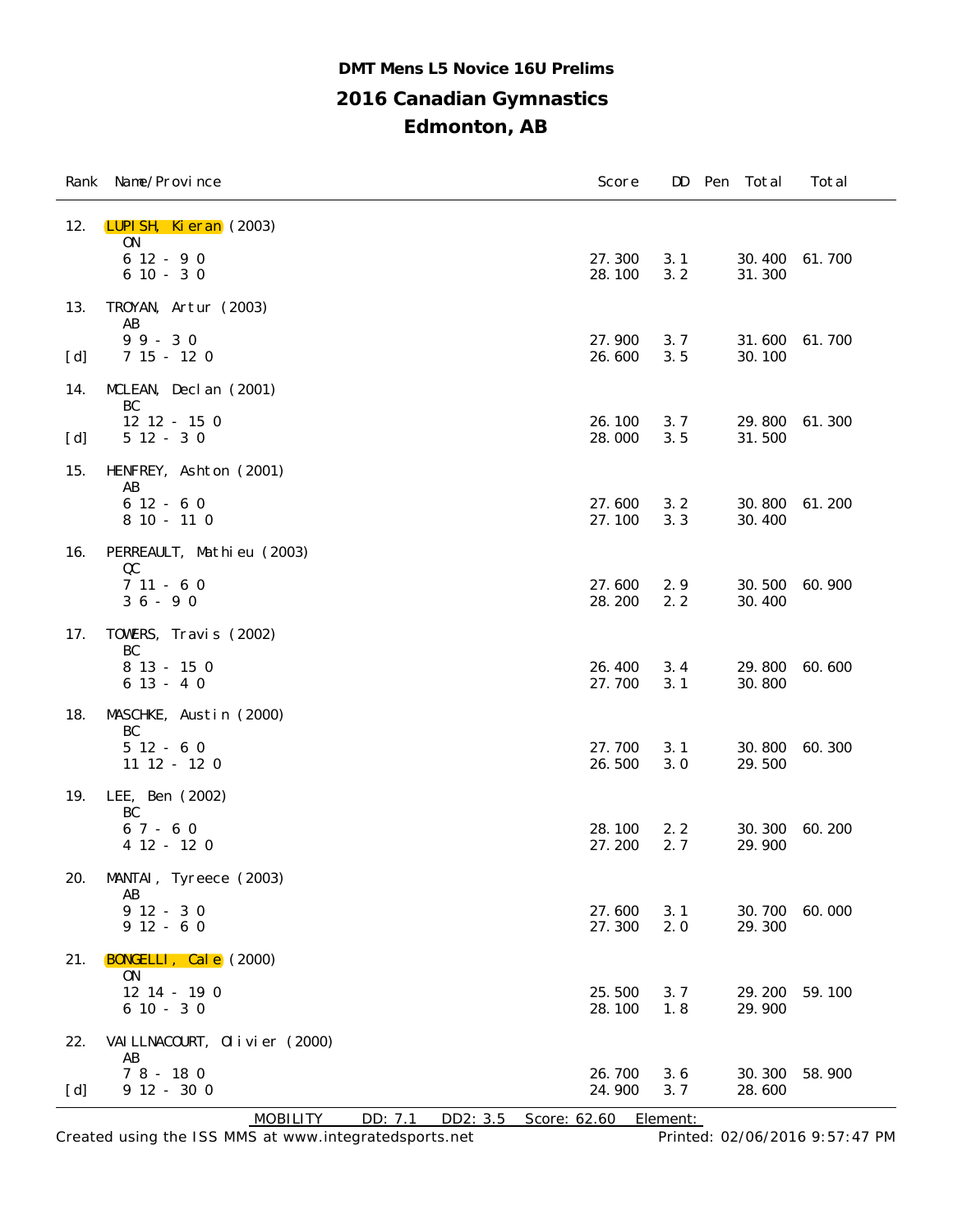## **2016 Canadian Gymnastics Edmonton, AB DMT Mens L5 Novice 16U Prelims**

|     | Rank Name/Province                                                         |       | Score            | DD         | Pen Total        | Total  |
|-----|----------------------------------------------------------------------------|-------|------------------|------------|------------------|--------|
| 23. | AUDET, Al $ex$ (2001)<br>QC                                                |       |                  |            |                  |        |
|     | $913 - 120$<br>$712 - 183$                                                 |       | 26.600<br>26.000 | 3.1<br>2.7 | 29.700<br>28.700 | 58.400 |
| 24. | FI SHMAN, Max $(2001)$<br>BC<br>$10$ $12 - 14$ 0<br>14 15 - 9 30           |       | 26.400<br>23.200 | 2.7<br>1.4 | 29.100<br>24.600 | 53.700 |
| 25. | DAVI ES, Joe (2001)<br>BC<br>$89 - 90$<br>$6 * - 0 0$                      | $[1]$ | 27.400<br>20.400 | 3.3<br>0.7 | 30.700<br>21.100 | 51.800 |
| 26. | <b>MORGANTE, Emmett</b> (2000)<br><b>ON</b><br>$* *$<br>$*$ *<br>$99 - 39$ | [0]   | 0.000<br>27.000  | 0.0<br>3.4 | 0.000<br>30.400  | 30.400 |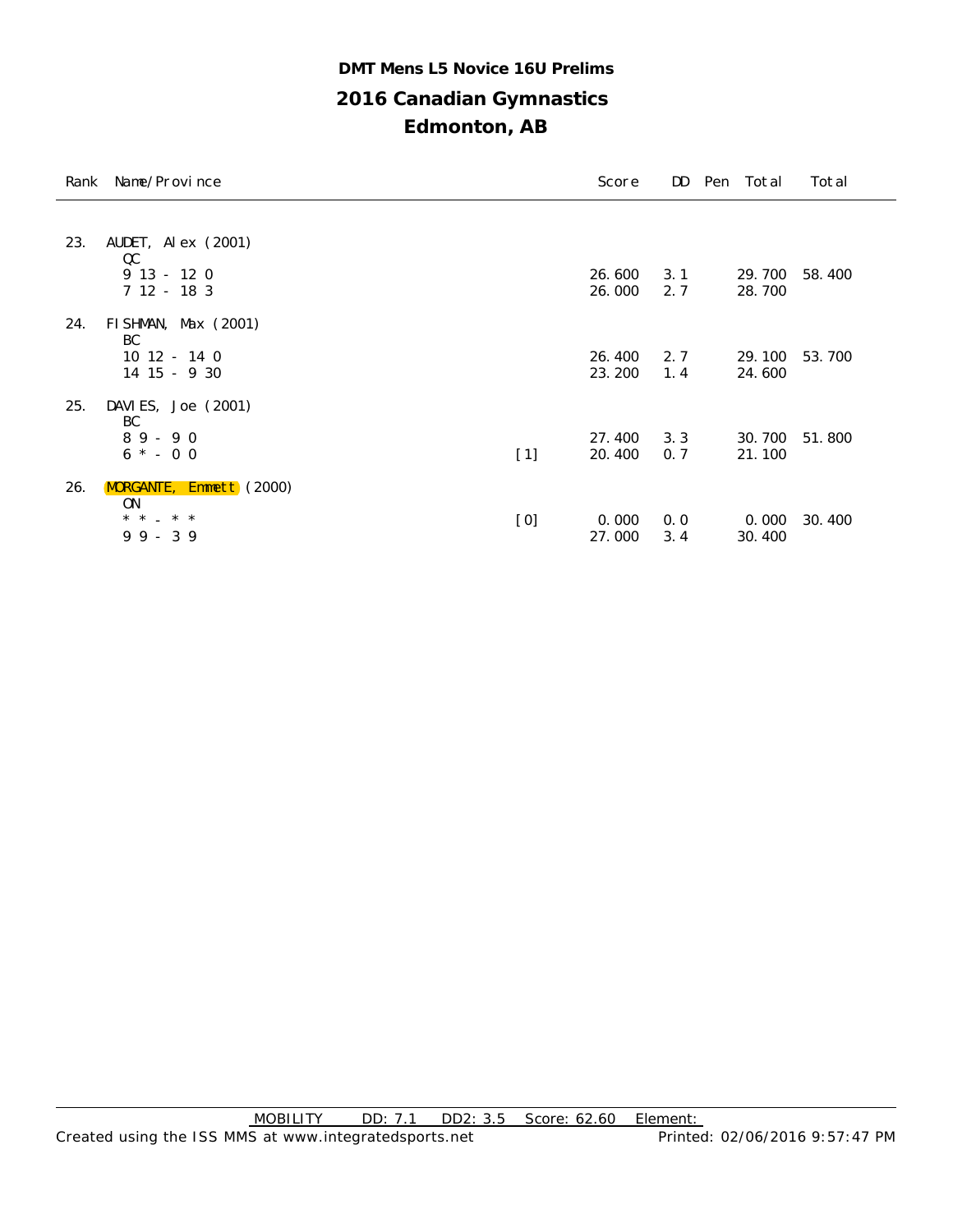| Rank | Name/Province                     |                        |     | Score            | DD         | Pen<br>Total     | Total  |
|------|-----------------------------------|------------------------|-----|------------------|------------|------------------|--------|
| 1.   | ERTMAN, Brent (1998)<br><b>SK</b> |                        |     |                  |            |                  |        |
| [dS] | $55 - 60$<br>$66 - 70$            |                        |     | 28.400<br>28.100 | 3.5<br>3.7 | 31.900<br>31.800 | 63.700 |
| 2.   | OSEDOWSKI, Marek (1998)<br>AB     |                        |     |                  |            |                  |        |
| [dS] | $612 - 30$<br>$612 - 00$          |                        |     | 27.900<br>28.200 | 3.6<br>3.7 | 31.500<br>31.900 | 63.400 |
| 3.   | LALUMI ERE, Hugo (1998)<br>0N     |                        |     |                  |            |                  |        |
| [S]  | $66 - 60$<br>$54 - 60$            |                        |     | 28.200<br>28.500 | 3.5<br>3.0 | 31.700<br>31.500 | 63.200 |
| 4.   | MCKENDRY, Andrew (1992)<br>0N     |                        |     |                  |            |                  |        |
| [d]  | $96 - 120$<br>$512 - 60$          |                        |     | 27.300<br>27.700 | 3.7<br>3.5 | 31.000<br>31.200 | 62.200 |
| 5.   | HUTCHINS, Zachary (1996)<br>BC    |                        |     |                  |            |                  |        |
| [d]  | $9$ 11 - 13 0<br>$65 - 120$       |                        |     | 26.700<br>27.700 | 3.7<br>3.5 | 30.400<br>31.200 | 61.600 |
| 6.   | MERKEL, Nick (1997)<br>AB         |                        |     |                  |            |                  |        |
|      | $98 - 00$<br>6 12 - 15 0          |                        |     | 28.300<br>26.700 | 3.0<br>3.2 | 31.300<br>29.900 | 61.200 |
| 7.   | DEXTRASE, Ethan (1999)<br>AB      |                        |     |                  |            |                  |        |
|      | $12$ $12$ - 9 0<br>$714 - 60$     |                        |     | 26.700<br>27.300 | 2.7<br>3.1 | 29.400<br>30.400 | 59.800 |
| 8.   | ARMES, Liam (1997)<br>BC          |                        |     |                  |            |                  |        |
|      | * * _ * *<br>$89 - 60$            |                        | [0] | 0.000<br>27.700  | 0.0<br>3.3 | 0.000<br>31.000  | 31.000 |
| 9.   | SCR CREMER, Bastien (1998)<br>AB  |                        |     |                  |            |                  |        |
|      |                                   | Withdrawn<br>Withdrawn |     |                  |            |                  |        |
| 9.   | SCR RAYMOND, Antoine (1997)<br>QC |                        |     |                  |            |                  |        |
|      |                                   | Withdrawn<br>Withdrawn |     |                  |            |                  |        |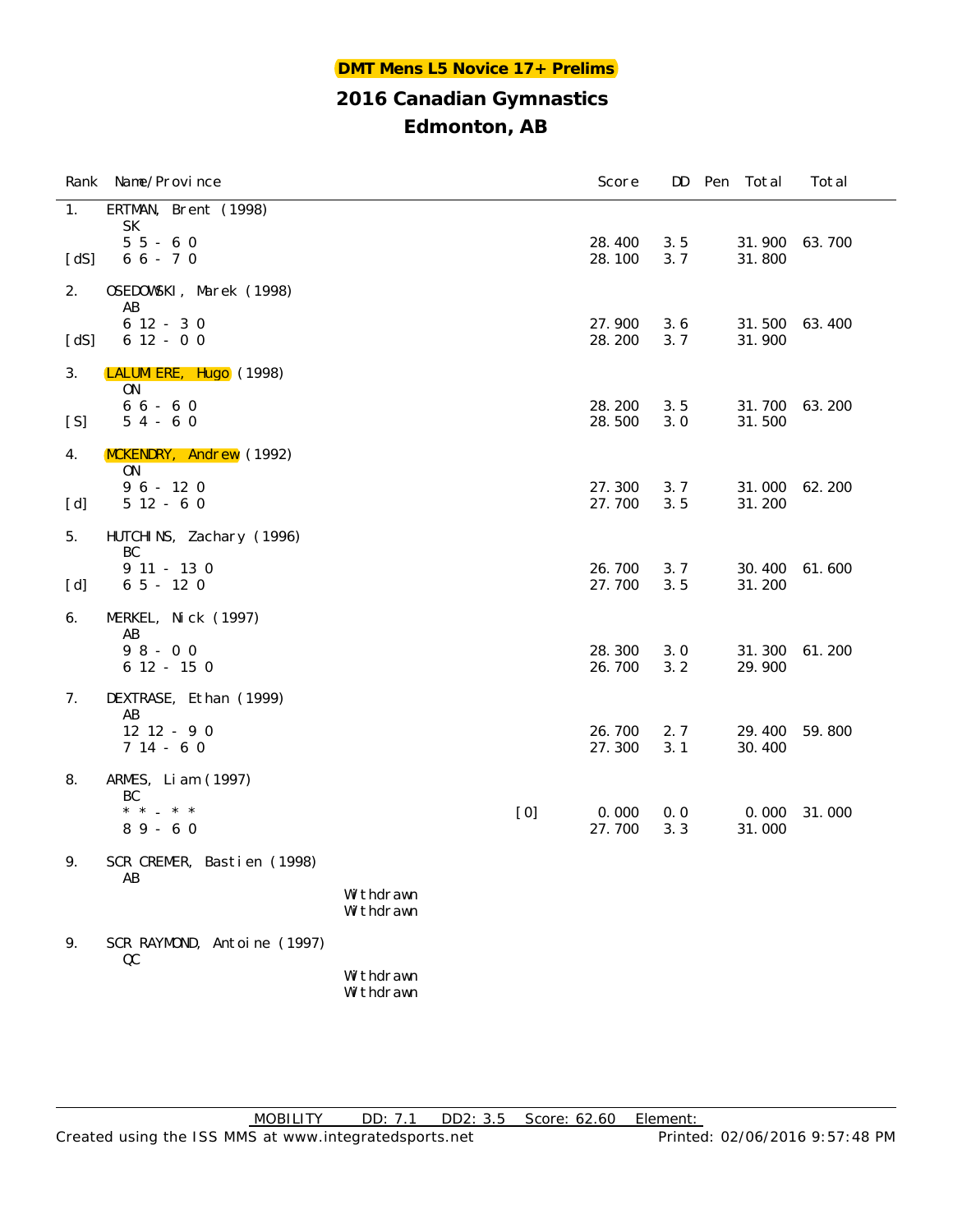## **2016 Canadian Gymnastics Edmonton, AB DMT Mens L6 Espoir 17U Prelims**

|      | Rank Name/Province                      | Score            |            | DD Pen Total     | Total  |
|------|-----------------------------------------|------------------|------------|------------------|--------|
| 1.   | DODD, Gavin (2003)<br>BC                |                  |            |                  |        |
| [S]  | $86 - 30$<br>$36 - 30$                  | 28.300<br>28.800 | 5.6<br>4.8 | 33.900<br>33.600 | 67.500 |
| 2.   | $MCI NTYRE$ , $Cl$ ay $(1999)$          |                  |            |                  |        |
|      | 0 <sub>N</sub><br>$107 - 60$            | 27.700           | 6.0        | 33.700           | 67.300 |
| [dS] | $66 - 120$                              | 27.600           | 6.0        | 33.600           |        |
| 3.   | BEEBE, Trent (1999)<br>BC               |                  |            |                  |        |
|      | $98 - 30$                               | 28.000           | 6.0        | 34.000           | 65.500 |
|      | $914 - 30$                              | 27.400           | 4.1        | 31.500           |        |
| 4.   | HERTZ, Soren (1999)<br>0 <sub>N</sub>   |                  |            |                  |        |
|      | $68 - 00$<br>$712 - 60$                 | 28.600<br>27.500 | 4.8<br>4.0 | 33.400<br>31.500 | 64.900 |
| 5.   | COULL, Jaxson (2000)                    |                  |            |                  |        |
|      | BC<br>$915 - 30$                        | 27.300           | 4.1        | 31.400           | 64.100 |
|      | $913 - 30$                              | 27.500           | 5.2        | 32.700           |        |
| 6.   | PEDERSEN, Mitchel (2002)<br>AB          |                  |            |                  |        |
|      | $99 - 30$<br>$99 - 150$                 | 27.900<br>26.700 | 3.7<br>4.8 | 31.600<br>31.500 | 63.100 |
| 7.   | <b>WOOLLEY, Steven</b> (1999)           |                  |            |                  |        |
|      | 0 <sub>N</sub><br>$99 - 90$             | 27.300           | 4.1        | 31.400           | 63.000 |
|      | $12$ $11$ - 3 0                         | 27.400           | 4.2        | 31.600           |        |
| 8.   | ARMSTRONG, Owen (2001)<br>BC            |                  |            |                  |        |
|      | $129 - 90$<br>$315 - 130$               | 27.000<br>26.900 | 4.8<br>4.3 | 31.800<br>31.200 | 63.000 |
| 9.   | MOULD, Blake (2001)                     |                  |            |                  |        |
|      | BC<br>$98 - 300$                        | 25.300           | 5.2        | 30.500           | 61.300 |
|      | $4\;15\; -\;13\;0$                      | 26.800           | 4.0        | 30.800           |        |
| 10.  | STANNARD, Adam (2003)<br>AB             |                  |            |                  |        |
|      | 6 12 - 30 0<br>$11 10 - 6 0$            | 25.200<br>27.300 | 3.6<br>2.9 | 28.800<br>30.200 | 59.000 |
|      | AUBIN, Rémi (2001)                      |                  |            |                  |        |
| 11.  | QC                                      |                  |            |                  |        |
|      | $11$ $12$ - $12$ 0<br>$5$ $14$ - 6 $30$ | 26.500<br>24.500 | 4.4<br>1.3 | 30.900<br>25.800 | 56.700 |

MOBILITY DD: 10.8 DD2: 5.2 Score: 65.60 Element: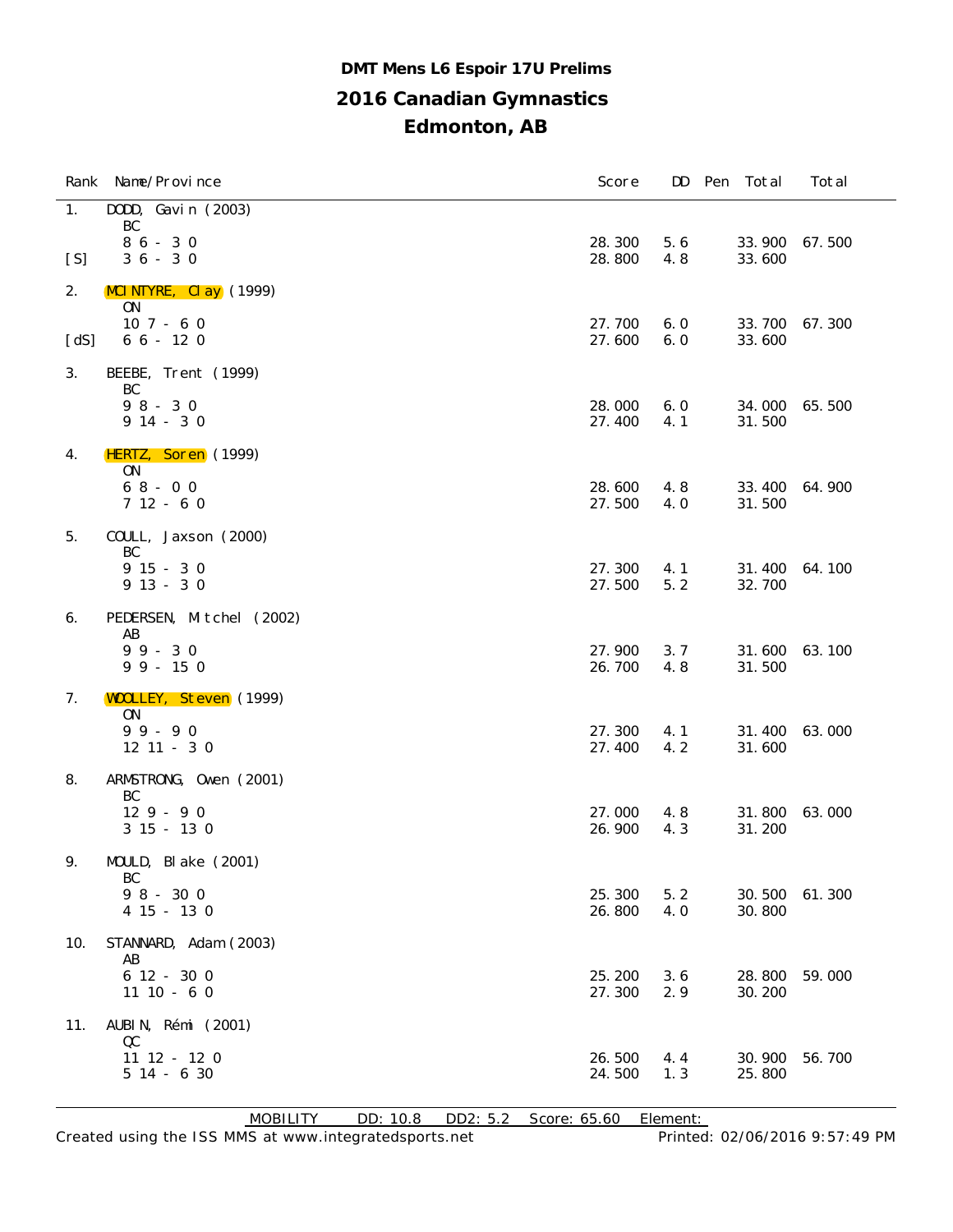|     | Rank Name/Province                                           |       | Score             |            | DD Pen Total     | Total  |
|-----|--------------------------------------------------------------|-------|-------------------|------------|------------------|--------|
| 12. | CHAMPAGNE, Tyler (1999)<br>МB<br>$6 * - 0 0$<br>$612 - 30$   | $[1]$ | 20.400<br>27.900  | 2.4<br>5.6 | 22.800<br>33.500 | 56.300 |
| 13. | BLAIS, Duncan (2000)<br>BC<br>$9 * - 0 0$<br>$12$ $10 - 9$ 0 | $[1]$ | 20.100<br>26.900  | 2.4<br>5.6 | 22.500<br>32.500 | 55.000 |
| 14. | COHEN, Jacob (1999)<br>0N<br>$312 - 300$<br>$8 * - 0 0$      | $[1]$ | 25.500<br>20. 200 | 3.5<br>1.2 | 29.000<br>21.400 | 50.400 |
| 15. | DAWSON, David (2000)<br>BC<br>* * _ * *<br>$913 - 30$        | [0]   | 0.000<br>27.500   | 0.0<br>5.6 | 0.000<br>33.100  | 33.100 |
| 16. | BEAUCHAMP, Thomas (1999)<br>QC<br>$68 - 70$<br>* * _ * *     | [0]   | 27.900<br>0.000   | 3.6<br>0.0 | 31.500<br>0.000  | 31.500 |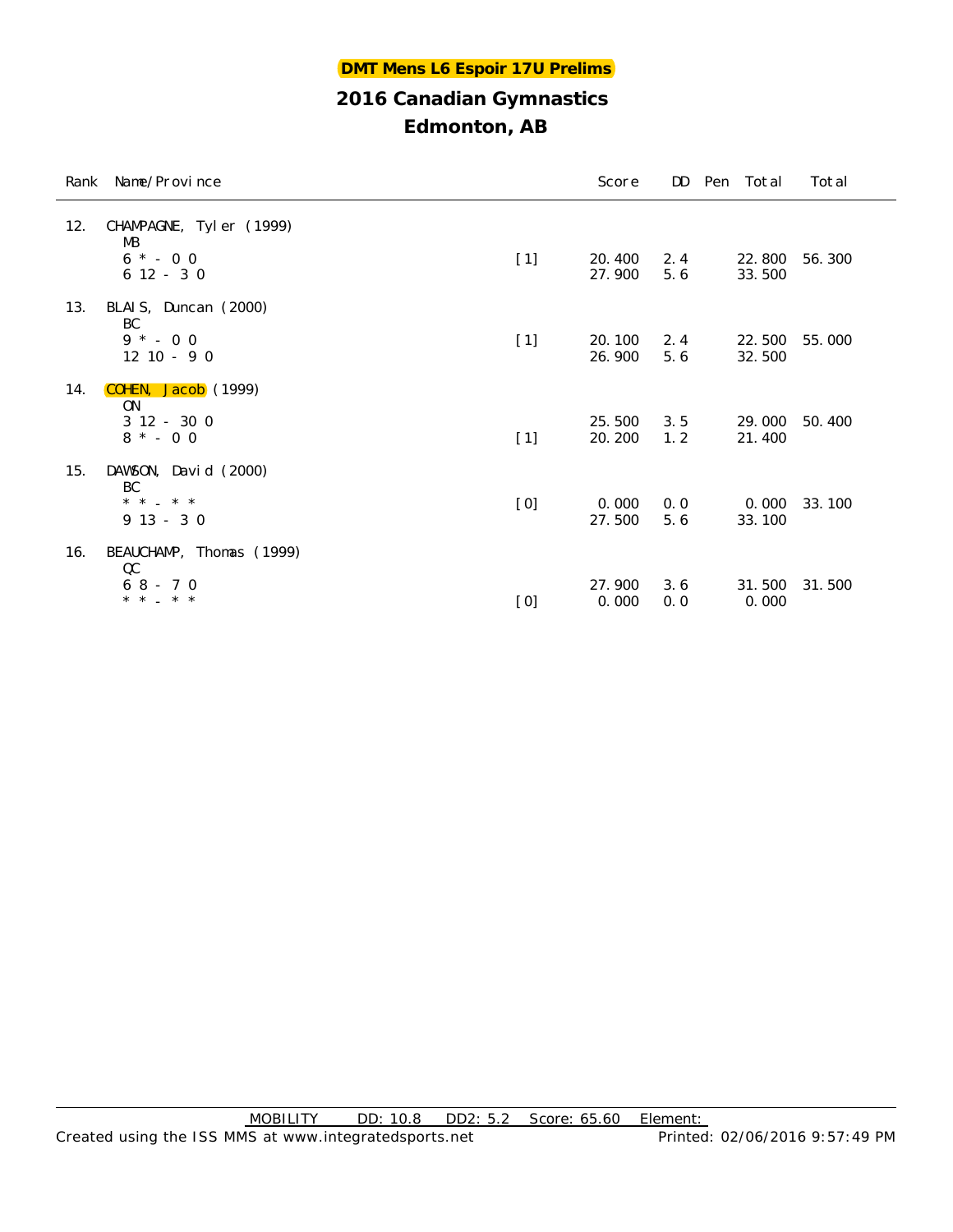| Rank | Name/Province                         |              | Score            | DD         | Pen Total        | Total  |
|------|---------------------------------------|--------------|------------------|------------|------------------|--------|
| 1.   | EDLUND, Ryan (1997)<br>AB             |              |                  |            |                  |        |
| [S]  | $98 - 30$<br>$99 - 00$                |              | 28.000<br>28.200 | 4.8<br>4.8 | 32.800<br>33.000 | 65.800 |
| 2.   | MORIN, Charles (1991)<br>$_{\rm QC}$  |              |                  |            |                  |        |
| [d]  | $11$ $15$ - $12$ 0<br>$12$ $15$ - 0 0 |              | 26.200<br>27.300 | 6.0<br>5.6 | 32.200<br>32.900 | 65.100 |
| 3.   | ROWLATT, Brent (1997)<br>ON           |              |                  |            |                  |        |
|      | $814 - 30$<br>$612 - 90$              |              | 27.500<br>27.300 | 4.8<br>4.3 | 32.300<br>31.600 | 63.900 |
| 4.   | MASSE, Kael an (1994)<br>ON           |              |                  |            |                  |        |
| [d]  | $612 - 300$<br>$912 - 150$            |              | 25.200<br>26.400 | 6.0<br>5.6 | 31.200<br>32.000 | 63.200 |
| 5.   | LEFAIVRE, Justin (1998)<br>QC         |              |                  |            |                  |        |
|      | $611 - 120$<br>$712 - 180$            |              | 27.100<br>26.300 | 3.0<br>3.3 | 30.100<br>29.600 | 59.700 |
| 6.   | CHURCHI LL, Codi (1998)<br><b>ON</b>  |              |                  |            |                  |        |
|      | $7 * - 0 0$<br>$3 * - 0 0$            | $[1]$<br>[1] | 20.300<br>20.700 | 0.7<br>0.7 | 21.000<br>21.400 | 42.400 |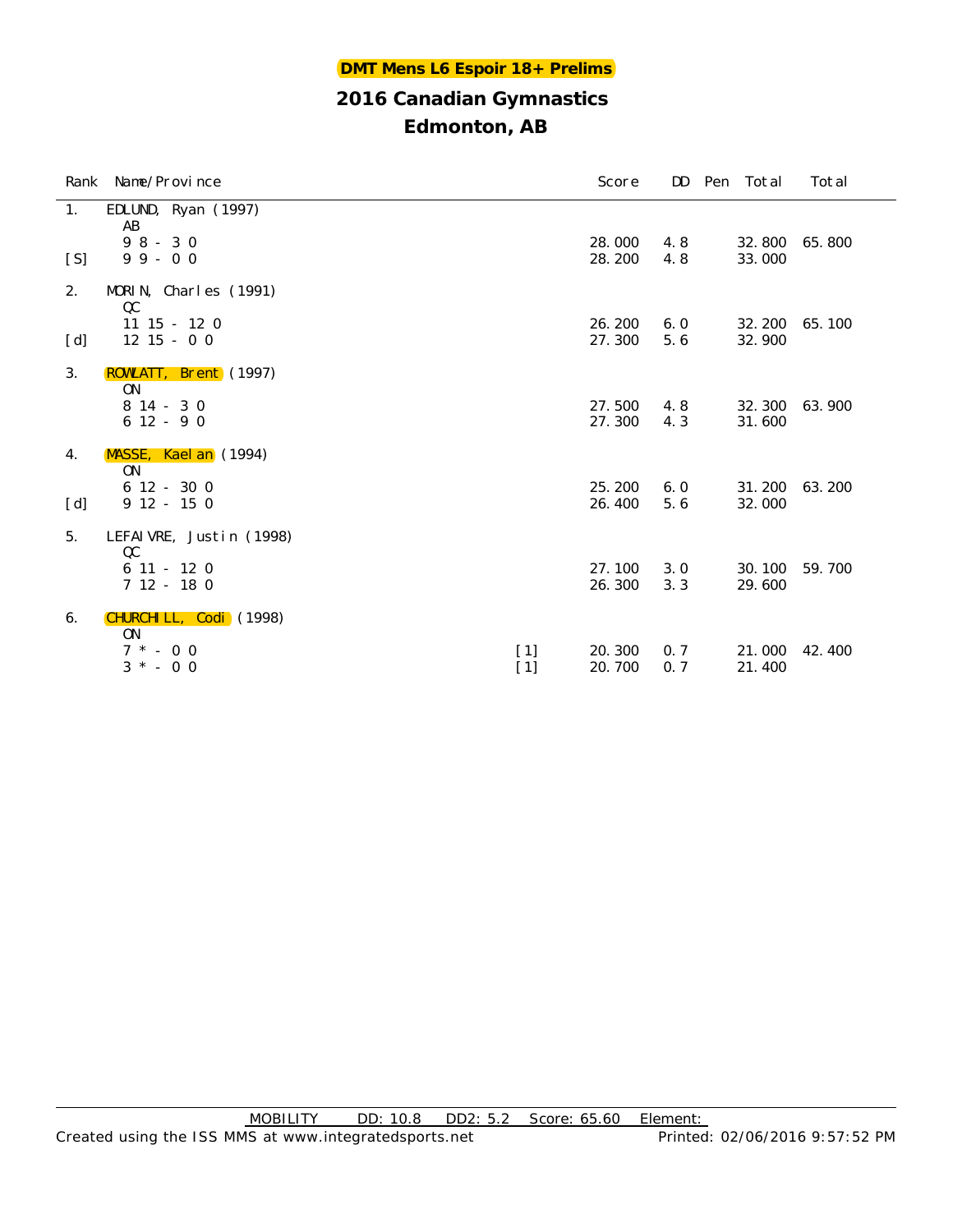## **2016 Canadian Gymnastics Edmonton, AB DMT Mens Senior Prelims**

|     | Rank Name/Province                    |                        |       | Score            | DD         | Pen | Total            | Total  |
|-----|---------------------------------------|------------------------|-------|------------------|------------|-----|------------------|--------|
| 1.  | CARRAGHER, Kyle (1997)                |                        |       |                  |            |     |                  |        |
|     | BC<br>$65 - 90$<br>$64 - 30$          |                        |       | 28.000<br>28.700 | 8.0<br>7.6 |     | 36.000<br>36.300 | 72.300 |
| 2.  | <b>SCHWAIGER, Jonathon</b> (1992)     |                        |       |                  |            |     |                  |        |
|     | <b>ON</b><br>$69 - 60$<br>$611 - 180$ |                        |       | 27.900<br>26.500 | 8.4<br>8.9 |     | 36.300<br>35.400 | 71.700 |
| 3.  | ARMSTRONG, Mark (1994)<br>AB          |                        |       |                  |            |     |                  |        |
|     | $67 - 30$<br>$610 - 00$               |                        |       | 28.400<br>28.400 | 6.8<br>6.4 |     | 35.200<br>34.800 | 70.000 |
| 4.  | ARMSTRONG, Douglas (1996)<br>BC       |                        |       |                  |            |     |                  |        |
|     | $712 - 180$<br>$57 - 30$              |                        |       | 26.300<br>28.500 | 6.4<br>8.4 |     | 32.700<br>36.900 | 69.600 |
| 5.  | MARTEL, Jean-Christpohe (1996)        |                        |       |                  |            |     |                  |        |
|     | QC<br>$78 - 00$<br>$34 - 150$         |                        |       | 28.500<br>27.800 | 6.4<br>6.0 |     | 34.900<br>33.800 | 68.700 |
| 6.  | CLARKE, Elias (1997)                  |                        |       |                  |            |     |                  |        |
|     | AB<br>$612 - 120$<br>$511 - 210$      |                        |       | 27.000<br>26.300 | 5.2<br>6.4 |     | 32.200<br>32.700 | 64.900 |
| 7.  | CREMER, Loic (1996)<br>AB             |                        |       |                  |            |     |                  |        |
|     | $612 - 150$<br>8 11 - 18 0            |                        |       | 26.700<br>26.300 | 5.6<br>5.6 |     | 32.300<br>31.900 | 64.200 |
| 8.  | HUMBERSTONE, Joey (1998)<br>BC        |                        |       |                  |            |     |                  |        |
|     | $66 - 60$<br>$6 * - 0 0$              |                        | $[1]$ | 28.200<br>20.400 | 7.6<br>2.8 |     | 35.800<br>23.200 | 59.000 |
| 9.  | ROWDEN, John (1994)<br>BC             |                        |       |                  |            |     |                  |        |
|     | $13 * - 00$<br>$12$ $12$ - 3 0        |                        | $[1]$ | 19.700<br>27.300 | 2.4<br>4.4 |     | 22.100<br>31.700 | 53.800 |
| 10. | TOMALTY, Connar (1993)<br>BC          |                        |       |                  |            |     |                  |        |
|     | $*$ * $*$ * *<br>$76 - 209$           |                        | [0]   | 0.000<br>25.800  | 0.0<br>7.6 |     | 0.000<br>33.400  | 33.400 |
| 11. | SCR RYANE, Casey (1997)<br>AB         |                        |       |                  |            |     |                  |        |
|     |                                       | Withdrawn<br>Withdrawn |       |                  |            |     |                  |        |

Licensed to Gymnastics Canada Gymnastique **Page: 1** Page: 1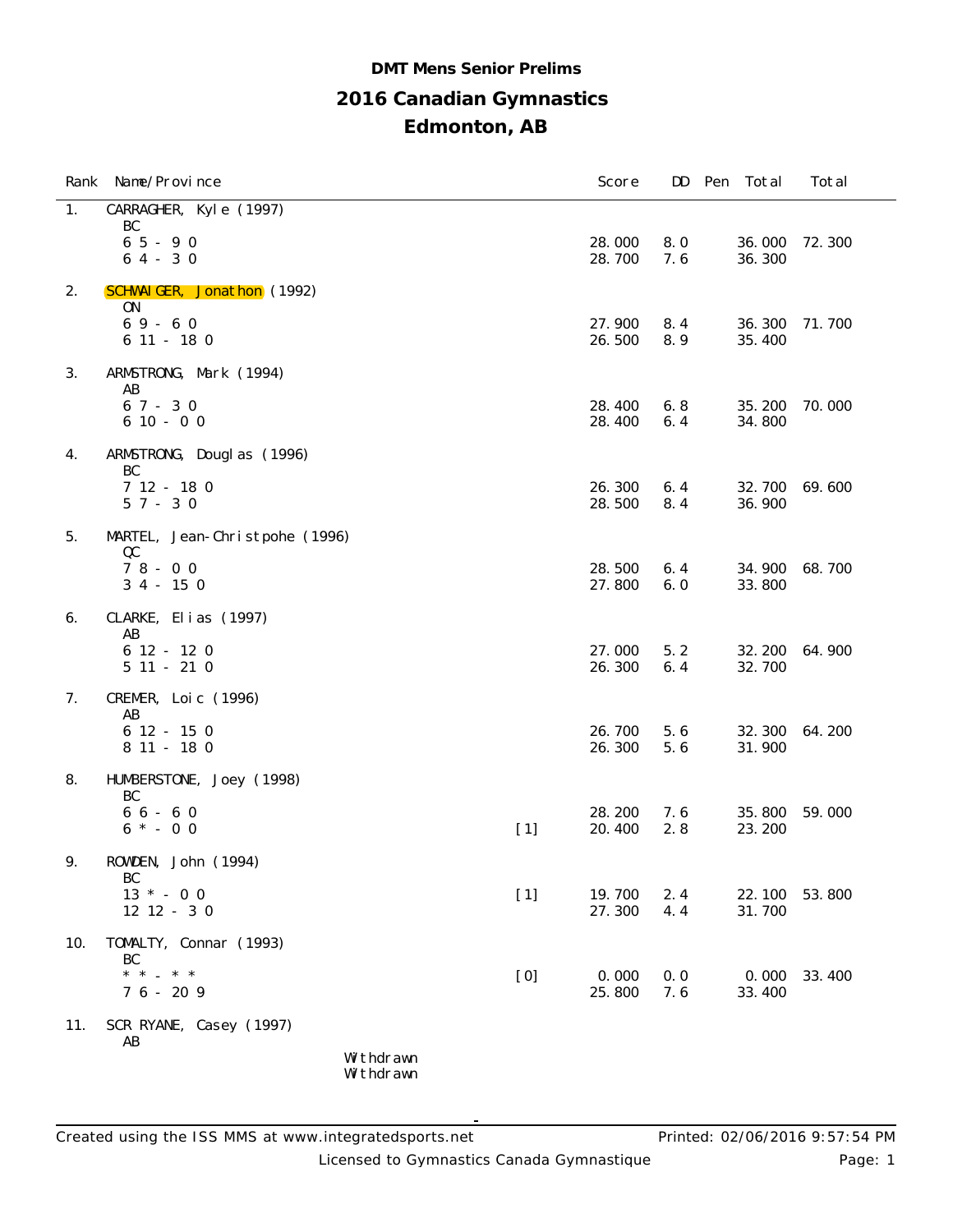## **2016 Canadian Gymnastics Edmonton, AB DMT Mens Senior Prelims**

Rank Name/Province Score DD Pen Total Total Total Total Score DD Pen Total Total Total Total Total Total Total Total Total Total Total Total Total Total Total Total Total Total Total Total Total Total Total Total Total Tot

11. SCR BRUNO, Mario (1996) BC

> Withdrawn Withdrawn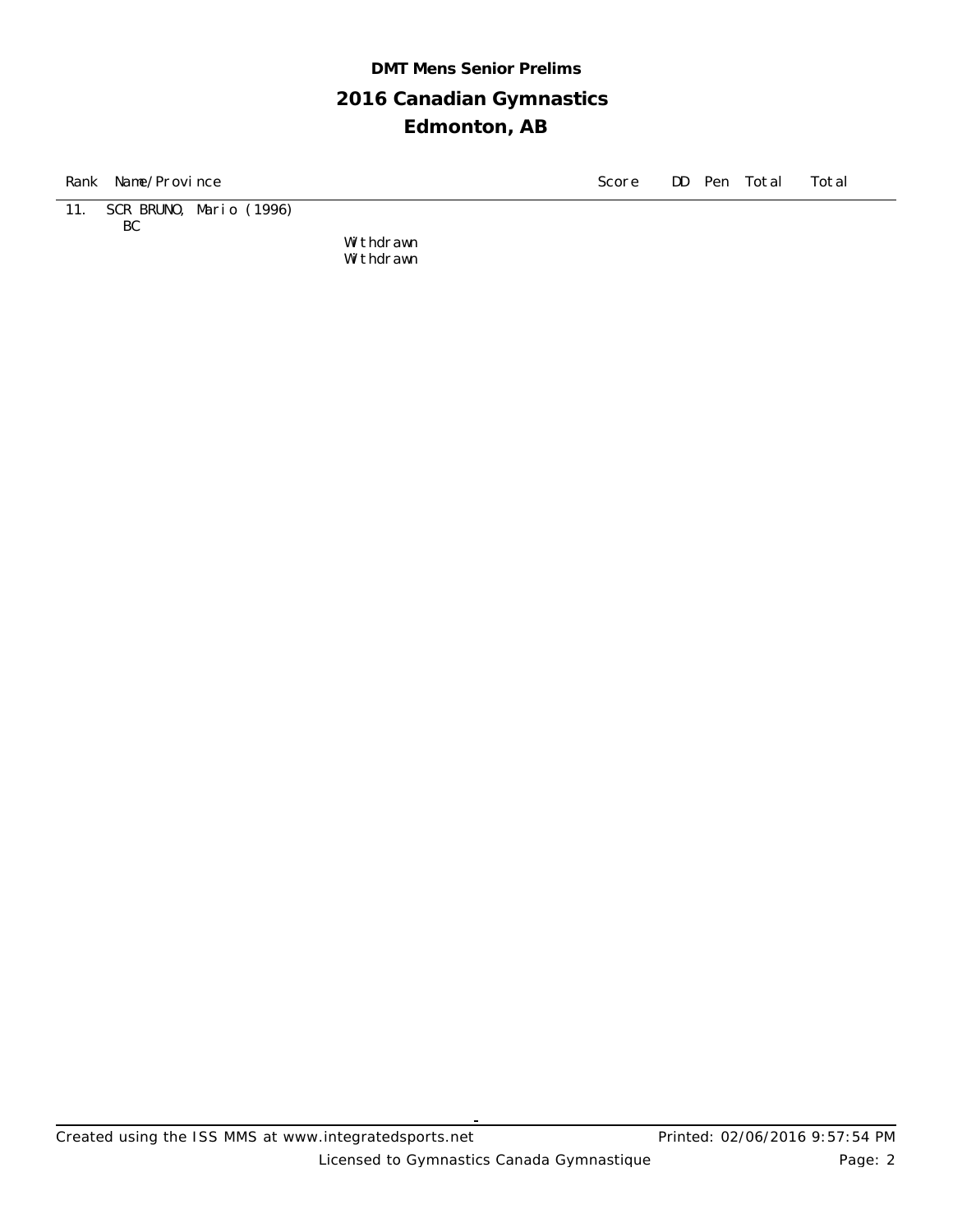| Rank | Name/Province           |     | Score  |     | DD Pen Total  | Total  |
|------|-------------------------|-----|--------|-----|---------------|--------|
| 1.   | ROUX, Laurence (1998)   |     |        |     |               |        |
|      | QC                      |     |        |     |               |        |
|      | $812 - 50$              |     | 27.500 | 5.6 | 33.100        | 66.100 |
|      | $99 - 00$               |     | 28.200 | 4.8 | 33.000        |        |
| 2.   | SOEHN, Kalena (1999)    |     |        |     |               |        |
|      | AB                      |     |        |     |               |        |
|      | $12 \t15 - 3 \t0$       |     | 27.000 | 5.6 | 32.600 64.600 |        |
|      | $12 \t12 - 12 \t0$      |     | 26.400 | 5.6 | 32.000        |        |
| 3.   | SCHMIDT, Emily $(1998)$ |     |        |     |               |        |
|      | BC                      |     |        |     |               |        |
|      | $12 \t10 - 0 \t0$       |     | 27,800 | 5.6 | 33.400        | 56.000 |
|      | $12 * - 00$             | [1] | 19.800 | 2.8 | 22.600        |        |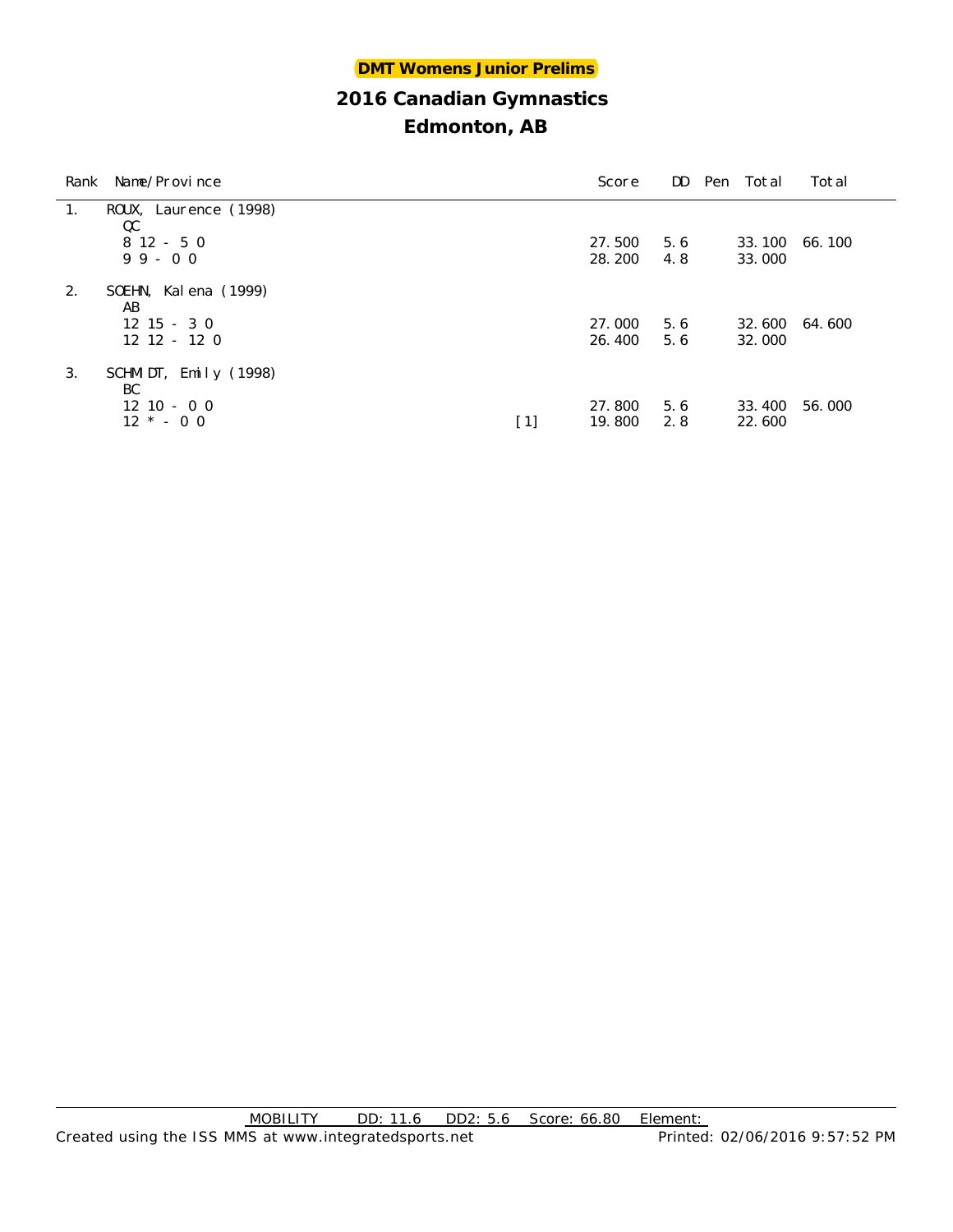## **Edmonton, AB**

|      | Rank Name/Province                  |              | Score            | DD         | Pen Total        | Total  |
|------|-------------------------------------|--------------|------------------|------------|------------------|--------|
| 1.   | FOREST, Al exandra (2000)<br>AB     |              |                  |            |                  |        |
| [dS] | $66 - 30$<br>$97 - 120$             |              | 28.500<br>27.200 | 4.8<br>4.8 | 33.300<br>32.000 | 65.300 |
| 2.   | WELSH, Emily (2000)                 |              |                  |            |                  |        |
|      | BC<br>$10$ $12$ - 0 0<br>$611 - 30$ |              | 27.800<br>28.000 | 4.4<br>3.7 | 32.200<br>31.700 | 63.900 |
| 3.   | NAKONECHNI, Haley (1999)<br>SК      |              |                  |            |                  |        |
| [d]  | $912 - 60$<br>$67 - 90$             |              | 27.300<br>27.800 | 4.8<br>4.0 | 32.100<br>31.800 | 63.900 |
| 4.   | YENDLEY, Jordyn (2002)<br>BC        |              |                  |            |                  |        |
|      | $910 - 60$<br>$69 - 00$             |              | 27.500<br>28.500 | 4.4<br>3.3 | 31.900<br>31.800 | 63.700 |
| 5.   | POTTER, Alexandra (2000)<br>AB      |              |                  |            |                  |        |
|      | $612 - 30$<br>$69 - 00$             |              | 27.900<br>28.500 | 3.2<br>3.7 | 31.100<br>32.200 | 63.300 |
| 6.   | CLYNE, Taya (2001)<br>BC            |              |                  |            |                  |        |
|      | $96 - 40$<br>$97 - 30$              |              | 28.100<br>28.100 | 3.5<br>3.6 | 31.600<br>31.700 | 63.300 |
| 7.   | KORBUT, Kendra (2001)<br>AB         |              |                  |            |                  |        |
|      | $39 - 30$<br>$711 - 60$             |              | 28.500<br>27.600 | 3.5<br>3.6 | 32.000<br>31.200 | 63.200 |
| 8.   | KYFI UK, MacKenzie (2000)<br>AB     |              |                  |            |                  |        |
|      | $712 - 93$<br>$13$ 10 - 0 0         |              | 26.900<br>27.700 | 3.2<br>4.8 | 30.100<br>32.500 | 62.600 |
| 9.   | MOORE, Oasia (2003)<br>BC           |              |                  |            |                  |        |
|      | $913 - 80$<br>$812 - 30$            |              | 27.000<br>27.700 | 3.1<br>3.4 | 30.100<br>31.100 | 61.200 |
| 10.  | BOUCHER, Al exandra (2002)<br>AB    |              |                  |            |                  |        |
|      | $79 - 00$<br>* * _ * *              | [0]          | 28.400<br>0.000  | 3.7<br>0.0 | 32.100<br>0.000  | 32.100 |
| 11.  | MACLEAN, Kiara (1999)<br>0N         |              |                  |            |                  |        |
|      | $*$ * $-$ * *<br>$14 * - 00$        | [0]<br>$[1]$ | 0.000<br>19.600  | 0.0<br>0.7 | 0.000<br>20.300  | 20.300 |

MOBILITY DD: 8.8 DD2: 4.4 Score: 64.00 Element: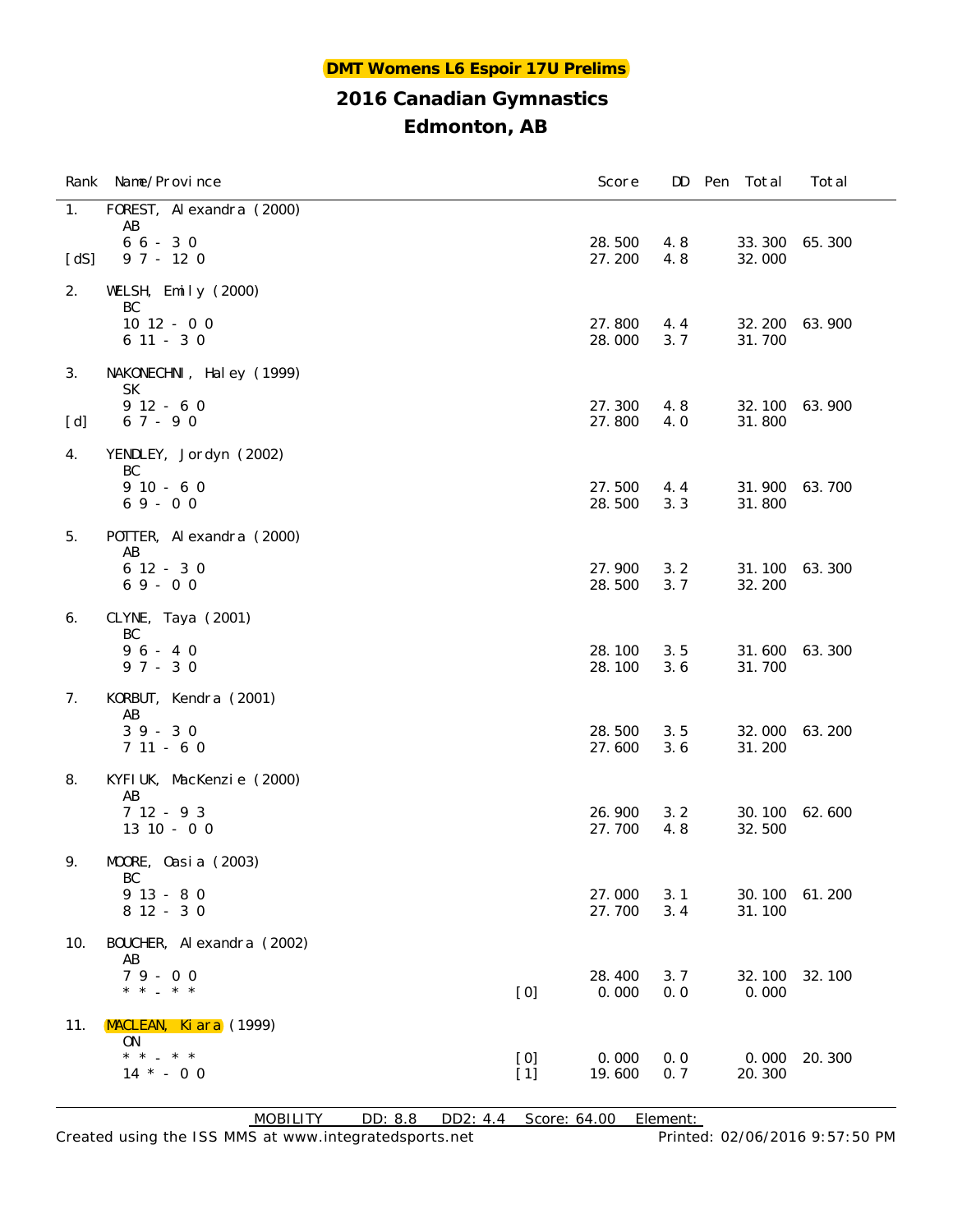| BROWN, Hannah (1996)<br>1.<br>BC<br>$99 - 90$<br>27.300<br>4.8<br>32.100<br>64.400<br>$913 - 30$<br>$\lceil dS \rceil$<br>27.500<br>4.8<br>32.300<br>2.<br>ENGLAND, Erin (1998)<br>BC<br>$12$ $12$ - $12$ 0<br>30.800<br>63.300<br>26.400<br>4.4<br>$66 - 30$<br>28.500<br>32.500<br>4.0<br>3.<br>CASMARRI NHO-FERNANDES, Andreia (1998)<br>QC<br>$12$ $14$ - $15$ 0<br>25, 900<br>30.300<br>62.800<br>4.4<br>[d]<br>$128 - 30$<br>27.700<br>32.500<br>4.8<br>YOUNG, Allison (1996)<br>4.<br>AB<br>$810 - 80$<br>3.1<br>30.500<br>61.200<br>27.400<br>$10$ $12 - 30$<br>3.2<br>30.700<br>27.500 | Rank Name/Province | Score | DD | Pen Total | Total |
|-------------------------------------------------------------------------------------------------------------------------------------------------------------------------------------------------------------------------------------------------------------------------------------------------------------------------------------------------------------------------------------------------------------------------------------------------------------------------------------------------------------------------------------------------------------------------------------------------|--------------------|-------|----|-----------|-------|
|                                                                                                                                                                                                                                                                                                                                                                                                                                                                                                                                                                                                 |                    |       |    |           |       |
|                                                                                                                                                                                                                                                                                                                                                                                                                                                                                                                                                                                                 |                    |       |    |           |       |
|                                                                                                                                                                                                                                                                                                                                                                                                                                                                                                                                                                                                 |                    |       |    |           |       |
|                                                                                                                                                                                                                                                                                                                                                                                                                                                                                                                                                                                                 |                    |       |    |           |       |
|                                                                                                                                                                                                                                                                                                                                                                                                                                                                                                                                                                                                 |                    |       |    |           |       |
|                                                                                                                                                                                                                                                                                                                                                                                                                                                                                                                                                                                                 |                    |       |    |           |       |
|                                                                                                                                                                                                                                                                                                                                                                                                                                                                                                                                                                                                 |                    |       |    |           |       |
|                                                                                                                                                                                                                                                                                                                                                                                                                                                                                                                                                                                                 |                    |       |    |           |       |
|                                                                                                                                                                                                                                                                                                                                                                                                                                                                                                                                                                                                 |                    |       |    |           |       |
|                                                                                                                                                                                                                                                                                                                                                                                                                                                                                                                                                                                                 |                    |       |    |           |       |
|                                                                                                                                                                                                                                                                                                                                                                                                                                                                                                                                                                                                 |                    |       |    |           |       |
|                                                                                                                                                                                                                                                                                                                                                                                                                                                                                                                                                                                                 |                    |       |    |           |       |
|                                                                                                                                                                                                                                                                                                                                                                                                                                                                                                                                                                                                 |                    |       |    |           |       |
|                                                                                                                                                                                                                                                                                                                                                                                                                                                                                                                                                                                                 |                    |       |    |           |       |
| 5.<br>CAMPBELL, McKaylie (1997)<br>0N                                                                                                                                                                                                                                                                                                                                                                                                                                                                                                                                                           |                    |       |    |           |       |
| 3.3<br>$813 - 180$<br>26.100<br>29.400<br>60.000                                                                                                                                                                                                                                                                                                                                                                                                                                                                                                                                                |                    |       |    |           |       |
| $612 - 120$<br>27.000<br>30.600<br>3.6                                                                                                                                                                                                                                                                                                                                                                                                                                                                                                                                                          |                    |       |    |           |       |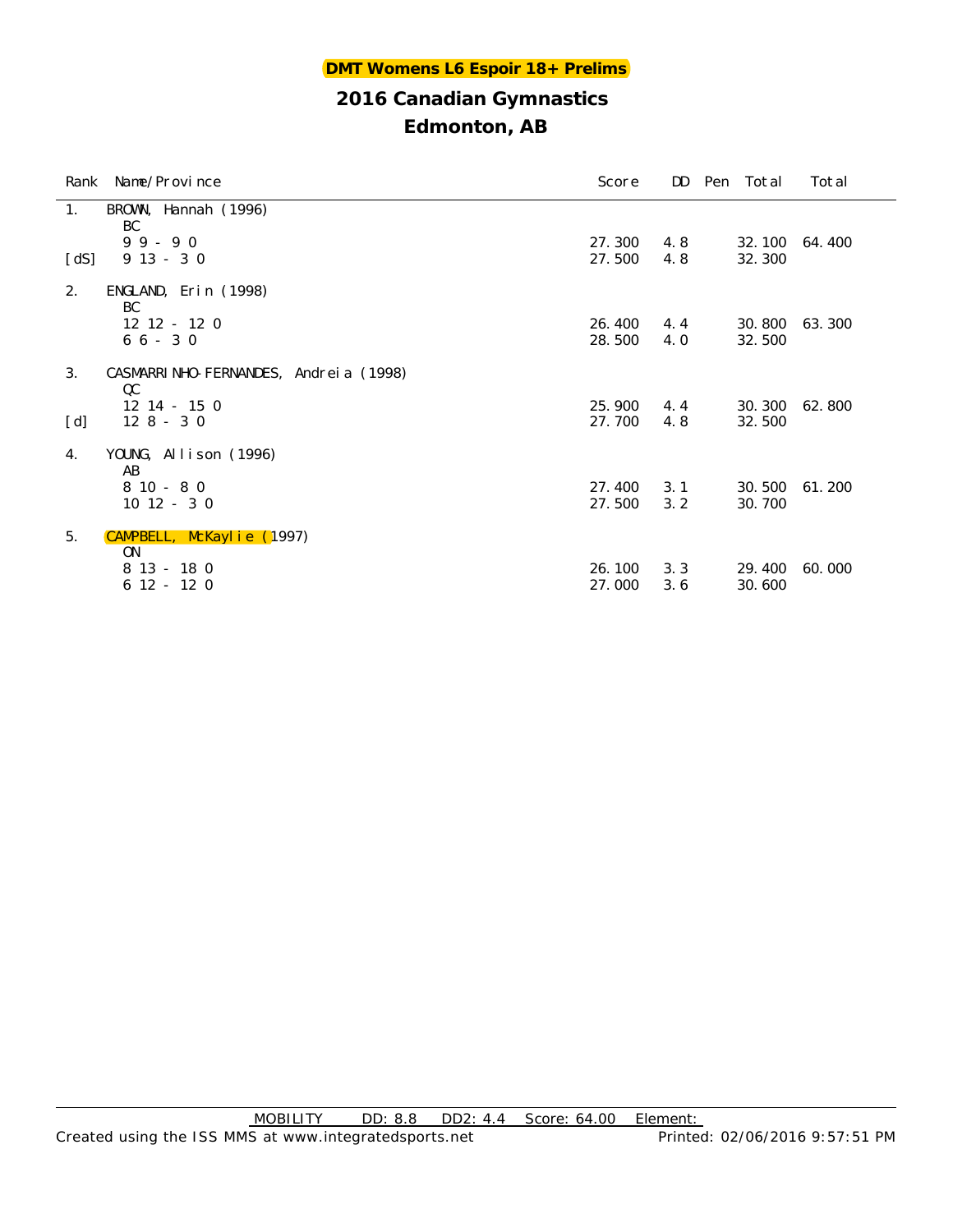## **Edmonton, AB**

| Rank Name/Province                                  |       | Score            | DD         | Pen Total        | Total  |
|-----------------------------------------------------|-------|------------------|------------|------------------|--------|
| MILLER-BURKO, Jordyn (1994)<br>1.<br>0 <sub>N</sub> |       |                  |            |                  |        |
| $612 - 00$<br>$712 - 00$                            |       | 28.200<br>28.100 | 6.0<br>6.4 | 34.200<br>34.500 | 68.700 |
| 2.<br>0' BRI EN, Tamara (1996)<br>BC                |       |                  |            |                  |        |
| $812 - 30$<br>$99 - 80$                             |       | 27.700<br>27.400 | 6.0<br>7.2 | 33.700<br>34.600 | 68.300 |
| 3.<br><b>WHEATLEY, Sarah</b> (1996)<br>ON           |       |                  |            |                  |        |
| $67 - 120$<br>$86 - 60$                             |       | 27.500<br>28.000 | 6.0<br>5.6 | 33.500<br>33.600 | 67.100 |
| 0H, Arden (1996)<br>4.<br>AB                        |       |                  |            |                  |        |
| $57 - 300$<br>$79 - 30$                             |       | 25.800<br>28.100 | 6.0<br>5.6 | 31.800<br>33.700 | 65.500 |
| 5.<br>DUFOUR, Karine (1995)<br>QC                   |       |                  |            |                  |        |
| $136 - 240$<br>$69 - 120$                           |       | 25.700<br>27.300 | 6.0<br>6.0 | 31.700<br>33.300 | 65.000 |
| MACAIG, Hailey (1995)<br>6.<br>AB                   |       |                  |            |                  |        |
| $6 * - 0 0$<br>$87 - 30$                            | $[1]$ | 20.400<br>28.200 | 2.4<br>5.6 | 22.800<br>33.800 | 56.600 |
| SCR HESMERT, Ti ana (1991)<br>7.<br>BC              |       |                  |            |                  |        |
| Withdrawn                                           |       |                  |            |                  |        |

Withdrawn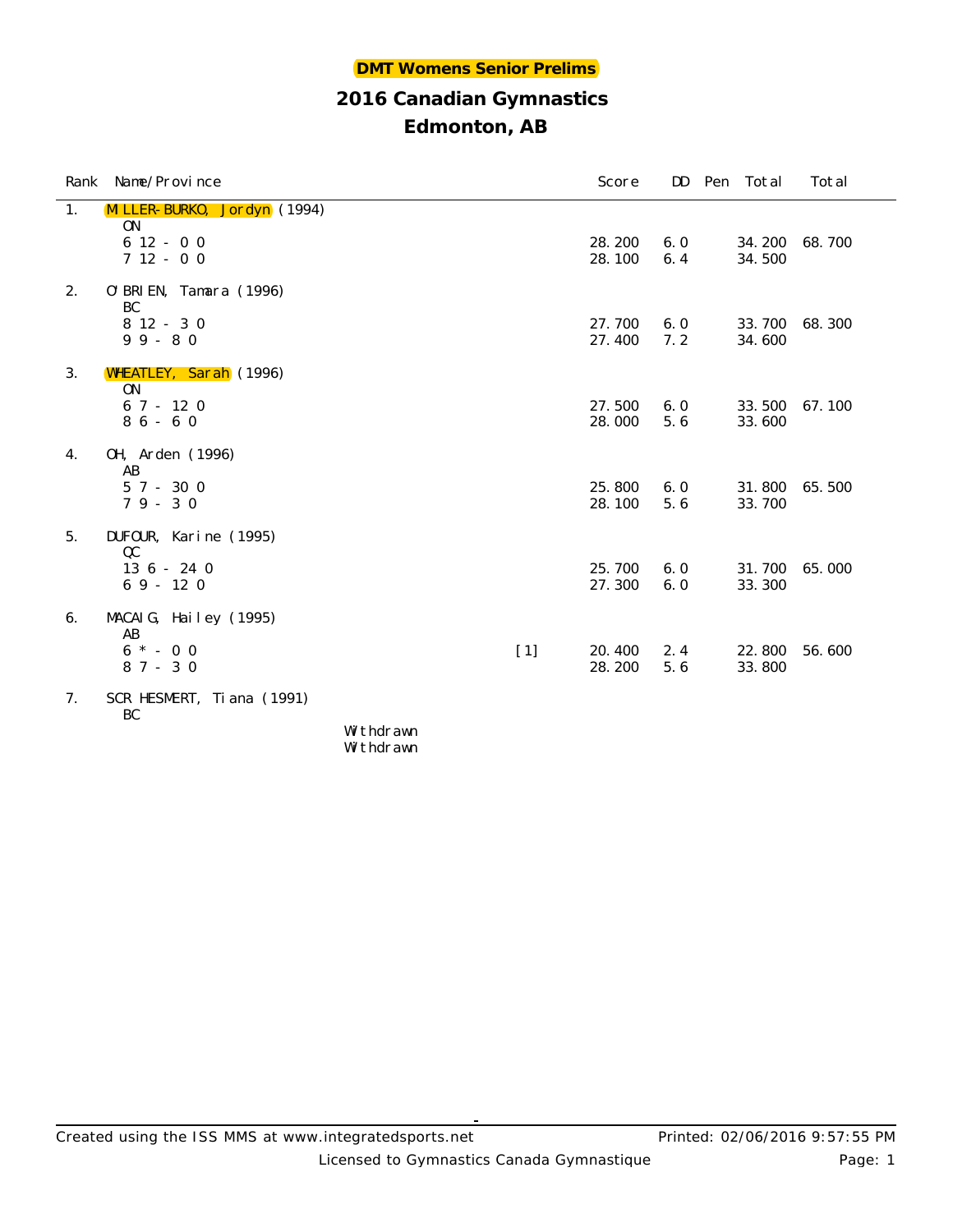|      | Rank Name/Province                                                      |                   | Airtime          | Score            |             |  | DD Pen Bon Total | Total          |
|------|-------------------------------------------------------------------------|-------------------|------------------|------------------|-------------|--|------------------|----------------|
| 1.   | CHARTIER, Jérémy (2001)                                                 |                   |                  |                  |             |  |                  |                |
| [RS] | QC<br>$0032213035 - 00$<br>3 3 3 3 4 5 9 1 4 3 - 0 0                    |                   | 17.555<br>16.820 | 28.100<br>26.200 | 2.2<br>13.8 |  | 56.820           | 47.855 104.675 |
| 2.   | LAVALLÉE, Zachary (2000)                                                |                   |                  |                  |             |  |                  |                |
| [R]  | QC<br>3 3 3 3 6 6 4 3 4 7 - 0 0<br>7696999967-00                        |                   | 16.065<br>15.080 | 25.800<br>22.300 | 2.0<br>13.1 |  | 43.865<br>50.480 | 94.345         |
| 3.   | BLAKELY, Zachary (1999)<br>AB                                           |                   |                  |                  |             |  |                  |                |
| [R]  | 3 6 3 2 3 4 5 6 7 5 - 0 0<br>9 5 9 11 9 11 12 11 9 9 - 0 0              |                   | 16.605<br>15.830 | 25.600<br>20.500 | 2.7<br>13.1 |  | 44.905<br>49.430 | 94.335         |
| 4.   | AUBIN, Rémi (2001)                                                      |                   |                  |                  |             |  |                  |                |
| [R]  | QC<br>1036664688-00<br>7 4 9 12 11 13 10 12 12 11 - 3 0                 |                   | 16.490<br>15.235 | 25.200<br>19.600 | 2.1<br>10.4 |  | 43.790<br>45.235 | 89.025         |
| 5.   | DWYER, Kai (2001)                                                       |                   |                  |                  |             |  |                  |                |
| [R]  | <b>NS</b><br>3 3 7 5 5 5 9 6 9 10 - 1 0<br>9 9 10 9 9 11 13 9 9 9 - 6 0 |                   | 16.070<br>15.170 | 23.700<br>19.700 | 2.2<br>12.1 |  | 41.970<br>46.970 | 88.940         |
| 6.   | <b>WOOLLEY, Steven</b> (1999)                                           |                   |                  |                  |             |  |                  |                |
| [R]  | ON<br>6 6 4 9 6 7 6 9 9 15 - 4 0<br>8 12 10 8 12 13 12 15 10 13 - 10    |                   | 15.900<br>14.895 | 21.900<br>18.600 | 2.7<br>13.3 |  | 40.500<br>46.795 | 87.295         |
| 7.   | LAGACÉ, Benjamin (1999)                                                 |                   |                  |                  |             |  |                  |                |
| [R]  | QC<br>1 11 6 7 6 5 7 3 3 7 - 0 3<br>$754969$ * * * * - 00               | $\lceil 6 \rceil$ | 17.250<br>9.855  | 24.100<br>14.000 | 2.2<br>7.7  |  | 43.550<br>31.555 | 75.105         |
| 8.   | CHÂTEAUVERT, Émile (2000)<br>QC                                         |                   |                  |                  |             |  |                  |                |
| [R]  | 3 3 2 3 6 4 6 7 6 6 - 6 0<br>$9\ 9\ 11\ 14$ * * * * * * - 0 0           | $[4]$             | 15.925<br>6.570  | 24.800<br>7.700  | 2.4<br>5.1  |  | 43.125<br>19.370 | 62.495         |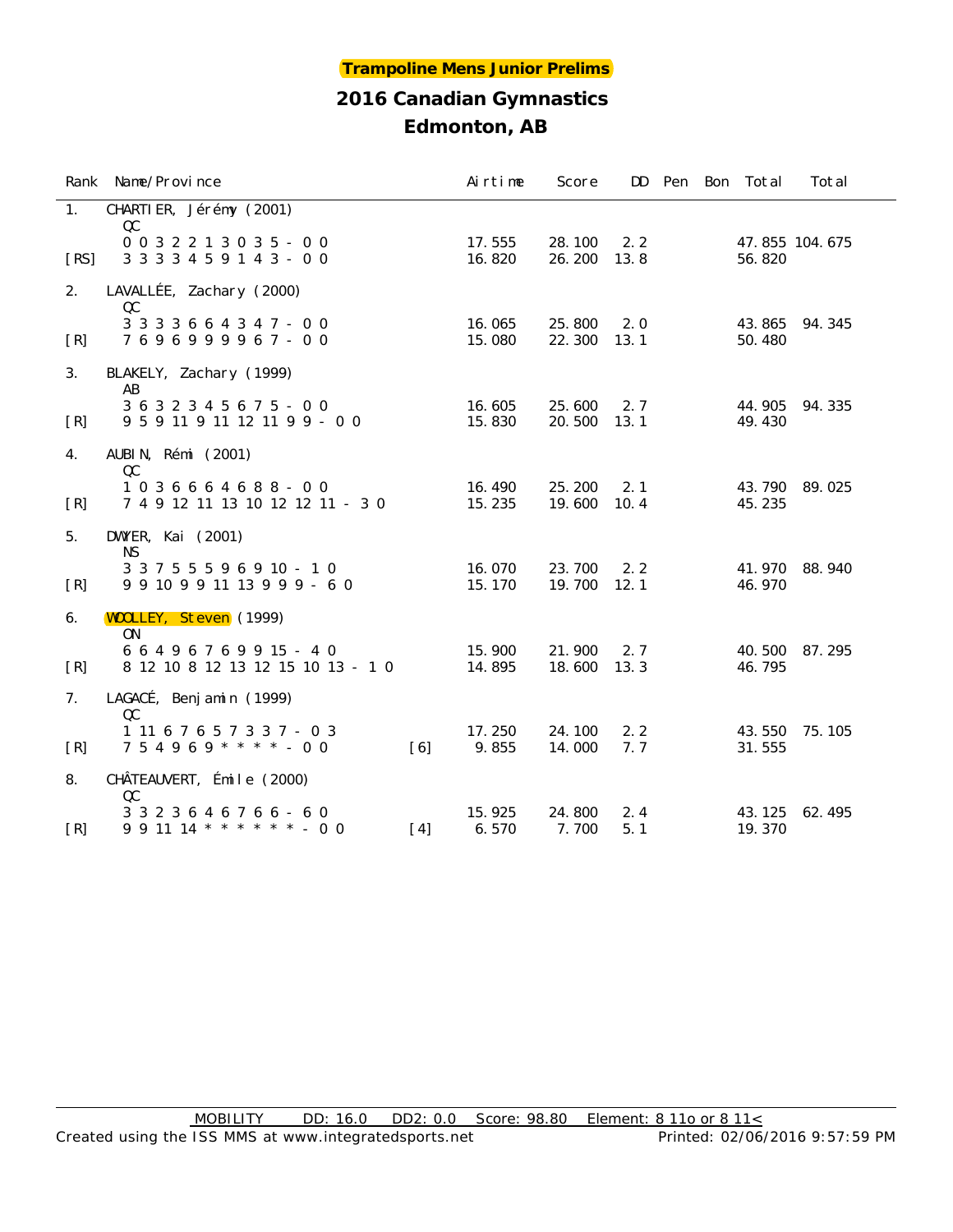| Rank Name/Province                                                                 | Airtime          | Score            |     | DD Pen Total     | Total  |
|------------------------------------------------------------------------------------|------------------|------------------|-----|------------------|--------|
| AUDET, Al ex $(2001)$<br>1.                                                        |                  |                  |     |                  |        |
| QC<br>1 3 3 5 4 6 2 4 7 6 - 0 0<br>7868666477-00<br>[S]                            | 15.540<br>15.615 | 25.900<br>23.500 | 8.1 | 41.440<br>47.215 | 88.655 |
| 2.<br>FRIGON, Charles (2000)                                                       |                  |                  |     |                  |        |
| [M]<br>QC<br>3 1 2 5 7 6 5 7 6 6 - 0 0<br>$[dDRS] 9 4 6 9 6 9 6 4 5 5 - 0 0$       | 14.850<br>14.585 | 25.200<br>23.700 | 9.1 | 40.050<br>47.385 | 87.435 |
| 3.<br>PERREAULT, Mathieu (2003)                                                    |                  |                  |     |                  |        |
| QC<br>4 0 3 5 8 6 2 3 9 5 - 0 0<br>9 7 6 6 5 2 5 6 4 3 - 2 0<br>[S]                | 14.225<br>13.825 | 25.500<br>24.500 | 7.4 | 39.725<br>45.725 | 85.450 |
| 4.<br><b>ARRUDA, Erik</b> (2002)<br>0 <sub>N</sub><br>[M]                          |                  |                  |     |                  |        |
| 3689463366-00<br>[dDRS] $9697799467 - 20$                                          | 14.510<br>14.445 | 24.600<br>22.500 | 9.2 | 39.110<br>46.145 | 85.255 |
| SÉROUART, Guillaume (2000)<br>5.                                                   |                  |                  |     |                  |        |
| QC<br>5 3 6 6 7 6 5 6 8 9 - 30 0<br>6655978678-00<br>[RS]                          | 16.290<br>15.705 | 20.900<br>23.300 | 8.8 | 37.190<br>47.805 | 84.995 |
| CARLSON, Roman (2002)<br>6.<br>AB                                                  |                  |                  |     |                  |        |
| 6365666286-00<br>[S]<br>6589698867-00                                              | 14.550<br>14.330 | 24.600<br>22.800 | 8.5 | 39.150<br>45.630 | 84.780 |
| TURNBULL, Trenton (2001)<br>7.<br>[M]<br>0N                                        |                  |                  |     |                  |        |
| 3 3 7 8 5 4 2 5 3 9 - 0 0<br>[dDRS] $10\ 5\ 9\ 12\ 12\ 10\ 12\ 10\ 8\ 12\ -\ 0\ 0$ | 15.385<br>14.975 | 25.100<br>20.000 | 9.3 | 40.485<br>44.275 | 84.760 |
| WI SHLOW, Josh (2004)<br>8.<br>AB                                                  |                  |                  |     |                  |        |
| 2464696669-00<br>4 3 6 8 6 8 6 6 5 8 - 0 0<br>[S]                                  | 14.360<br>14.105 | 24.200<br>24.000 | 7.8 | 38.560<br>45.905 | 84.465 |
| NEGANNEGI JI G, Reuben (2003)<br>9.<br>0 <sub>N</sub>                              |                  |                  |     |                  |        |
| 4 3 6 6 6 7 4 5 6 9 - 0 0<br>[S]<br>6 2 9 9 6 6 9 5 8 9 - 0 0                      | 14.110<br>14.100 | 24.400<br>23.100 | 8.4 | 38.510<br>45.600 | 84.110 |
| ROJAS, Al $ex$ (2001)<br>10.<br>0 <sub>N</sub>                                     |                  |                  |     |                  |        |
| 4 5 6 7 6 6 3 5 6 6 - 0 0<br>[S]<br>6 5 9 9 6 6 9 7 6 12 - 0 0                     | 14.195<br>14.010 | 24.600<br>22.500 | 8.8 | 38.795<br>45.310 | 84.105 |
| ELLIS, Ryan $(2003)$<br>11.<br>ON                                                  |                  |                  |     |                  |        |
| 3 3 3 3 4 4 2 3 5 6 - 3 0<br>[S]<br>9 9 7 7 12 11 11 11 8 8 - 0 0                  | 14.215<br>13.675 | 26.100<br>20.700 | 8.8 | 40.315<br>43.175 | 83.490 |

Created using the ISS MMS at www.integratedsports.net Printed: 02/06/2016 9:58:00 PM MOBILITY DD: 9.0 DD2: 0.0 Score: 81.20 Element: 1 forward or backward somersault (720°) with at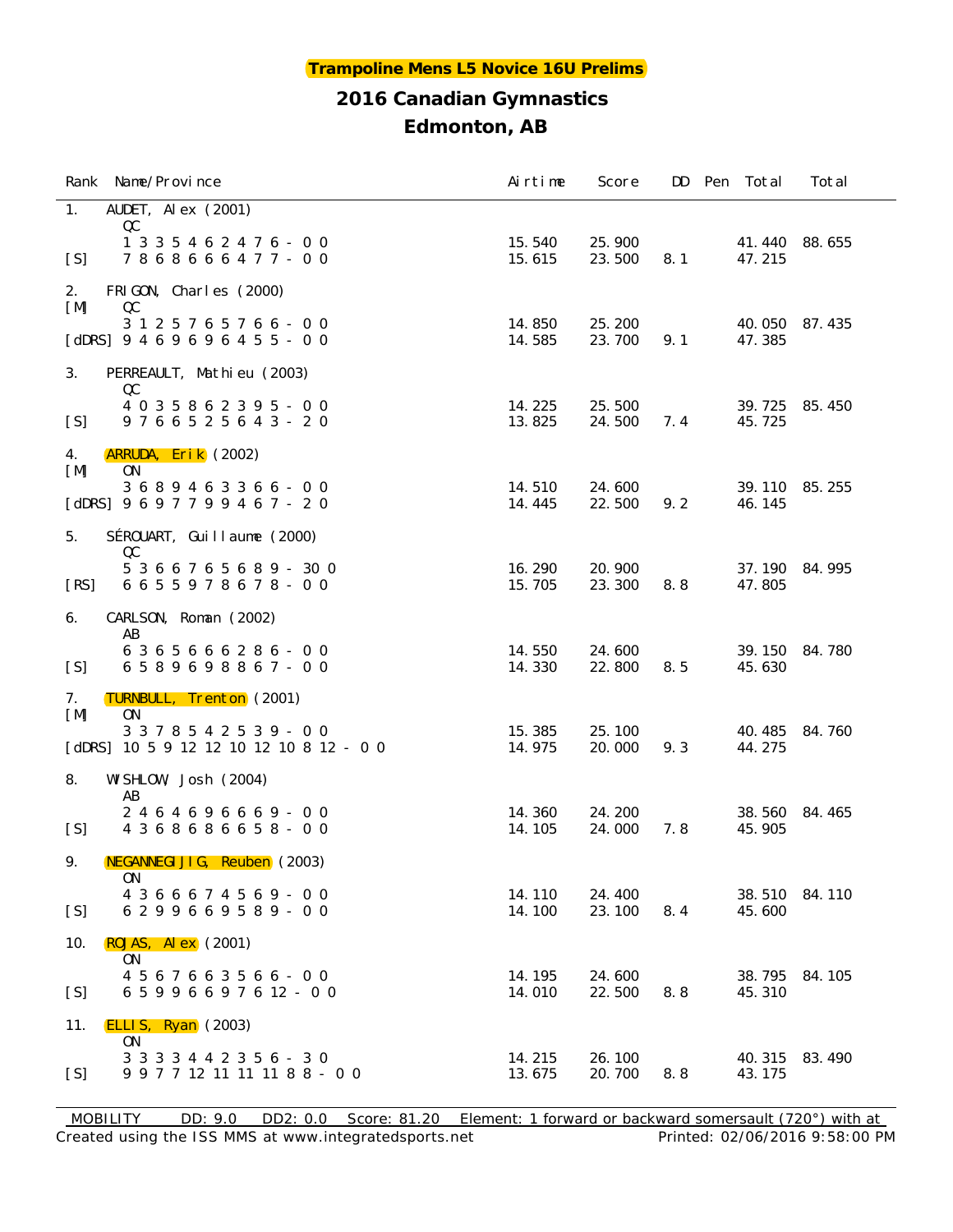## **Trampoline Mens L5 Novice 16U Prelims**

## **2016 Canadian Gymnastics**

**Edmonton, AB**

|             | Rank Name/Province                                                    | Airtime          | Score            | DD  | Pen Total               | Total  |
|-------------|-----------------------------------------------------------------------|------------------|------------------|-----|-------------------------|--------|
| 12.<br>[M]  | LUPI SH, Kieran (2003)<br>0 <sub>N</sub><br>3 3 5 6 6 6 6 6 8 6 - 0 0 | 14.095           | 24.500           |     | 38.595 82.540           |        |
|             | [dDRS] $9798689889 - 50$                                              | 13.445           | 21.400           | 9.1 | 43.945                  |        |
| 13.         | TOWERS, Travis (2002)<br>BC                                           |                  |                  |     |                         |        |
| [S]         | 6 5 7 6 8 6 3 4 6 4 - 0 0<br>$99976969913 - 00$                       | 13.690<br>13.345 | 24.500<br>21.400 | 8.8 | 38.190<br>43.545        | 81.735 |
| 14.         | DAVIES, Joe $(2001)$<br>BC                                            |                  |                  |     |                         |        |
| [RS]        | 6 2 3 3 6 6 9 6 9 6 - 1 0<br>7 6 11 13 7 11 8 13 9 8 - 5 0            | 14.280<br>14.040 | 24.300<br>20.200 | 8.9 | 38.580<br>43.140        | 81.720 |
| 15.         | <b>WILSON, Jonathan</b> (2001)<br>0 <sub>N</sub>                      |                  |                  |     |                         |        |
| [S]         | 3979987996-00<br>96899109566-00                                       | 14.795<br>14.405 | 22.400<br>22.300 | 7.8 | 37.195<br>44.505        | 81.700 |
| 16.<br>[M]  | POLEGATO, Andrew (2000)<br>NB                                         |                  |                  |     |                         |        |
|             | 7945661479 - 20<br>[dDRS] $6 11 9 8 9 9 12 9 8 8 - 0 0$               | 13.500<br>13.665 | 24.000<br>21.100 | 9.1 | 37.500<br>43.865        | 81.365 |
| 17.         | BIANCHET, Anthony (2002)<br>0N                                        |                  |                  |     |                         |        |
|             | 5 6 7 8 6 9 6 8 12 9 - 3 0<br>9 5 9 10 7 10 11 10 9 12 - 0 0          | 14.965<br>14.265 | 22.100<br>20.800 | 8.8 | 37.065<br>43.865        | 80.930 |
| 18.         | <b>SAULNI ER, Brandt</b> (2000)<br>0N                                 |                  |                  |     |                         |        |
| [R]         | 5 3 6 7 9 9 4 9 9 9 - 0 0<br>9 14 15 12 11 12 9 9 12 7 - 0 0          | 15.130<br>14.910 | 23.000<br>19.000 | 8.1 | 38.130<br>42.010        | 80.140 |
| 19.         | FERNANDES, Ethan (2002)<br>AB                                         |                  |                  |     |                         |        |
| [R]         | 6 6 6 6 10 7 8 6 7 8 - 0 0<br>6 6 12 9 9 9 9 8 9 9 - 0 0              | 13.790<br>13.705 | 23.000<br>21.400 | 8.1 | 36.790<br>43.205        | 79.995 |
| 20.         | $BONGELLI$ , $Cal e$ (2000)                                           |                  |                  |     |                         |        |
|             | 0N<br>696611910998 - 30<br>7 8 9 6 5 8 8 10 10 12 - 4 0               | 14.395<br>14.620 | 21.400<br>21.300 | 8.0 | 35.795<br>43.920        | 79.715 |
| 21.         | TROYAN, Artur (2003)                                                  |                  |                  |     |                         |        |
| $[$ dDR $]$ | AB<br>3 6 5 3 9 11 6 9 6 6 - 0 0<br>9 12 13 12 12 11 12 6 9 12 - 0 0  | 14.060<br>13.695 | 23.600<br>19.200 | 9.0 | 37.660<br>41.895        | 79.555 |
| 22.         | YEE, Dawson (2000)<br>0N                                              |                  |                  |     |                         |        |
|             | 5467795669-10<br>9 9 12 11 7 9 12 9 10 15 - 0 0                       | 14.360<br>13.535 | 23.500<br>19.700 | 8.4 | 37.860 79.495<br>41.635 |        |

Created using the ISS MMS at www.integratedsports.net Printed: 02/06/2016 9:58:00 PM MOBILITY DD: 9.0 DD2: 0.0 Score: 81.20 Element: 1 forward or backward somersault (720°) with at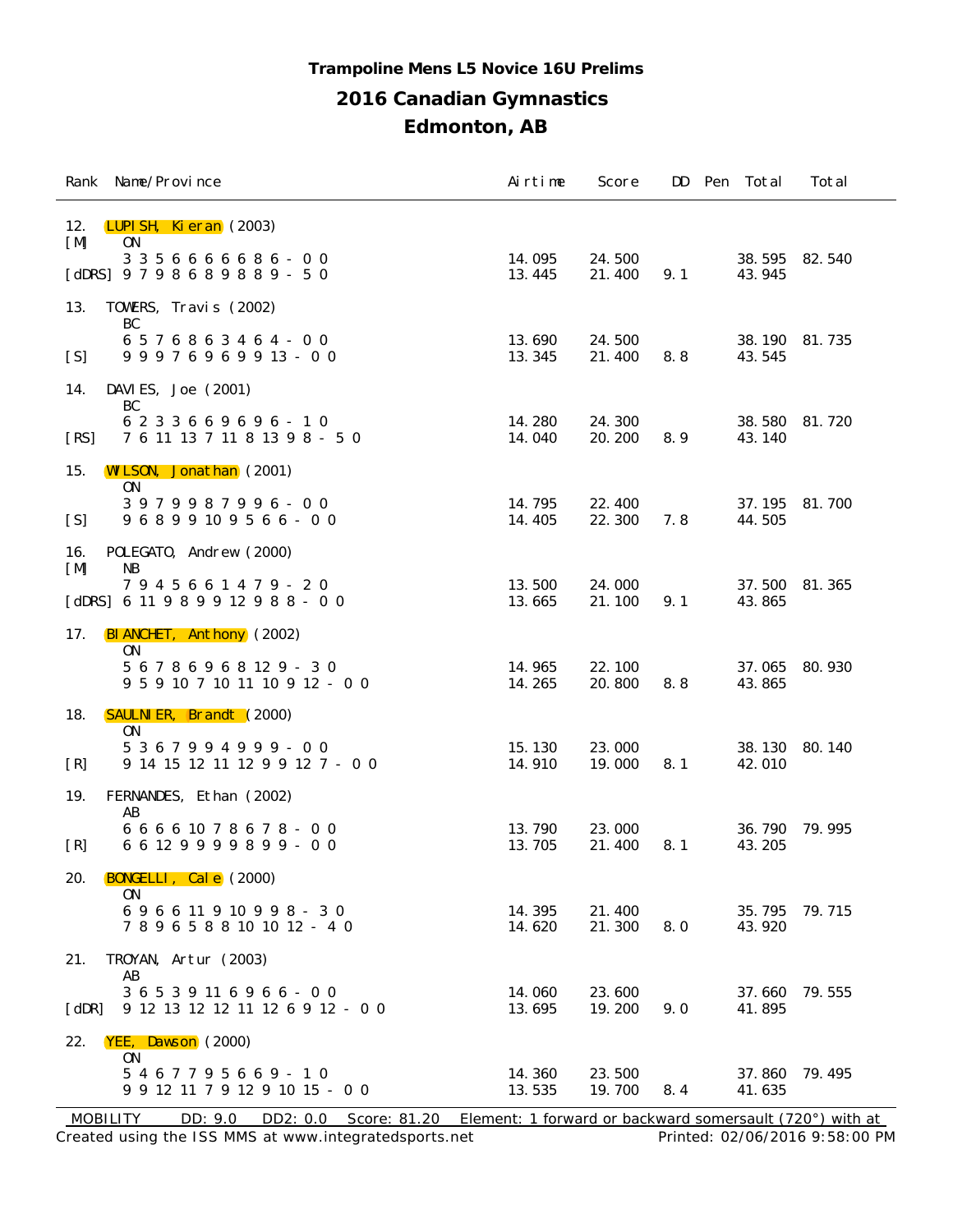#### **Trampoline Mens L5 Novice 16U Prelims**

#### **2016 Canadian Gymnastics**

**Edmonton, AB**

|                       | Rank Name/Province                                                             |       | Airtime          | Score            |     | DD Pen Total     | Total  |
|-----------------------|--------------------------------------------------------------------------------|-------|------------------|------------------|-----|------------------|--------|
| 23.                   | BAKER, Josh (2001)<br>0N                                                       |       |                  |                  |     |                  |        |
|                       | 6679967499-50<br>6 5 9 12 12 9 9 7 10 10 - 0 0                                 |       | 14.390<br>14.270 | 22.300<br>21.100 | 7.4 | 36.690<br>42.770 | 79.460 |
| 24.                   | ZUREK, Nol an (2003)<br>AB                                                     |       |                  |                  |     |                  |        |
|                       | $9599976794 - 30$<br>$9 5 8 8 9 9 10 9 9 8 - 0 0$                              |       | 13.630<br>13.690 | 22.300<br>21.600 | 7.8 | 35.930<br>43.090 | 79.020 |
| 25.                   | MCCALL, Kendall (2001)<br><b>ON</b><br>$4\ 5\ 5\ 6\ 6\ 6\ 7\ 8\ 12\ * -\ 0\ 0$ | $[9]$ | 13.535           | 21.100           |     | 34.635           | 78.680 |
|                       | 8 5 6 9 9 6 9 9 11 9 - 2 0                                                     |       | 15.245           | 21.700           | 7.1 | 44.045           |        |
| 26.                   | ALAI N, Hugo $(2001)$<br>QC                                                    |       |                  |                  |     |                  |        |
|                       | 8 5 3 6 6 11 3 6 9 12 - 0 60<br>6673566768-00                                  |       | 14.890<br>14.470 | 17.100<br>24.000 | 7.8 | 31.990<br>46.270 | 78.260 |
| 27.                   | VAI LLNACOURT, Olivier (2000)<br>AB                                            |       |                  |                  |     |                  |        |
|                       | 67996766710-10<br>9 9 9 5 6 8 9 12 11 15 - 15 0                                |       | 15.165<br>14.370 | 22.600<br>19.200 | 6.6 | 37.765<br>40.170 | 77.935 |
| 28.                   | MANCINI, Michael (2000)<br>0N                                                  |       |                  |                  |     |                  |        |
| [R]                   | 7756668979-00<br>9 6 10 12 13 13 11 7 8 13 - 3 3                               |       | 13.660<br>13.070 | 23.000<br>19.200 | 8.4 | 36.660<br>40.670 | 77.330 |
| 29.                   | $GOOD$ , Malikye $(2004)$<br>0N                                                |       |                  |                  |     |                  |        |
|                       | 7767895799-40<br>9 9 9 7 9 9 13 9 15 12 - 3 0                                  |       | 13.010<br>12.300 | 22.200<br>19.600 | 6.4 | 35.210<br>38.300 | 73.510 |
| 30.                   | RICHARD, Dexter (2001)<br><b>NB</b>                                            |       |                  |                  |     |                  |        |
| [R]                   | 6698773699-00<br>$9$ 10 9 11 9 9 11 * * * - 0 0                                | $[7]$ | 13.335<br>9.535  | 23.000<br>14.200 | 6.5 | 36.335<br>30.235 | 66.570 |
| 31.                   | STANNARD, Adam (2003)<br>AB                                                    |       |                  |                  |     |                  |        |
|                       | $38768$ * * * * * - 00<br>9676689538-00                                        | $[5]$ | 7.045<br>14.100  | 11.800<br>23.300 | 8.4 | 18.845<br>45.800 | 64.645 |
| 32.                   | <b>MORGANTE, Emmett</b> (2000)<br>0N                                           |       |                  |                  |     |                  |        |
| $\lceil$ dDR $\rceil$ | 6 9 10 8 10 * * * * * - 0 0<br>12 12 9 7 9 9 12 14 14 15 - 3 0                 | $[5]$ | 7.415<br>14.165  | 10.700<br>18.400 | 9.0 | 18.115<br>41.565 | 59.680 |
| 33.                   | LOUBERT, William (2001)<br>QC                                                  |       |                  |                  |     |                  |        |
|                       | 5 3 6 6 9 7 5 9 11 12 - 0 30                                                   |       | 14.785           | 19.700           |     | 34.485 53.170    |        |

Created using the ISS MMS at www.integratedsports.net Printed: 02/06/2016 9:58:00 PM MOBILITY DD: 9.0 DD2: 0.0 Score: 81.20 Element: 1 forward or backward somersault (720°) with at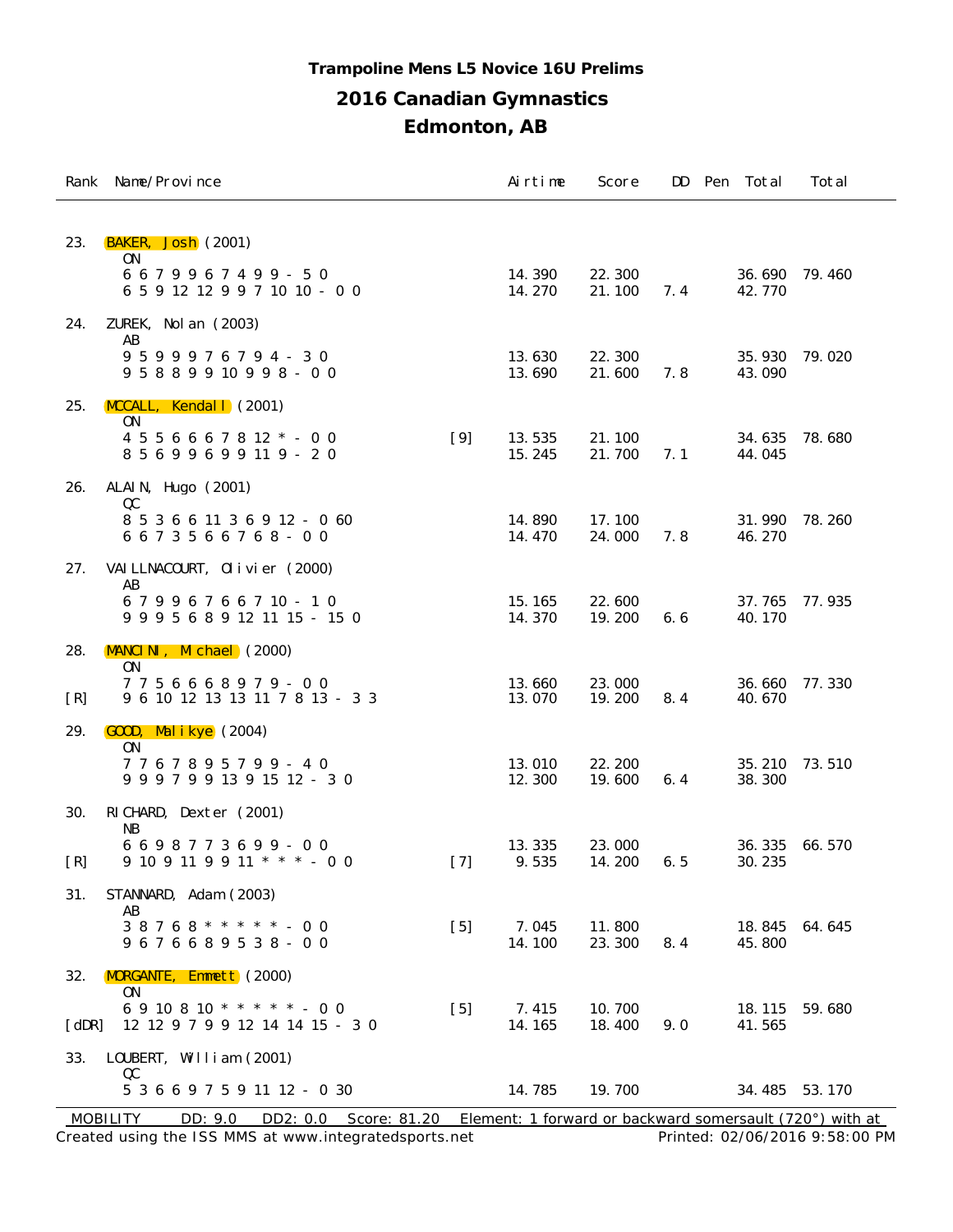## **2016 Canadian Gymnastics Edmonton, AB Trampoline Mens L5 Novice 16U Prelims**

| Rank | Name/Province                                           |     | Airtime         | Score           |     | DD Pen Total<br>Total     |
|------|---------------------------------------------------------|-----|-----------------|-----------------|-----|---------------------------|
|      | $6.5.912$ * * * * * * - 0.0                             | [4] | 5.885           | 8.800           | 4.0 | 18.685                    |
| 34.  | MASSON, Félix (2000)<br>QC<br>2 3 4 6 5 6 3 3 3 6 - 0 0 | [2] | 14.780<br>2.985 | 25.900<br>4.200 | 2.3 | 40.680<br>50.165<br>9.485 |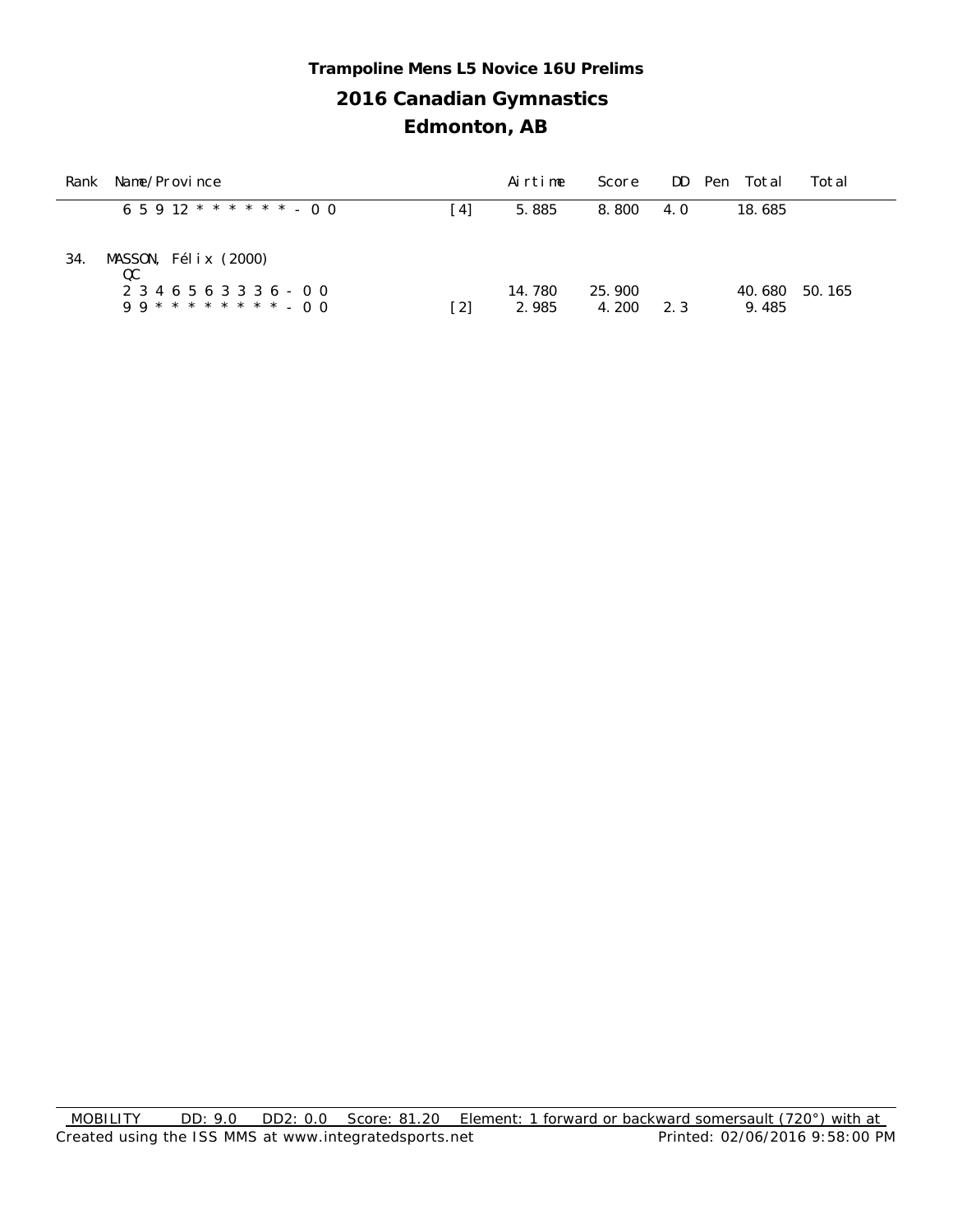|      | Rank Name/Province                                                                     |       | Airtime          | Score            |     |  | DD Pen Bon Total | Total  |
|------|----------------------------------------------------------------------------------------|-------|------------------|------------------|-----|--|------------------|--------|
| 1.   | DRISDELLE, Justyn (1999)<br>0N<br>3666762367-60                                        |       | 15.870           | 24.200           |     |  | 40.070           | 85.270 |
| [S]  | 5 2 5 7 11 9 11 12 7 9 - 0 0                                                           |       | 14.200           | 22.200           | 8.8 |  | 45.200           |        |
| 2.   | BONNICI, Victor (1998)<br>QC                                                           |       |                  |                  |     |  |                  |        |
| [S]  | $5569999843 - 00$<br>5 5 6 7 8 9 10 10 9 9 - 0 0                                       |       | 15.170<br>14.770 | 23.300<br>22.200 | 7.6 |  | 38.470<br>44.570 | 83.040 |
| 3.   | LALUMI ERE, Hugo (1998)<br>0N                                                          |       |                  |                  |     |  |                  |        |
| [dD] | 2 9 9 9 10 12 11 12 9 9 - 1 0<br>$59659999910 - 00$                                    |       | 14.435<br>14.405 | 20.700<br>22.000 | 9.1 |  | 35.135<br>45.505 | 80.640 |
| 4.   | ERTMAN, Brent (1998)<br><b>SK</b>                                                      |       |                  |                  |     |  |                  |        |
| [R]  | 8 9 8 11 12 12 9 9 9 12 - 6 0<br>9 11 8 10 9 9 9 10 10 13 - 0 0                        |       | 15.120<br>15.970 | 19.500<br>20.200 | 8.8 |  | 34.620<br>44.970 | 79.590 |
| 5.   | MERRICK, Michael (1999)<br>ON.                                                         |       |                  |                  |     |  |                  |        |
| [R]  | 4 5 6 7 9 9 6 9 8 13 - 6 0<br>11 5 15 13 8 9 9 8 10 10 - 3 0                           |       | 15.180<br>14.680 | 21.800<br>19.900 | 7.1 |  | 36.980<br>41.680 | 78.660 |
| 6.   | POMERLEAU, Julien (1999)<br>QC                                                         |       |                  |                  |     |  |                  |        |
|      | 8 4 7 8 8 8 4 7 11 10 - 0 0<br>$9 \ 12 \ 10 \ 8 \ 7 \ 11 \ 9 \ 8 \ 7 \ 14 \ - \ 0 \ 0$ |       | 13.930<br>13.610 | 22.500<br>20.500 | 8.1 |  | 36.430<br>42.210 | 78.640 |
| 7.   | JACKSON, Peter (1999)<br><b>ON</b>                                                     |       |                  |                  |     |  |                  |        |
|      | 3439794689-30<br>10 8 9 9 9 5 10 12 12 15 - 5 0                                        |       | 14.310<br>14.025 | 23.500<br>19.600 | 7.0 |  | 37.810<br>40.625 | 78.435 |
| 8.   | CREMER, Bastien (1998)<br>AB                                                           |       |                  |                  |     |  |                  |        |
|      | 3 3 6 7 9 6 9 7 14 14 - 2 0<br>6 5 6 7 8 9 9 10 10 9 - 5 0                             |       | 13.685<br>13.960 | 22.000<br>21.600 | 6.1 |  | 35.685<br>41.660 | 77.345 |
| 9.   | CARRUTHERS, Tyler (1998)<br>0 <sub>N</sub>                                             |       |                  |                  |     |  |                  |        |
|      | 98788967109-30<br>$912912999998 - 00$                                                  | $[9]$ | 14.070<br>13.205 | 21.600<br>18.300 | 7.9 |  | 35.670<br>39.405 | 75.075 |
| 10.  | PELLERIN, Jean-François (1992)                                                         |       |                  |                  |     |  |                  |        |
|      | QC<br>$2598957759 - 00$<br>6 12 7 4 4 8 6 * * * - 0 0                                  | $[7]$ | 15.190<br>10.480 | 23.400<br>16.300 | 5.9 |  | 38.590<br>32.680 | 71.270 |
| 11.  | D'AOUST, Alexandre (1997)                                                              |       |                  |                  |     |  |                  |        |
|      | QC<br>6867497689-00<br>$786996$ ****-00                                                | [6]   | 13.700<br>8.575  | 23.000<br>13.500 | 4.0 |  | 36.700<br>26.075 | 62.775 |

Created using the ISS MMS at www.integratedsports.net Printed: 02/06/2016 9:58:04 PM MOBILITY DD: 9.0 DD2: 0.0 Score: 81.20 Element: 1 forward or backward somersault (720°) with at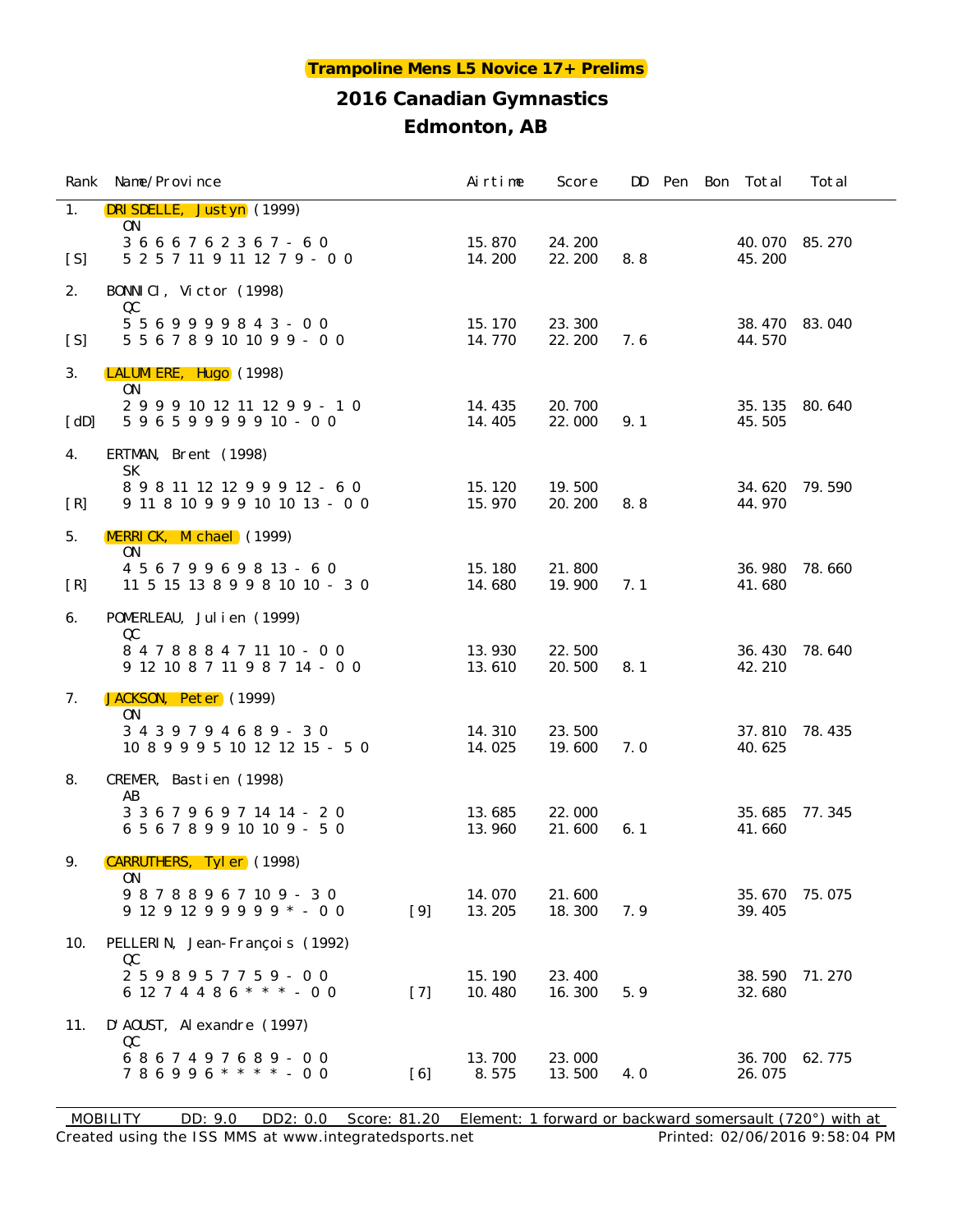#### **Trampoline Mens L5 Novice 17+ Prelims**

## **2016 Canadian Gymnastics**

|     | Rank Name/Province                                                                | Airtime          | Score            |     |  | DD Pen Bon Total  | Total  |
|-----|-----------------------------------------------------------------------------------|------------------|------------------|-----|--|-------------------|--------|
| 12. | LAROCHELLE, Sebastian (1998)<br>0 <sub>N</sub>                                    |                  |                  |     |  |                   |        |
|     | 9 13 7 6 7 11 10 9 6 8 - 0 0<br>6 4 12 7 10 11 * * * * - 0 0<br>$\lceil 6 \rceil$ | 14.335<br>8.710  | 21.400<br>13.000 | 4.7 |  | 35, 735<br>26.410 | 62.145 |
| 13. | MASSE, Kael an (1994)<br>0N                                                       |                  |                  |     |  |                   |        |
|     | 2 1 4 4 6 8 6 9 9 10 - 3 30<br>$79***********--00$<br>$[2]$                       | 15.330<br>15.330 | 20.800<br>4.400  | 1.9 |  | 36.130<br>21.630  | 57.760 |
| 14. | ARMES, Liam (1997)<br>BC                                                          |                  |                  |     |  |                   |        |
|     | 8 12 9 9 6 5 9 7 9 9 - 1 0<br>$67912$ * * * * * * - 00<br>$\lceil 4 \rceil$       | 14.660<br>5.940  | 21.600<br>8.600  | 3.9 |  | 36.260<br>18.440  | 54.700 |
| 15. | COTTON, Émile (1997)<br>QC                                                        |                  |                  |     |  |                   |        |
|     | 37769967710-60<br>$\lceil 1 \rceil$                                               | 14.195<br>1.470  | 22.300<br>2.400  | 1.3 |  | 36.495<br>5.170   | 41.665 |
| 16. | $MCCABE$ , Tim $(1998)$<br>0N                                                     |                  |                  |     |  |                   |        |
|     | 87979109899-00<br>* * * * * * * * * * * _ * *<br>[0]                              | 14.660<br>0.000  | 21.500<br>0.000  | 0.0 |  | 36.160<br>0.000   | 36.160 |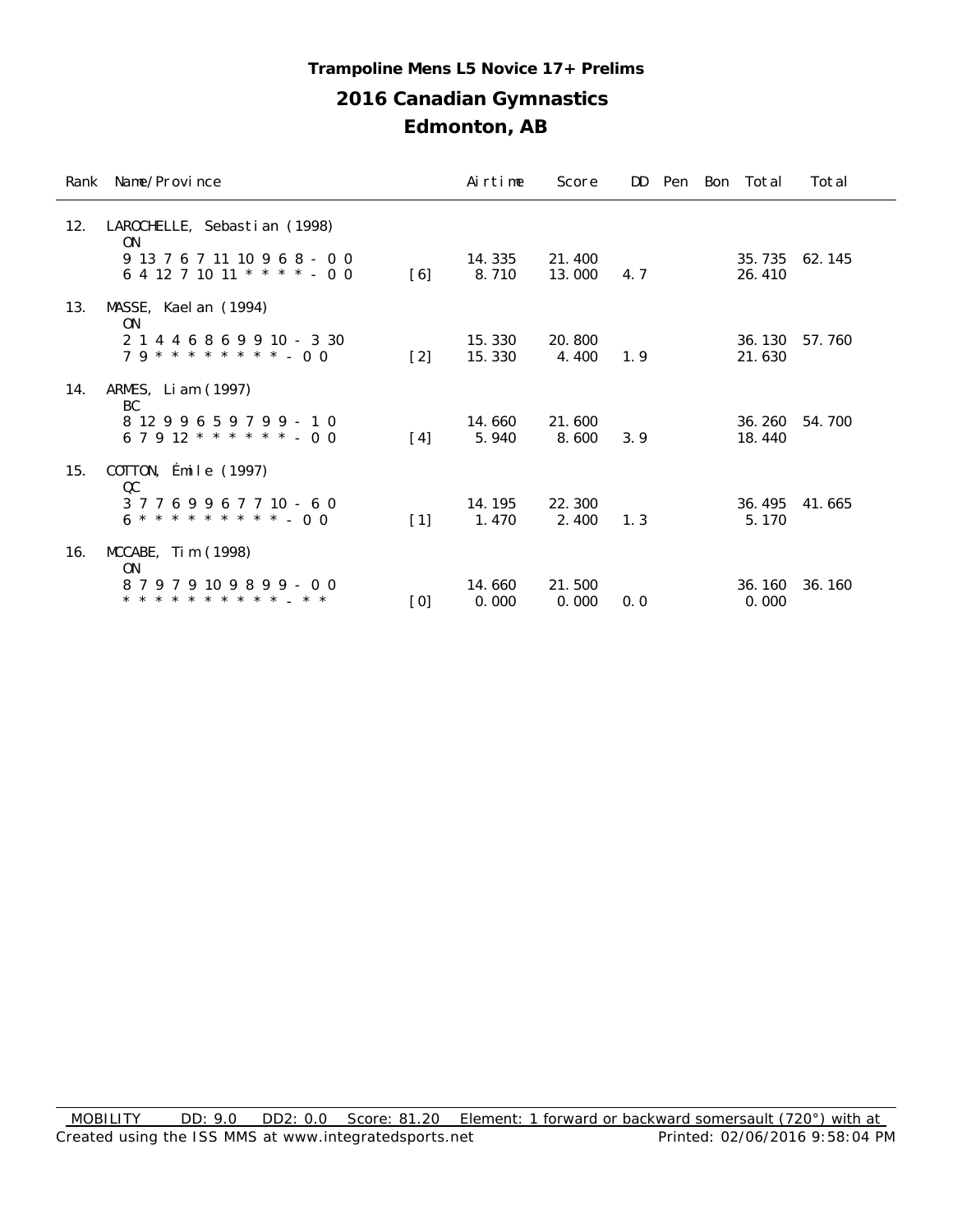|     | Rank Name/Province                                                    |     | Airtime          | Score            |             | DD Pen Total     | Total          |
|-----|-----------------------------------------------------------------------|-----|------------------|------------------|-------------|------------------|----------------|
| 1.  | <b>BURNETT, Jason</b> (1986)<br>ON.                                   |     |                  |                  |             |                  |                |
|     | $23303033336 - 00$<br>5 6 7 6 3 6 3 3 6 3 - 0 0                       |     | 17.265<br>16.405 | 27.400<br>25.200 | 3.1<br>14.8 | 56.405           | 47.765 104.170 |
| 2.  | SOEHN, Kyle (1989)                                                    |     |                  |                  |             |                  |                |
|     | AB<br>1 2 3 2 3 1 3 1 5 7 - 0 0<br>49866869913-00                     |     | 17.730<br>16.315 | 27.200<br>22.200 | 2.7<br>16.0 | 54.515           | 47.630 102.145 |
| 3.  | STIRLING, Trevor (1995)                                               |     |                  |                  |             |                  |                |
|     | BC<br>2030333135 - 50<br>5 6 9 8 7 9 10 7 6 8 - 0 0                   |     | 17.395<br>16.740 | 27.200<br>22.500 | 2.7<br>15.6 | 54.840           | 47.295 102.135 |
| 4.  | SOEHN, Keegan (1992)                                                  |     |                  |                  |             |                  |                |
|     | AB<br>$0 1 2 0 3 0 3 0 3 6 - 3 0$<br>5 6 9 6 9 9 6 11 8 9 - 0 0       |     | 17.795<br>16.165 | 27.900<br>22.200 | 2.3<br>13.9 | 52.265           | 47.995 100.260 |
| 5.  | GEREIN, Curtis (1993)                                                 |     |                  |                  |             |                  |                |
|     | AB<br>2 1 3 2 3 6 4 6 7 6 - 3 0<br>6968996121112-30                   |     | 16.865<br>15.905 | 25.700<br>20.900 | 2.9<br>14.0 | 45.465<br>50.805 | 96.270         |
| 6.  | MARTEL, Jean-Christpohe (1996)                                        |     |                  |                  |             |                  |                |
|     | QC<br>3 2 0 0 6 6 7 6 6 7 - 0 0<br>6876799996-00                      |     | 16.620<br>15.525 | 25.700<br>22.400 | 2.7<br>13.3 | 45.020<br>51.225 | 96.245         |
| 7.  | ARMSTRONG, Mark (1994)<br>AB                                          |     |                  |                  |             |                  |                |
|     | 4 1 3 3 5 6 6 3 6 6 - 3 0<br>6 5 6 5 9 9 8 10 7 9 - 4 0               |     | 16.010<br>14.815 | 25.400<br>22.200 | 2.7<br>13.1 | 44.110<br>50.115 | 94.225         |
| 8.  | CARRAGHER, Kyle (1997)                                                |     |                  |                  |             |                  |                |
|     | BC<br>2 0 3 2 6 2 3 5 12 12 - 0 0<br>9898912141199-00                 |     | 16.805<br>14.825 | 25.300<br>20.200 | 2.5<br>12.9 | 44.605<br>47.925 | 92.530         |
| 9.  | DAGENAIS, Frédéric (1991)                                             |     |                  |                  |             |                  |                |
|     | QC<br>2 6 5 5 7 4 6 6 9 15 - 15 0<br>6 10 10 11 11 9 11 12 10 9 - 2 0 |     | 16.435<br>15.585 | 22.000<br>19.900 | 2.3<br>8.9  | 40.735<br>44.385 | 85.120         |
| 10. | SHUH, Nathan (1997)                                                   |     |                  |                  |             |                  |                |
|     | ON.<br>3 0 4 3 4 2 3 6 6 6 - 0 0<br>6 6 9 12 11 14 * * * * - 0 0      | [6] | 16.325<br>9.565  | 26.300<br>12.200 | 2.9<br>6.7  | 45.525<br>28.465 | 73.990         |
| 11. | THEODORE, Craig (1991)<br>AB                                          |     |                  |                  |             |                  |                |
|     | 2 3 4 6 5 5 6 3 6 8 - 3 0<br>6 9 10 12 15 15 * * * * - 0 0            | [6] | 17.475<br>10.075 | 24.900<br>11.300 | 2.5<br>6.9  | 44.875<br>28.275 | 73.150         |

Licensed to Gymnastics Canada Gymnastique **Page: 1** Page: 1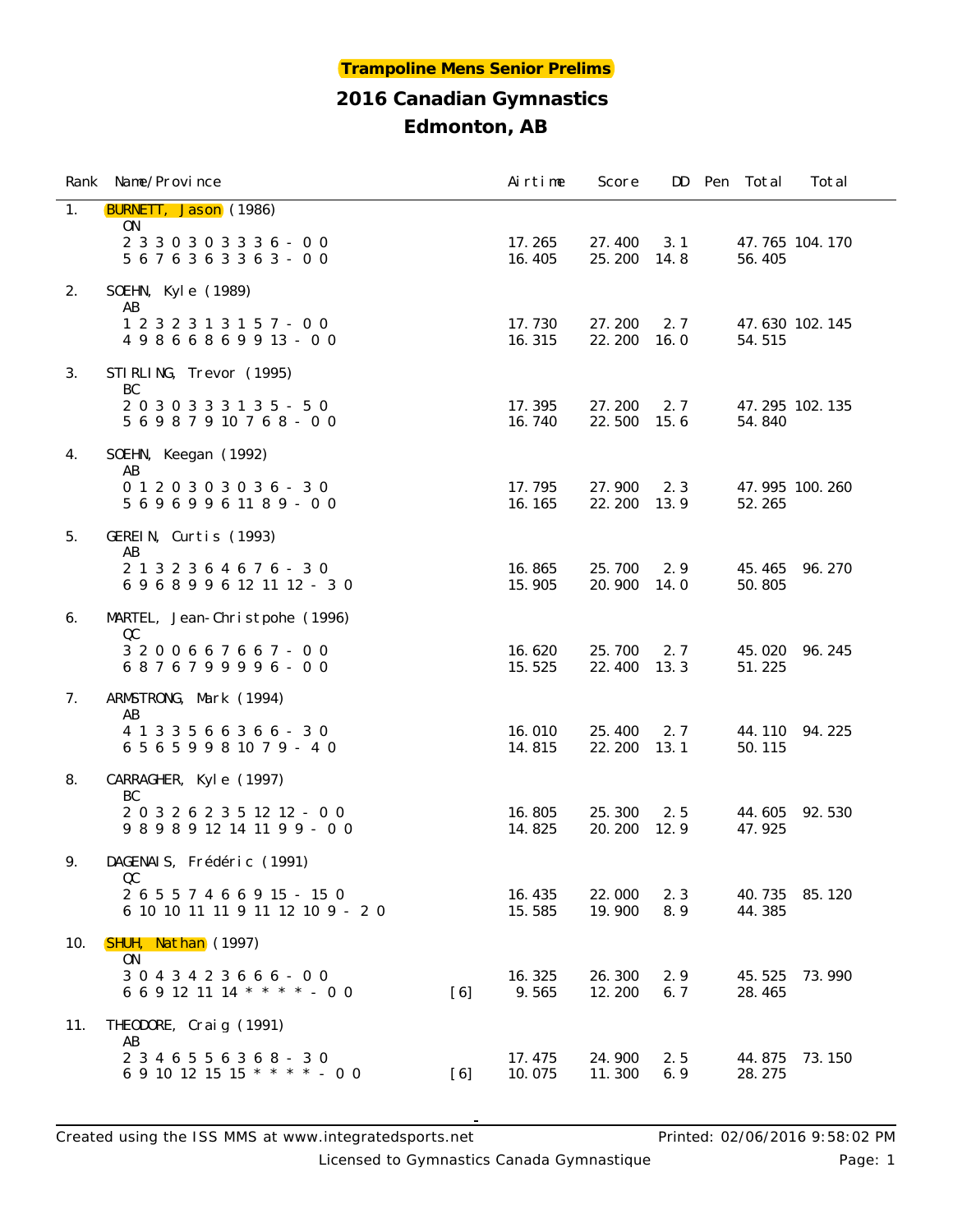## **2016 Canadian Gymnastics Edmonton, AB Trampoline Mens Senior Prelims**

| Rank | Name/Province                               |                   | Airtime | Score  | DD   | Pen Total | Total  |
|------|---------------------------------------------|-------------------|---------|--------|------|-----------|--------|
| 12.  | BRUNO, Mario (1996)<br>BC                   |                   |         |        |      |           |        |
|      | $0030366636 - 00$                           |                   | 16.690  | 26.700 | 2.5  | 45.890    | 70.860 |
|      | $9\ 9\ 12\ 12\ 15$ * * * * * - 0 0          | $[5]$             | 8.070   | 9.300  | 7.6  | 24.970    |        |
| 13.  | ARSENAULT, Jonathan (1997)<br>QC            |                   |         |        |      |           |        |
|      | $203033548$ * - 00                          | [9]               | 15.785  | 24.200 | 1.5  | 41.485    | 52.695 |
|      | $79$ * * * * * * * * - 00                   | $[2]$             | 3.610   | 4.400  | 3.2  | 11.210    |        |
| 14.  | MASSÉ, Gabriel (1997)<br>QC                 |                   |         |        |      |           |        |
|      | * * * * * * * * * *<br>$* *$                | $\lceil 0 \rceil$ | 0.000   | 0.000  | 0.0  | 0.000     | 44.060 |
|      | 9 9 11 8 11 12 10 8 9 11 - 30 0             |                   | 14.860  | 17.200 | 12.0 | 44.060    |        |
| 15.  | SCR MADIGAN, Keevin (1997)<br>0N            |                   |         |        |      |           |        |
|      | Withdrawn                                   |                   |         |        |      |           |        |
|      | Withdrawn                                   |                   |         |        |      |           |        |
| 15.  | SCR CARISSE, Jesse (1988)<br>0 <sub>N</sub> |                   |         |        |      |           |        |
|      | Withdrawn                                   |                   |         |        |      |           |        |

Withdrawn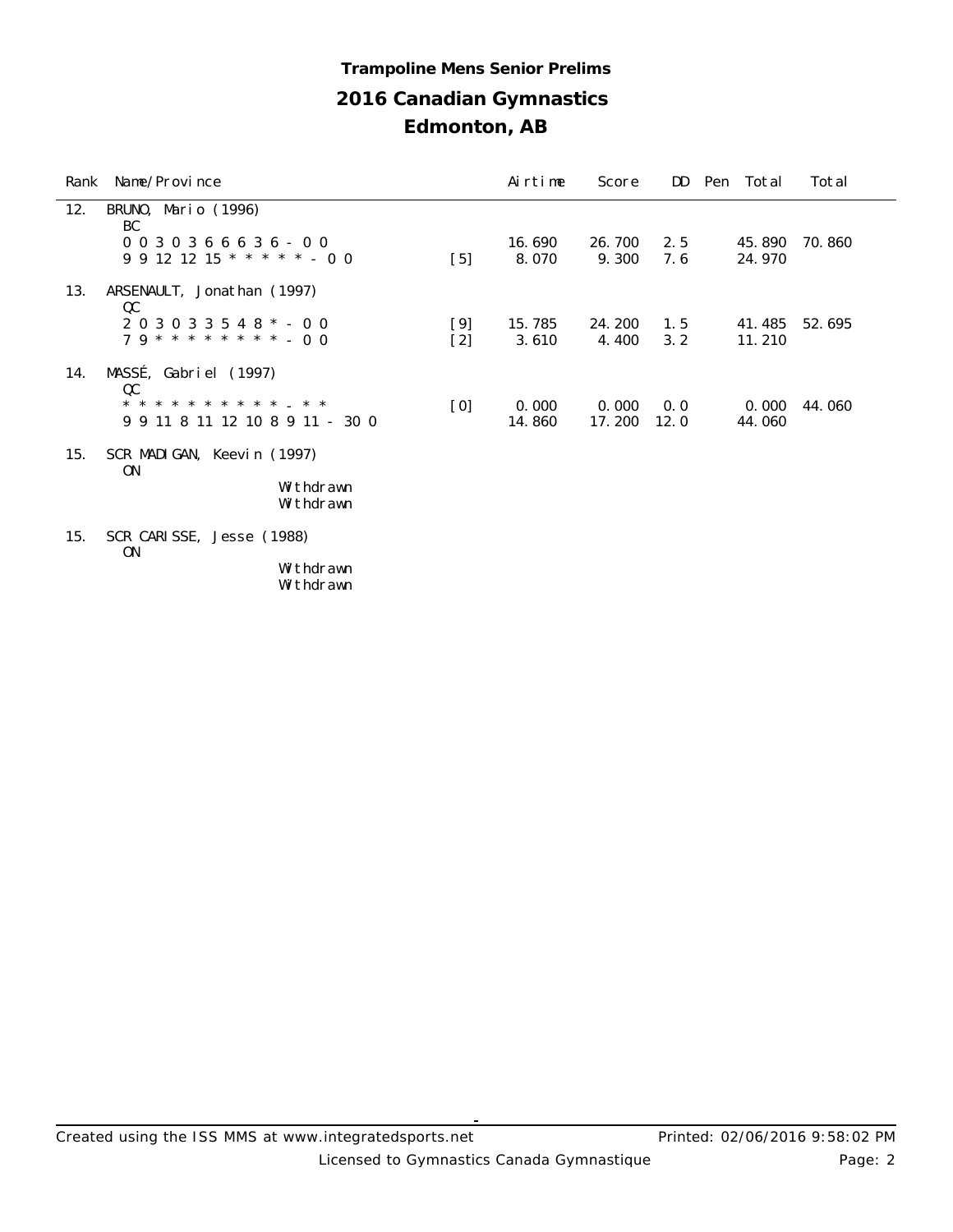| Rank Name/Province                                                                                         |                   | Airtime          | Score            |             | DD Pen Total     | Total  |
|------------------------------------------------------------------------------------------------------------|-------------------|------------------|------------------|-------------|------------------|--------|
| TAM, Rachel (1998)<br>1.<br>$\lceil M \rceil$<br>0 <sub>N</sub><br>$3\ 0\ 4\ 0\ 4\ 2\ 3\ 7\ 6\ 9\ -\ 3\ 0$ |                   | 15.985           | 25.900           | 2.4         | 44.285           | 94.885 |
| [dDRS] $641286799610 - 00$                                                                                 |                   | 15.000           | 22.300           | 13.3        | 50.600           |        |
| 2.<br>SOEHN, Kalena (1999)<br>AB                                                                           |                   |                  |                  |             |                  |        |
| 4 6 6 6 9 8 5 9 8 6 - 0 0<br>6 6 8 6 8 12 7 9 7 9 - 0 0<br>$\lceil R \rceil$                               |                   | 15.420<br>15.120 | 23.300<br>22.200 | 1.6<br>11.8 | 40.320<br>49.120 | 89.440 |
| 3.<br>CASMARRI NHO-FERNANDES, Andreia (1998)<br>QC                                                         |                   |                  |                  |             |                  |        |
| 4 5 2 3 5 5 6 9 8 11 - 3 0<br>4 11 6 9 11 9 8 3 4 7 - 0 0<br>[R]                                           |                   | 15.245<br>14.715 | 23.900<br>22.800 | 2.0<br>9.5  | 41.145<br>47.015 | 88.160 |
| ROUX, Laurence (1998)<br>4.<br>QC                                                                          |                   |                  |                  |             |                  |        |
| 1 2 6 4 6 4 9 6 6 12 - 3 0<br>9 12 9 11 11 7 8 9 7 12 - 0 0<br>[R]                                         |                   | 15.495<br>13.930 | 24.100<br>20.500 | 2.0<br>9.9  | 41.595<br>44.330 | 85.925 |
| ROSS, Éliane (2002)<br>5.<br>QC                                                                            |                   |                  |                  |             |                  |        |
| 6 5 12 9 9 9 9 7 3 4 - 0 30<br>6 5 3 7 7 9 4 6 5 9 - 0 0<br>[R]                                            |                   | 13.255<br>14.385 | 19.700<br>23.900 | 1.9<br>10.4 | 34.855<br>48.685 | 83.540 |
| HILL, Cameron (1999)<br>6.<br>BC                                                                           |                   |                  |                  |             |                  |        |
| 3 5 2 6 7 4 6 4 6 12 - 0 0<br>$979999912$ * * - 00<br>[R]                                                  | $\lceil 8 \rceil$ | 14.700<br>11.405 | 24.500<br>16.700 | 2.0<br>8.7  | 41.200<br>36.805 | 78.005 |
| SCR CIRONE, Domenica (1998)<br>7.<br><b>ON</b>                                                             |                   |                  |                  |             |                  |        |
| Withdrawn                                                                                                  |                   |                  |                  |             |                  |        |

Withdrawn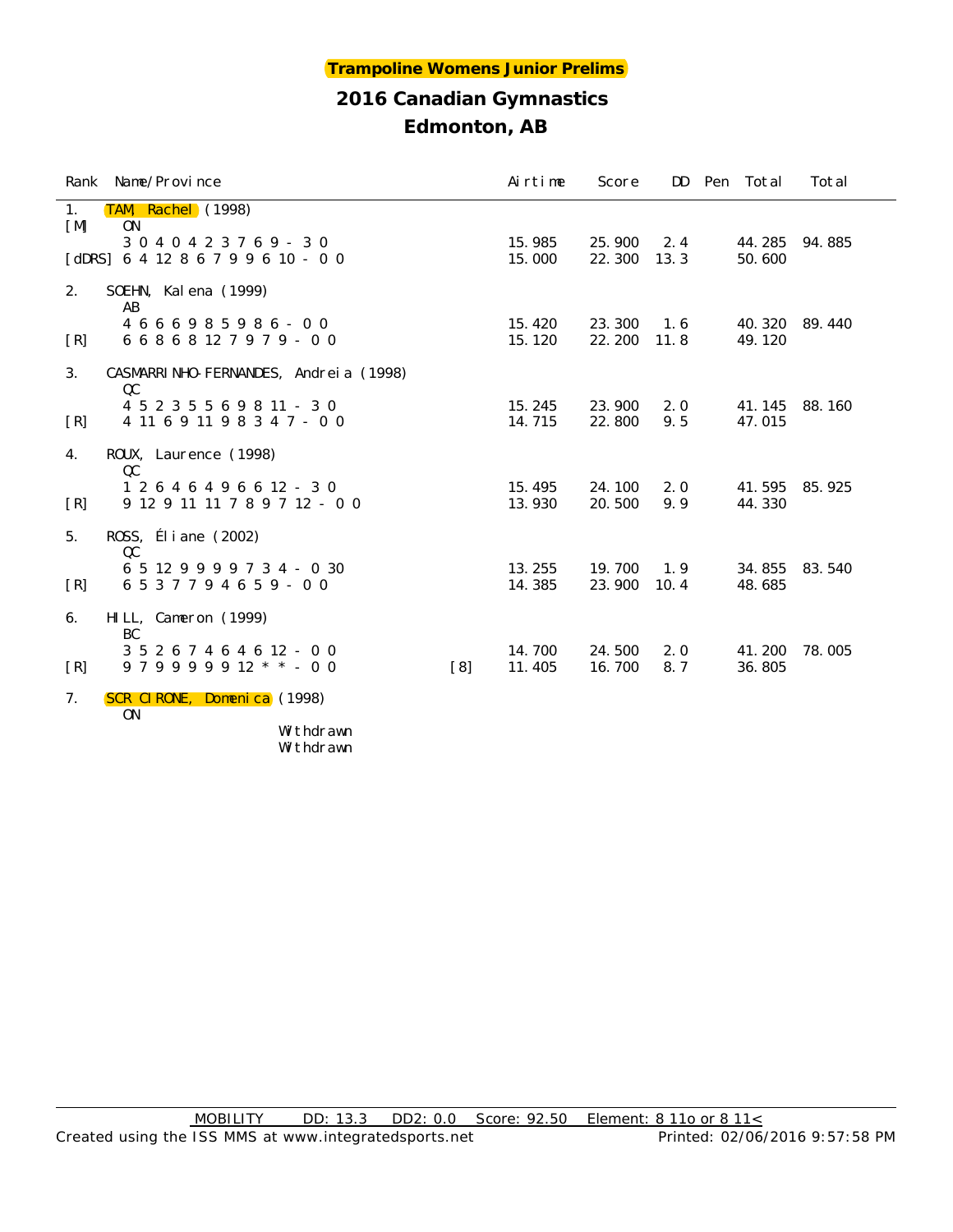|                       | Rank Name/Province                                              | Airtime          | Score            |     | DD Pen Total     | Total  |
|-----------------------|-----------------------------------------------------------------|------------------|------------------|-----|------------------|--------|
| 1.                    | MOI SEEV, Sophi a (2002)<br>ON                                  |                  |                  |     |                  |        |
| $\lceil$ dDS $\rceil$ | 4 3 3 3 2 3 1 3 4 6 - 0 0<br>6 2 6 4 4 7 7 9 6 7 - 1 0          | 14.675<br>13.680 | 26.800<br>24.100 | 8.4 | 41.475<br>46.180 | 87.655 |
| 2.                    | FOREST, Alexandra (2000)                                        |                  |                  |     |                  |        |
| [dDS]                 | AB<br>3 3 5 5 6 4 6 6 6 7 - 0 0<br>3 5 5 9 6 7 7 6 7 7 - 0 0    | 14.130<br>14.025 | 24.900<br>23.800 | 8.5 | 39.030<br>46.325 | 85.355 |
| 3.                    | CELENTANO, Jensen (2001)<br>0N                                  |                  |                  |     |                  |        |
| $\lceil$ dDS $\rceil$ | 3 3 5 4 4 5 4 3 5 5 - 0 0<br>6366566656-60                      | 13.525<br>13.360 | 25.900<br>23.900 | 8.5 | 39.425<br>45.760 | 85.185 |
| 4.                    | BEGIN, Maddy (2003)<br>ON                                       |                  |                  |     |                  |        |
| [S]                   | 6 6 3 6 6 6 3 4 5 6 - 3 0<br>6886667887 - 40                    | 13.970<br>14.035 | 24.600<br>22.600 | 8.2 | 38.570<br>44.835 | 83.405 |
| 5.                    | CHARTRAND, Lorie (2000)                                         |                  |                  |     |                  |        |
| [S]                   | QC<br>69107663669-00<br>6 4 6 9 10 6 7 6 9 7 - 0 3              | 14.075<br>14.505 | 23.200<br>22.700 | 8.1 | 37.275<br>45.305 | 82.580 |
| 6.                    | MAJOR-VAROLLO, Lily-Claire (2002)                               |                  |                  |     |                  |        |
| $\lceil$ dDS $\rceil$ | QC<br>$3\ 4\ 8\ 3\ 6\ 4\ 3\ 6\ 5\ 6\ -\ 0\ 0$<br>68910669569-30 | 13.445<br>12.970 | 25.200<br>22.300 | 8.4 | 38.645<br>43.670 | 82.315 |
| 7.                    | <b>ZELTNER, Clare</b> (2000)<br><b>ON</b>                       |                  |                  |     |                  |        |
| [S]                   | 3 6 5 6 5 4 3 3 6 9 - 0 0<br>8 6 7 4 6 6 10 5 6 9 - 4 0         | 13.035<br>13.185 | 25.000<br>22.900 | 7.8 | 38.035<br>43.885 | 81.920 |
| 8.                    | MCCAI G, Abby (2002)                                            |                  |                  |     |                  |        |
| $\lceil$ dDS $\rceil$ | AB<br>3969766589-00<br>6 7 8 9 10 11 7 9 6 8 - 1 0              | 13.725<br>13.540 | 23.200<br>21.800 | 8.5 | 36.925<br>43.840 | 80.765 |
| 9.                    | MACDONALD, Jordan (2003)                                        |                  |                  |     |                  |        |
| [S]                   | BC<br>4 3 5 6 6 5 3 3 5 7 - 0 0<br>8 6 8 9 9 11 9 9 12 10 - 0 0 | 13.275<br>13.065 | 25.300<br>20.900 | 8.2 | 38.575<br>42.165 | 80.740 |
| 10.                   | <b>STAFFORD, Clare</b> (2000)                                   |                  |                  |     |                  |        |
|                       | 0N<br>$3559666699 - 00$<br>10 9 9 7 9 9 8 10 10 10 - 0 0        | 14.200<br>14.015 | 23.600<br>20.900 | 7.8 | 37.800<br>42.715 | 80.515 |
| 11.                   | BOSWELL, Emma (2000)                                            |                  |                  |     |                  |        |
|                       | 0N<br>1 3 3 6 5 4 3 5 8 6 - 0 0<br>7 6 8 6 7 8 7 5 6 10 - 3 0   | 12.070<br>12.275 | 25.600<br>22.700 | 7.7 | 37.670<br>42.675 | 80.345 |

Created using the ISS MMS at www.integratedsports.net Printed: 02/06/2016 9:57:56 PM MOBILITY DD: 8.4 DD2: 0.0 Score: 80.60 Element: 1 forward or backward somersault (720°) with at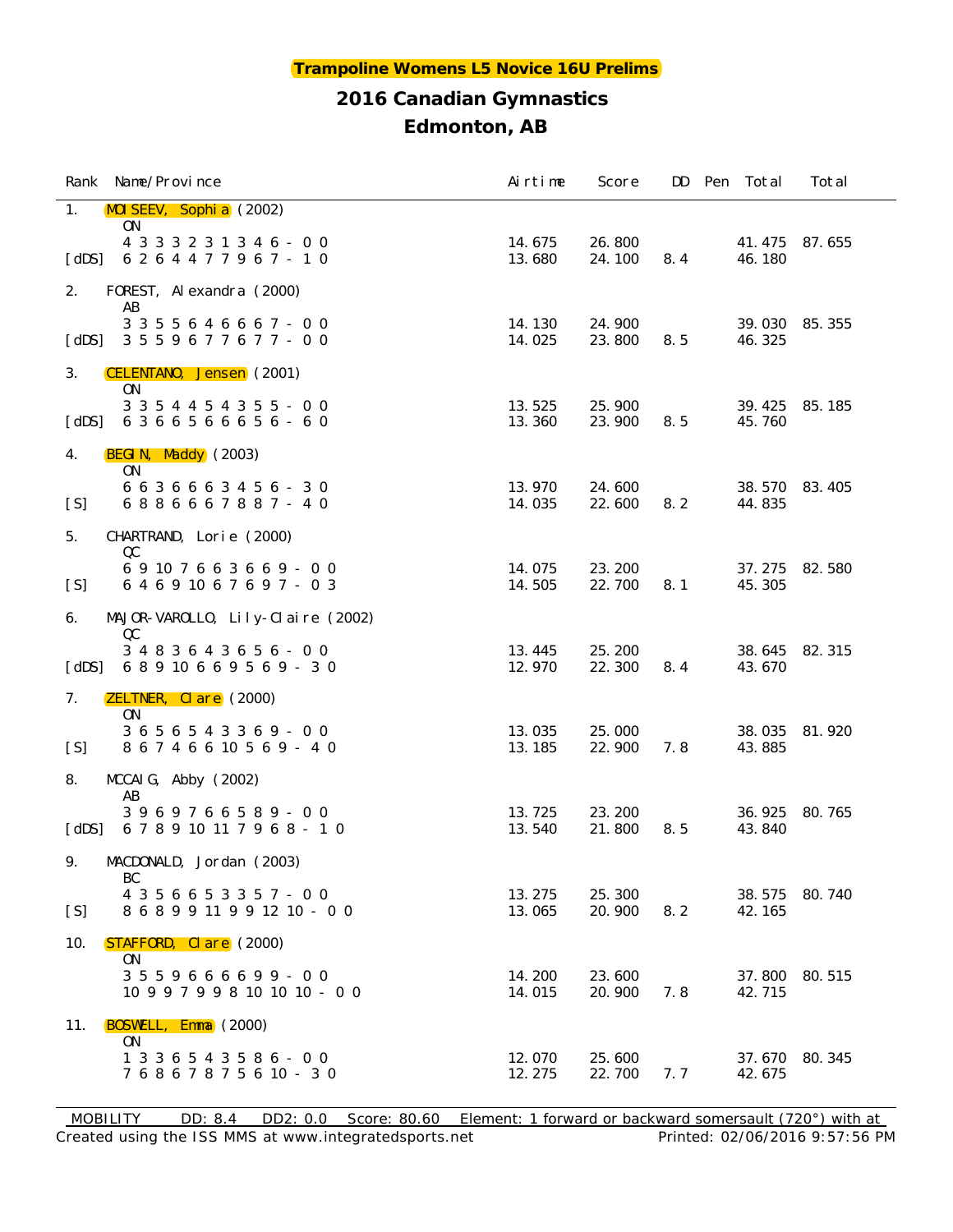#### **Trampoline Womens L5 Novice 16U Prelims**

## **2016 Canadian Gymnastics**

**Edmonton, AB**

|                       | Rank Name/Province                                           | Airtime          | Score            | DD  | Pen Total                      | Total  |
|-----------------------|--------------------------------------------------------------|------------------|------------------|-----|--------------------------------|--------|
| 12.                   | PHANEUF, Zoe (2003)<br>AB                                    |                  |                  |     |                                |        |
|                       | 5 6 6 5 6 8 7 6 6 7 - 0 0<br>6 6 7 9 10 9 6 9 6 7 - 0 0      | 12.905<br>12.590 | 23.800<br>22.500 | 8.1 | 36.705<br>43.190               | 79.895 |
| 13.                   | MACVI NNI E, Kennedy (2000)<br>0N                            |                  |                  |     |                                |        |
|                       | 6777765599-00<br>6 8 8 8 9 11 11 8 9 13 - 10                 | 13.910<br>13.835 | 23.200<br>20.800 | 8.1 | 0. 3 36. 810 79. 545<br>42.735 |        |
| 14.                   | $WAI$ , Emma $(2001)$<br>0 <sub>N</sub>                      |                  |                  |     |                                |        |
|                       | 3 6 6 7 9 6 4 6 8 8 - 0 0<br>8 13 12 6 8 9 9 9 12 9 - 0 0    | 13.730<br>13.405 | 23.700<br>20.500 | 8.0 | 37.430<br>41.905               | 79.335 |
| 15.                   | CUNFF, Gaëlle (2001)<br>QC                                   |                  |                  |     |                                |        |
|                       | 6766664489-00<br>11 9 7 3 6 9 9 12 9 9 - 5 0                 | 13.660<br>13.595 | 23.800<br>21.100 | 7.0 | 37.460<br>41.695               | 79.155 |
| 16.                   | GREMMEN, Isabel (2003)<br>BC                                 |                  |                  |     |                                |        |
|                       | 4 3 6 6 6 5 6 9 8 7 - 0 0<br>689979911912-10                 | 12.880<br>12.400 | 24.000<br>21.000 | 8.1 | 36.880<br>41.500               | 78.380 |
| 17.                   | ROMANELLI, Isabella (2001)<br>0N                             |                  |                  |     |                                |        |
|                       | 6677696677-50<br>99687868610 - 20                            | 13.050<br>13.130 | 22.800<br>22.100 | 7.1 | 35.850<br>42.330               | 78.180 |
| 18.                   | FLYNN, Gabby (2001)<br>BC                                    |                  |                  |     |                                |        |
| $\lceil$ dDR $\rceil$ | 3 5 5 6 8 6 3 7 9 8 - 0 0<br>11 10 9 12 10 6 8 7 7 12 - 30 0 | 14.050<br>13.655 | 24.000<br>17.800 | 8.5 | 38.050<br>39.955               | 78.005 |
| 19.                   | ARNDT, Kailyn (2001)<br>AB                                   |                  |                  |     |                                |        |
|                       | 6777996656-00<br>8 7 9 9 9 11 12 12 12 14 - 0 0              | 13.745<br>14.060 | 23.200<br>19.700 | 7.1 | 36.945<br>40.860               | 77.805 |
| 20.                   | JOHNSTON, Jordana (2002)<br>AB                               |                  |                  |     |                                |        |
|                       | 6665688999-00<br>9 8 6 8 6 8 7 9 11 12 - 0 0                 | 12.950<br>12.920 | 22.800<br>21.600 | 7.1 | 35.750<br>41.620               | 77.370 |
| 21.                   | FORRESTALL, Laura (2001)<br>QC                               |                  |                  |     |                                |        |
|                       | 691066668915 - 00<br>8 10 8 9 6 9 8 8 7 9 - 0 0              | 12.820<br>13.085 | 21.900<br>21.800 | 7.5 | 34.720<br>42.385               | 77.105 |
| 22.                   | ANAKA, Ashley (2000)<br>SK                                   |                  |                  |     |                                |        |
|                       | 6 6 6 6 9 4 6 6 9 10 - 5 0<br>7 4 5 9 8 9 8 11 10 12 - 30 0  | 14.090<br>14.065 | 22.700<br>18.700 | 7.1 | 36.790<br>39.865               | 76.655 |

Created using the ISS MMS at www.integratedsports.net Printed: 02/06/2016 9:57:56 PM MOBILITY DD: 8.4 DD2: 0.0 Score: 80.60 Element: 1 forward or backward somersault (720°) with at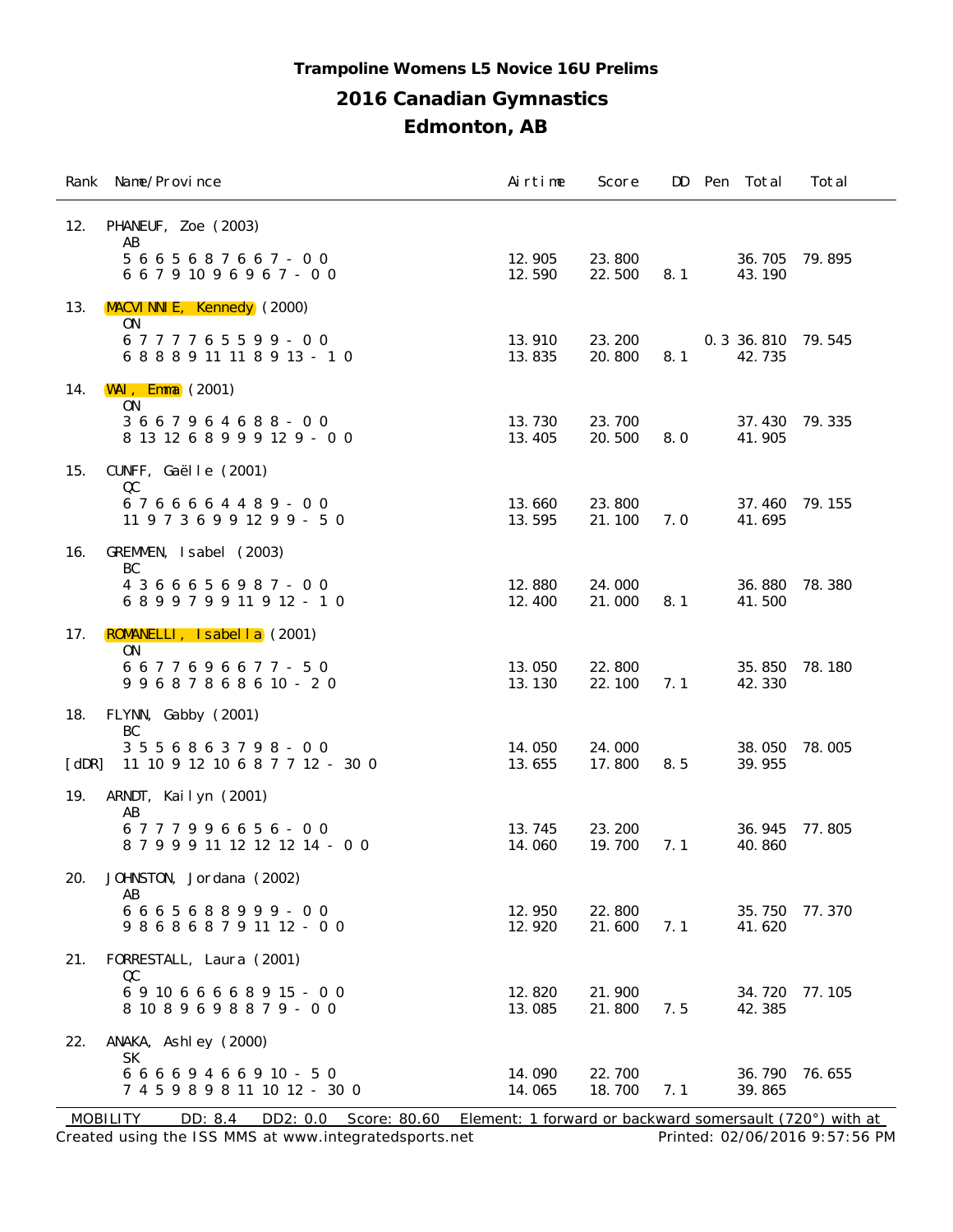#### **Trampoline Womens L5 Novice 16U Prelims**

#### **2016 Canadian Gymnastics**

**Edmonton, AB**

|                   | Rank Name/Province                                                |       | Airtime          | Score            |     | DD Pen Total     | Total         |
|-------------------|-------------------------------------------------------------------|-------|------------------|------------------|-----|------------------|---------------|
| 23.               | PAYNE, Emma (2001)<br>AB                                          |       |                  |                  |     |                  |               |
|                   | 3898799966-00<br>8 11 9 11 9 9 6 6 6 11 - 2 0                     |       | 12.470<br>12.455 | 22.600<br>21.200 | 7.8 | 41.455           | 35.070 76.525 |
| 24.               | NIEMIMAA, Annaliisa (2002)<br>0N                                  |       |                  |                  |     |                  |               |
|                   | 7686766689-00<br>12 7 6 8 7 9 10 9 11 9 - 5 0                     |       | 12.950<br>12.560 | 23.100<br>20.700 | 7.0 | 36.050<br>40.260 | 76.310        |
| 25.               | LANG, Paige $(2003)$<br>0N                                        |       |                  |                  |     |                  |               |
|                   | 77669967106-30<br>10 10 9 6 6 11 10 11 10 11 - 0 0                |       | 12.700<br>12.670 | 22.400<br>20.600 | 7.8 | 35.100<br>41.070 | 76.170        |
| 26.               | GINNIS, Justice (2002)<br>SK                                      |       |                  |                  |     |                  |               |
|                   | 9688796799 - 20<br>9 8 9 7 11 9 6 7 12 * - 0 0                    | $[9]$ | 15.190<br>12.870 | 22.000<br>19.200 | 6.4 | 38.470           | 37.190 75.660 |
| 27.               | MAYORCHAK, Carys (2002)<br>AB                                     |       |                  |                  |     |                  |               |
|                   | 6 6 8 7 12 9 8 9 8 9 - 2 0<br>11 9 9 8 6 10 8 6 9 9 - 3 0         |       | 12.535<br>12.815 | 21.600<br>21.200 | 6.9 | 34.135<br>40.915 | 75.050        |
| 28.               | KLIMCHUK, Sarah (2000)<br>SК                                      |       |                  |                  |     |                  |               |
|                   | 687676571210 - 00<br>6 3 6 10 10 10 13 11 11 13 - 30 0            |       | 13.435<br>13.395 | 22.600<br>17.700 | 7.9 | 36.035<br>38.995 | 75.030        |
| 29.               | DOHAN, Shel yn (2002)<br>AB                                       |       |                  |                  |     |                  |               |
|                   | 69997668611-50<br>8 5 8 11 7 6 8 12 11 * - 0 0                    | $[9]$ | 13.780<br>12.400 | 21.800<br>19.400 | 7.6 | 35.580<br>39.400 | 74.980        |
| 30.               | MINOR, Rachel (2000)<br>0N                                        |       |                  |                  |     |                  |               |
| $\lceil R \rceil$ | 8 8 8 9 11 10 6 9 12 11 - 4 0<br>12 12 11 12 12 9 10 6 9 15 - 3 0 |       | 13.950<br>13.255 | 20.400<br>18.900 | 7.8 | 34.350<br>39.955 | 74.305        |
| 31.               | MOORE, Sara (2002)<br>AB                                          |       |                  |                  |     |                  |               |
|                   | 6 8 8 10 9 9 12 9 12 11 - 3 0<br>$98997989811 - 10$               |       | 13.100<br>13.385 | 20.300<br>21.200 | 6.3 | 33.400<br>40.885 | 74.285        |
| 32.               | $\overline{GOOD}$ , Lol a $(2002)$<br>0 <sub>N</sub>              |       |                  |                  |     |                  |               |
|                   | 3687863466-30<br>7 9 9 12 7 11 10 15 12 15 - 0 0                  |       | 12.900<br>12.160 | 24.000<br>19.300 | 5.5 | 36.900<br>36.960 | 73.860        |
| 33.               | ST-DENIS, Maxime (2002)<br>QC                                     |       |                  |                  |     |                  |               |
|                   | 6696797866-00                                                     |       | 13.705           | 23.000           |     | 36.705           | 72.025        |

Created using the ISS MMS at www.integratedsports.net Printed: 02/06/2016 9:57:56 PM MOBILITY DD: 8.4 DD2: 0.0 Score: 80.60 Element: 1 forward or backward somersault (720°) with at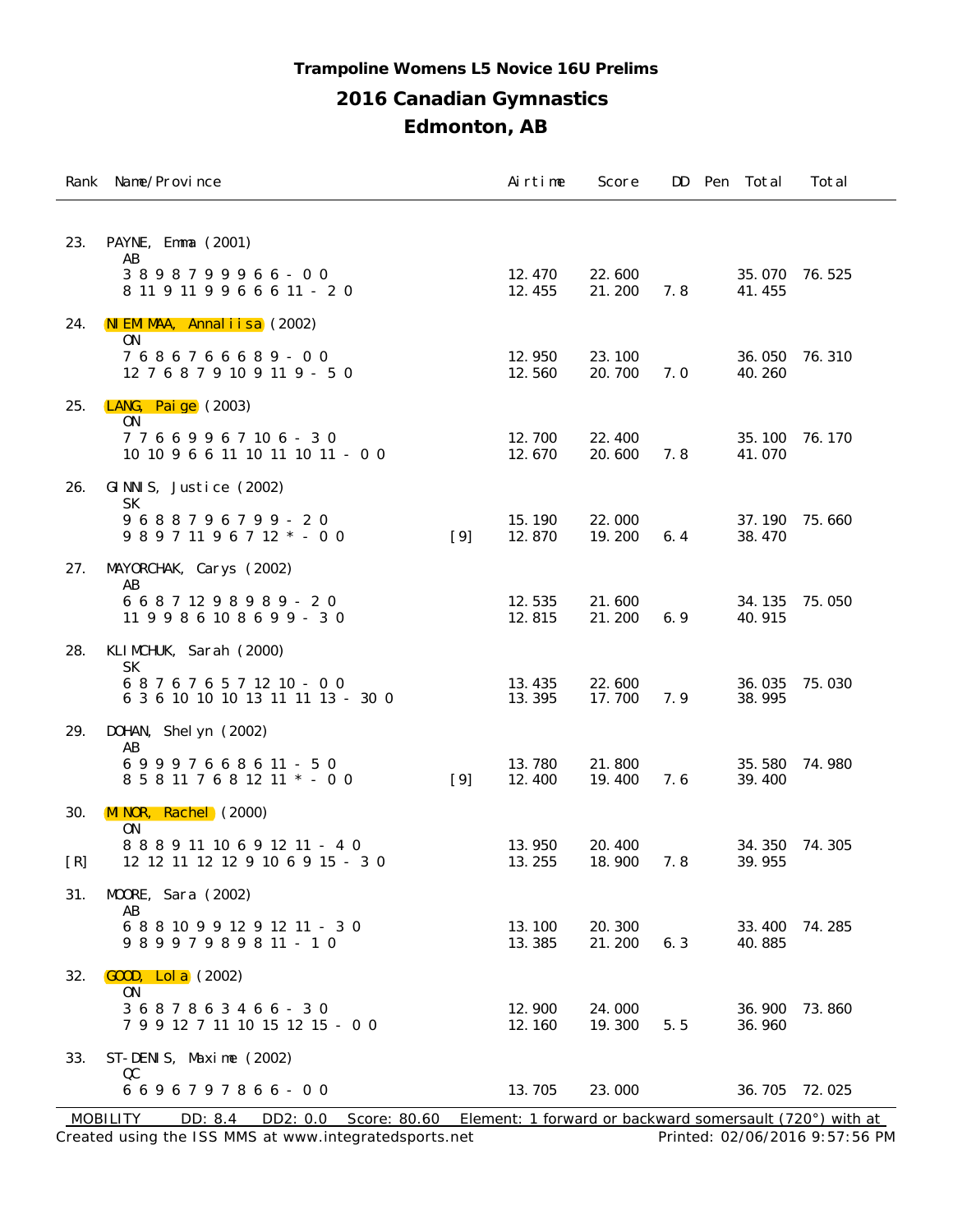#### **Trampoline Womens L5 Novice 16U Prelims**

## **2016 Canadian Gymnastics**

|     | Rank Name/Province                                             |                            | Airtime          | Score            |     | DD Pen Total     | Total  |
|-----|----------------------------------------------------------------|----------------------------|------------------|------------------|-----|------------------|--------|
|     | 9 12 15 13 11 10 9 10 11 11 - 30 0                             |                            | 13.020           | 15.900           | 6.4 | 35.320           |        |
| 34. | LOVELL-SCHMIDT, Sydney (2001)<br>BC                            |                            |                  |                  |     |                  |        |
|     | 2 5 3 3 6 6 9 6 6 7 - 3 60<br>3 4 11 12 9 10 13 13 14 11 - 1 0 |                            | 12.875<br>13.050 | 18.400<br>19.900 | 7.5 | 31.275<br>40.450 | 71.725 |
| 35. | RUNDALL, Cc (2001)<br>BC                                       |                            |                  |                  |     |                  |        |
| [R] | 7967756568-30<br>$86959$ * * * * * - 00                        | $\lceil 5 \rceil$          | 13.740<br>6.920  | 23.100<br>11.300 | 4.8 | 36.840<br>23.020 | 59.860 |
| 36. | HARDJOWASITO, Clare (2000)<br>BC                               |                            |                  |                  |     |                  |        |
|     | 8776763675 - 30<br>667119 * * * * * - 00                       | $[5]$                      | 13.510<br>6.905  | 23.500<br>11.100 | 4.5 | 37.010<br>22.505 | 59.515 |
| 37. | CHANMI NARAJ, Savannah (2002)<br>AB                            |                            |                  |                  |     |                  |        |
|     | 6 6 8 6 8 11 12 12 15 * - 0 30<br>$9695912$ * * * * - 00       | $[9]$<br>$\lceil 6 \rceil$ | 12.635<br>8.590  | 15.600<br>13.000 | 4.3 | 28.235<br>25.890 | 54.125 |
| 38. | LUCI ANI, Bi anca (2004)<br>0N                                 |                            |                  |                  |     |                  |        |
| [R] | 3446563665-60<br>$66$ ********* - 00                           | $[2]$                      | 13.915<br>2.790  | 24.600<br>4.800  | 1.8 | 38.515<br>9.390  | 47.905 |
| 39. | DODD, Kristina (2001)<br>BC                                    |                            |                  |                  |     |                  |        |
|     | $5665699$ * * * - 00<br>6 9 9 12 13 * * * * * - 0 0            | $[7]$<br>$[5]$             | 9.610<br>6.710   | 16.400<br>10.100 | 4.7 | 26.010<br>21.510 | 47.520 |
| 40. | OTTESON, Jaylin (2003)<br>BC                                   |                            |                  |                  |     |                  |        |
|     | 6 3 9 6 7 10 7 6 7 9 - 0 0                                     | $\lceil 1 \rceil$          | 1.230<br>12.270  | 1.800<br>23.000  | 8.2 | 3.030<br>43.470  | 46.500 |
| 41. | MATCHIM, Katelyn (2000)<br>AB                                  |                            |                  |                  |     |                  |        |
|     | 76689889910 - 00                                               | $[1]$                      | 12.960<br>1.385  | 22.000<br>2.000  | 1.3 | 34.960<br>4.685  | 39.645 |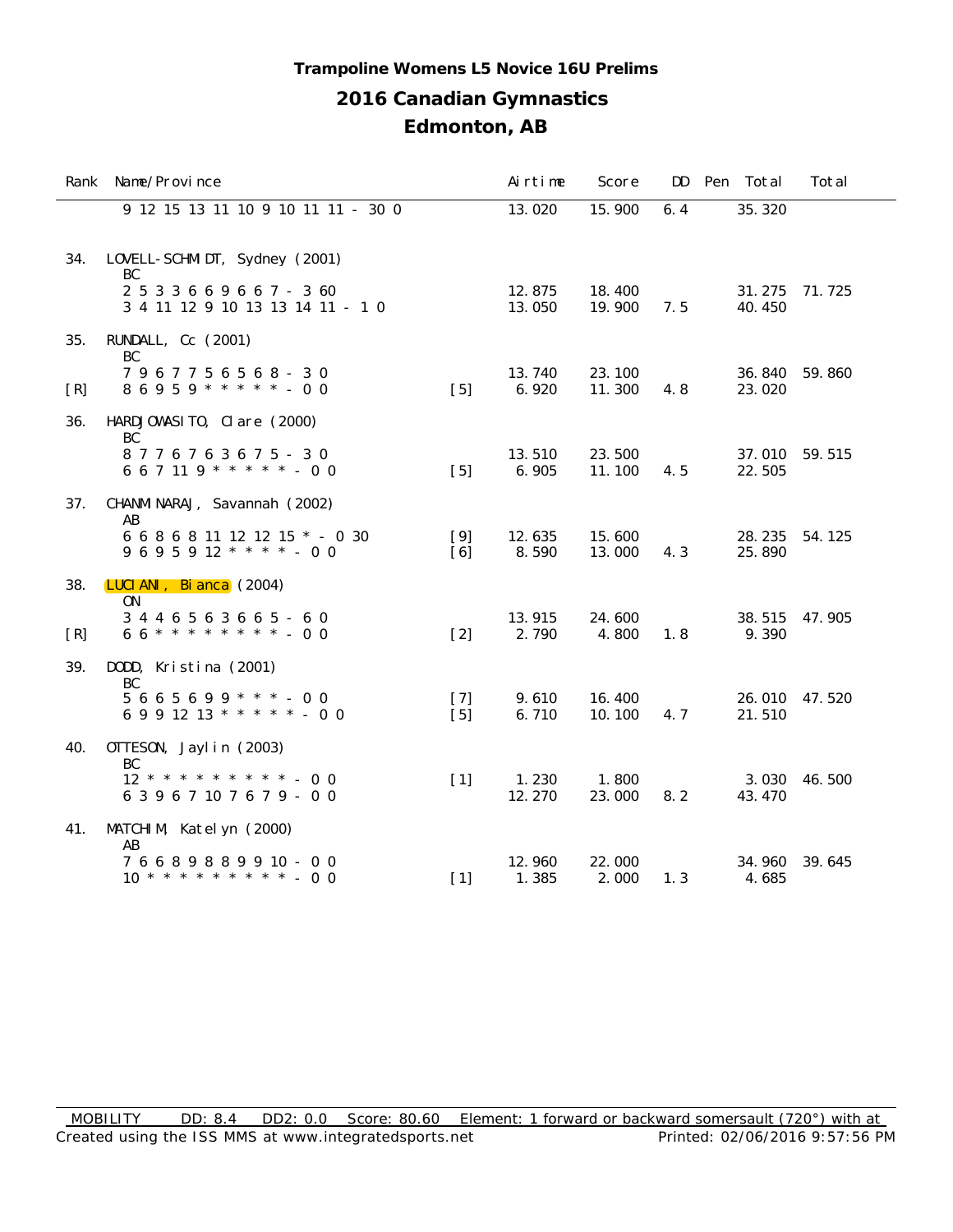|      | Rank Name/Province                                                           |       | Airtime          | Score            |             | DD Pen Total     | Total  |
|------|------------------------------------------------------------------------------|-------|------------------|------------------|-------------|------------------|--------|
| 1.   | YENDLEY, Jordyn (2002)<br>BC                                                 |       |                  |                  |             |                  |        |
| [S]  | 0 3 1 3 5 4 3 2 3 5 - 0 0<br>6766666868-00                                   |       | 13.605<br>13.105 | 27.100<br>23.500 | 1.2<br>9.4  | 41.905<br>46.005 | 87.910 |
| 2.   | POTTER, Alexandra (2000)<br>AB                                               |       |                  |                  |             |                  |        |
| [S]  | 3 6 6 5 4 4 6 4 3 5 - 0 0<br>6758665447-00                                   |       | 14.145<br>14.350 | 25.400<br>24.200 | 1.4<br>8.4  | 40.945<br>46.950 | 87.895 |
| 3.   | CASTONGUAY, Lauriane (2000)<br>QC                                            |       |                  |                  |             |                  |        |
| [S]  | 6366664366-10<br>6769996699-00                                               |       | 14.815<br>14.420 | 24.700<br>22.400 | 0.9<br>9.5  | 40.415<br>46.320 | 86.735 |
| 4.   | YAZHEMSKY, Vanessa (2001)<br>ON                                              |       |                  |                  |             |                  |        |
| [S]  | 2433566337-00<br>$9779649899 - 00$                                           |       | 13.775<br>13.135 | 25.800<br>22.300 | 1.8<br>9.3  | 41.375<br>44.735 | 86.110 |
| 5.   | CIRONE, Cristina (2000)<br>ON.                                               |       |                  |                  |             |                  |        |
| [RS] | 4 4 5 2 5 5 6 6 5 9 - 3 0<br>9 6 7 6 9 12 9 8 6 10 - 0 0                     |       | 14.425<br>13.580 | 24.600<br>21.800 | 1.8<br>9.2  | 40.825<br>44.580 | 85.405 |
| 6.   | WELSH, Emily $(2000)$<br>BC                                                  |       |                  |                  |             |                  |        |
| [RS] | 5 6 5 6 5 6 6 3 6 6 - 0 0<br>9 9 9 9 9 12 9 6 6 13 - 0 0                     |       | 14.540<br>13.935 | 24.600<br>20.900 | 1.2<br>10.1 | 40.340<br>44.935 | 85.275 |
| 7.   | HAYHURST, Gracyn (1999)<br>BC                                                |       |                  |                  |             |                  |        |
| [S]  | 3 6 7 5 7 9 9 6 9 10 - 1 0<br>9983689679 - 20                                |       | 14.670<br>13.950 | 22.800<br>22.400 | 2.0<br>8.9  | 39.470<br>45.250 | 84.720 |
| 8.   | BERTHI AUME, Anouk (2002)<br>QC                                              |       |                  |                  |             |                  |        |
|      | $265263539$ * - 00<br>$10686867899 - 10$                                     | $[9]$ | 12.885<br>13.515 | 22.900<br>22.200 | 0.7<br>8.6  | 36.485<br>44.315 | 80.800 |
| 9.   | BONHAM, Maja (2002)<br>BC                                                    |       |                  |                  |             |                  |        |
|      | $144699661010 - 00$<br>14 9 14 12 11 12 11 9 7 13 - 1 0                      |       | 14.010<br>13.630 | 23.500<br>18.700 | 1.4<br>8.9  | 38.910<br>41.230 | 80.140 |
| 10.  | KYFI UK, MacKenzie (2000)<br>AB                                              |       |                  |                  |             |                  |        |
| [R]  | 7 6 6 8 11 11 6 9 8 10 - 15 0<br>13 15 15 12 11 11 9 11 10 9 - 2 0           |       | 13.880<br>13.660 | 20.300<br>18.200 | 2.2<br>9.1  | 36.380<br>40.960 | 77.340 |
| 11.  | HAMEL, Maëlly (2001)<br>QC                                                   |       |                  |                  |             |                  |        |
|      | 2 6 3 4 9 8 6 10 9 12 - 6 0<br>$9\ 5\ 6\ 10\ 9\ 13\ * \ * \ * \ * \ -\ 0\ 0$ | [6]   | 15.095<br>8.985  | 22.500<br>12.800 | 1.9<br>6.2  | 39.495<br>27.985 | 67.480 |

MOBILITY DD: 10.2 DD2: 0.0 Score: 82.60 Element: 8 11o or 8 11<

Created using the ISS MMS at www.integratedsports.net Printed: 02/06/2016 9:57:57 PM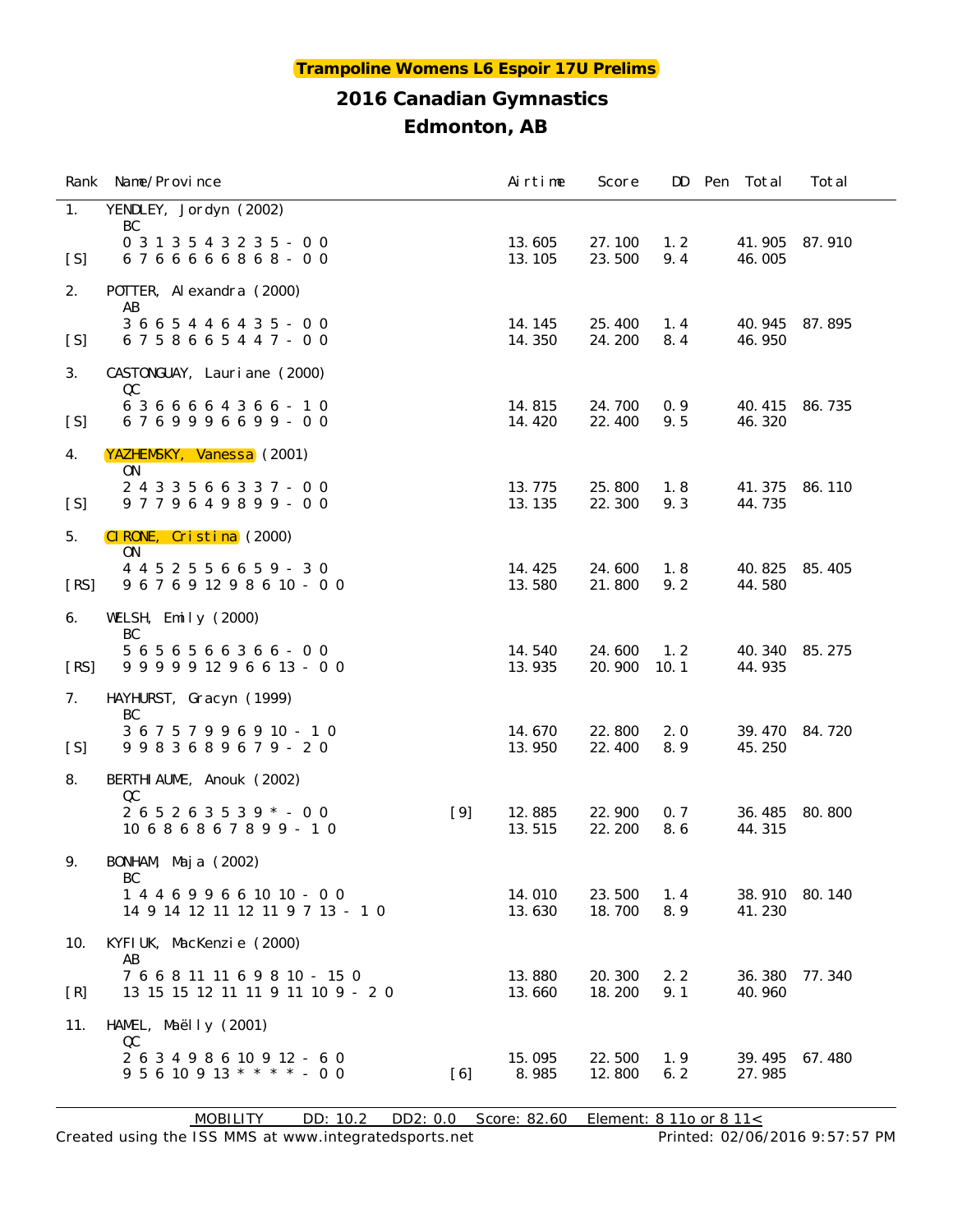## **2016 Canadian Gymnastics Edmonton, AB Trampoline Womens L6 Espoir 17U Prelims**

| Rank                     | Name/Province                                                                                  | Airtime         | Score            |            | DD Pen Total     | Total  |
|--------------------------|------------------------------------------------------------------------------------------------|-----------------|------------------|------------|------------------|--------|
| 12.                      | BOUCHER, Alexandra (2002)<br>AB<br>3 6 6 5 4 6 7 4 5 8 - 0 0<br>[5]<br>$696612$ * * * * * - 00 | 14.300<br>6.865 | 24.600<br>11.100 | 1.8<br>5.7 | 40.700<br>23.665 | 64.365 |
| 13.                      | LANG, Alison $(1999)$<br>0N<br>2 3 4 2 6 3 6 5 6 12 - 0 0                                      | 14.280          | 25.100           | 2.0        | 41.380           | 61.105 |
| $\lceil R \rceil$<br>14. | $76912$ * * * * * * - 00<br>$\lceil 4 \rceil$<br>BERTHI AUME, Sara-Jade (2000)                 | 6.525           | 8.600            | 4.6        | 19.725           |        |
|                          | QC<br>[9]<br>$0746696711$ * - 00<br>$\lceil 1 \rceil$                                          | 12.965<br>1.440 | 21.400<br>2.400  | 0.6<br>1.5 | 34.965<br>5.340  | 40.305 |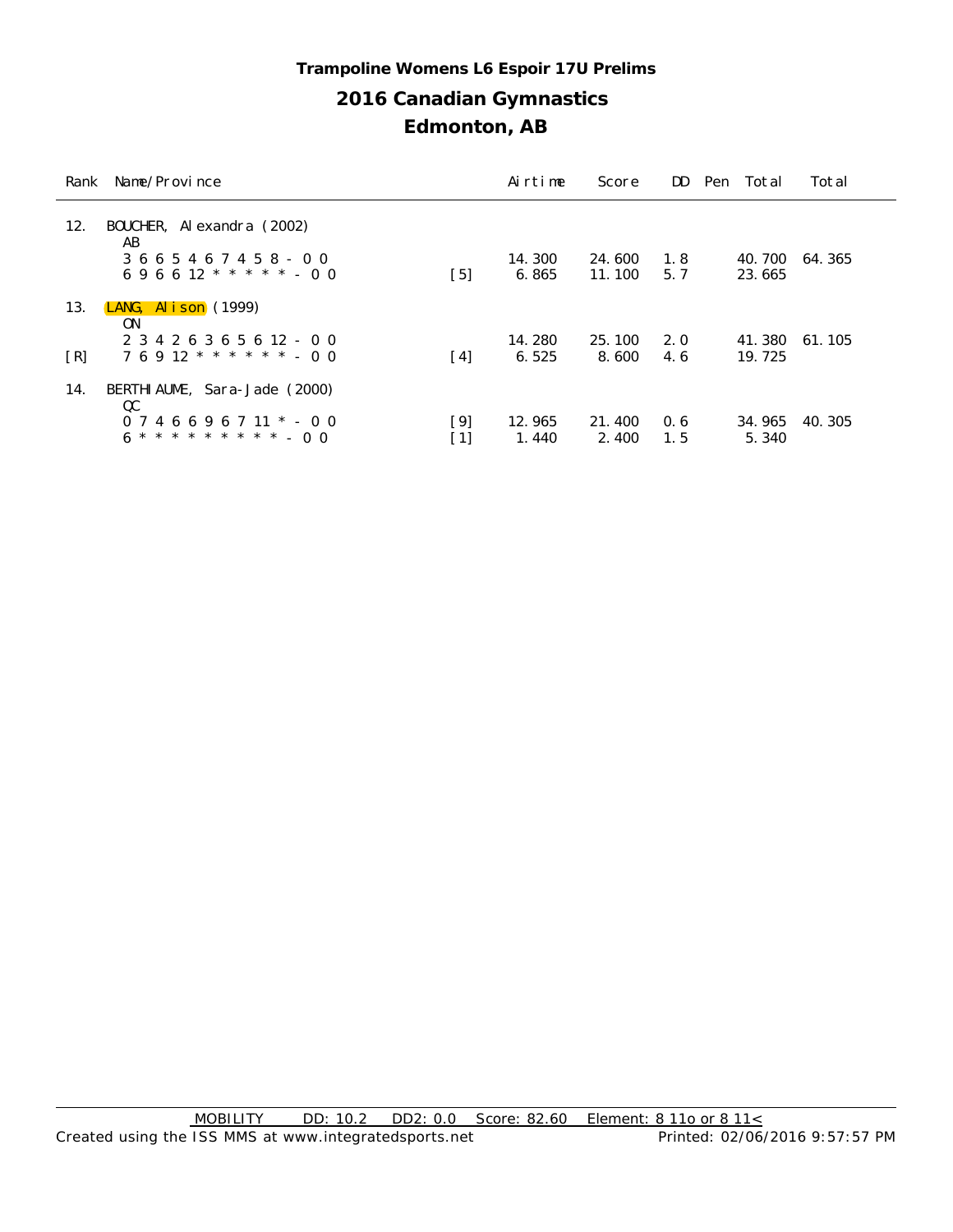#### **Trampoline Womens L6 Espoir 18+ Prelims**

### **2016 Canadian Gymnastics Edmonton, AB**

|                       | Rank Name/Province                                                |                          | Airtime          | Score            |             | DD Pen Total     | Total  |
|-----------------------|-------------------------------------------------------------------|--------------------------|------------------|------------------|-------------|------------------|--------|
| 1.<br>[M]             | SCHMIDT, Emily $(1998)$<br>BC                                     |                          |                  |                  |             |                  |        |
|                       | 3 5 5 3 4 5 6 3 4 3 - 0 0<br>[dDRS] $12 7 10 9 9 8 9 9 8 9 - 4 0$ |                          | 15.490<br>14.680 | 25.900<br>20.600 | 1.9<br>10.2 | 43.290<br>45.480 | 88.770 |
| 2.                    | MACAIG, Hailey $(1995)$<br>AB                                     |                          |                  |                  |             |                  |        |
| $\lceil$ dDR $\rceil$ | 3466678899-00<br>8 9 11 11 9 11 8 9 7 9 - 0 0                     |                          | 14.355<br>13.940 | 23.400<br>20.800 | 1.5<br>10.4 | 39.255<br>45.140 | 84.395 |
| 3.                    | PIETRONIRO-SAVOIE, Amélie (1998)<br>QC                            |                          |                  |                  |             |                  |        |
| [R]                   | 3 3 4 6 6 7 6 6 6 8 - 0 0<br>6 14 9 12 9 6 6 3 8 13 - 3 0         |                          | 14.950<br>14.370 | 24.500<br>21.100 | 1.2<br>8.1  | 40.650<br>43.570 | 84.220 |
| 4.                    | RANIERI, Laura (1998)<br>0N                                       |                          |                  |                  |             |                  |        |
| [R]                   | 9 4 5 7 7 6 3 4 3 3 - 0 30<br>8479688679-150                      |                          | 14.200<br>13.760 | 21.900<br>21.300 | 1.9<br>9.4  | 38.000<br>44.460 | 82.460 |
| 5.                    | WHEATLEY, Sarah (1996)<br>0N                                      |                          |                  |                  |             |                  |        |
|                       | $397999966* - 00$<br>8573766679-30                                | $[9]$                    | 13.370<br>14.560 | 20.300<br>23.300 | 0.8<br>9.2  | 34.470<br>47.060 | 81.530 |
| 6.                    | BROWN, Hannah (1996)<br>BC                                        |                          |                  |                  |             |                  |        |
| [R]                   | 69969787912-30<br>9 6 9 11 10 8 11 10 11 9 - 1 0                  |                          | 13.475<br>13.525 | 21.500<br>20.500 | 1.8<br>8.5  | 36.775<br>42.525 | 79.300 |
| 7.                    | MANAHAN, Nicole (1998)<br><b>ON</b>                               |                          |                  |                  |             |                  |        |
| [R]                   | 3 2 6 3 4 8 9 9 10 6 - 0 0<br>11 10 12 7 9 13 6 9 $*$ $*$ - 0 0   | [8]                      | 13.630<br>10.775 | 24.000<br>16.300 | 1.7<br>6.9  | 39.330<br>33.975 | 73.305 |
| 8.                    | CAMPBELL, McKaylie (1997)<br>0N                                   |                          |                  |                  |             |                  |        |
| [R]                   | 3983396699 - 30<br>$9 * * * * * * * * * * * * 0 0$                | $\lceil 1 \rceil$        | 14.505<br>1.530  | 23.200<br>2.100  | 2.1<br>1.5  | 39.805<br>5.130  | 44.935 |
| 9.                    | PAYNE, Al exandra (1998)<br>0 <sub>N</sub>                        |                          |                  |                  |             |                  |        |
| [R]                   | 8 5 12 14 12 12 9 11 * * - 0 0                                    | $\lceil 1 \rceil$<br>[8] | 1.500<br>11.325  | 1.800<br>15.700  | 1.3<br>8.4  | 4.600<br>35.425  | 40.025 |
| 10.                   | SCR HESMERT, Ti ana (1991)<br>BC                                  |                          |                  |                  |             |                  |        |
|                       | Withdrawn<br>Withdrawn                                            |                          |                  |                  |             |                  |        |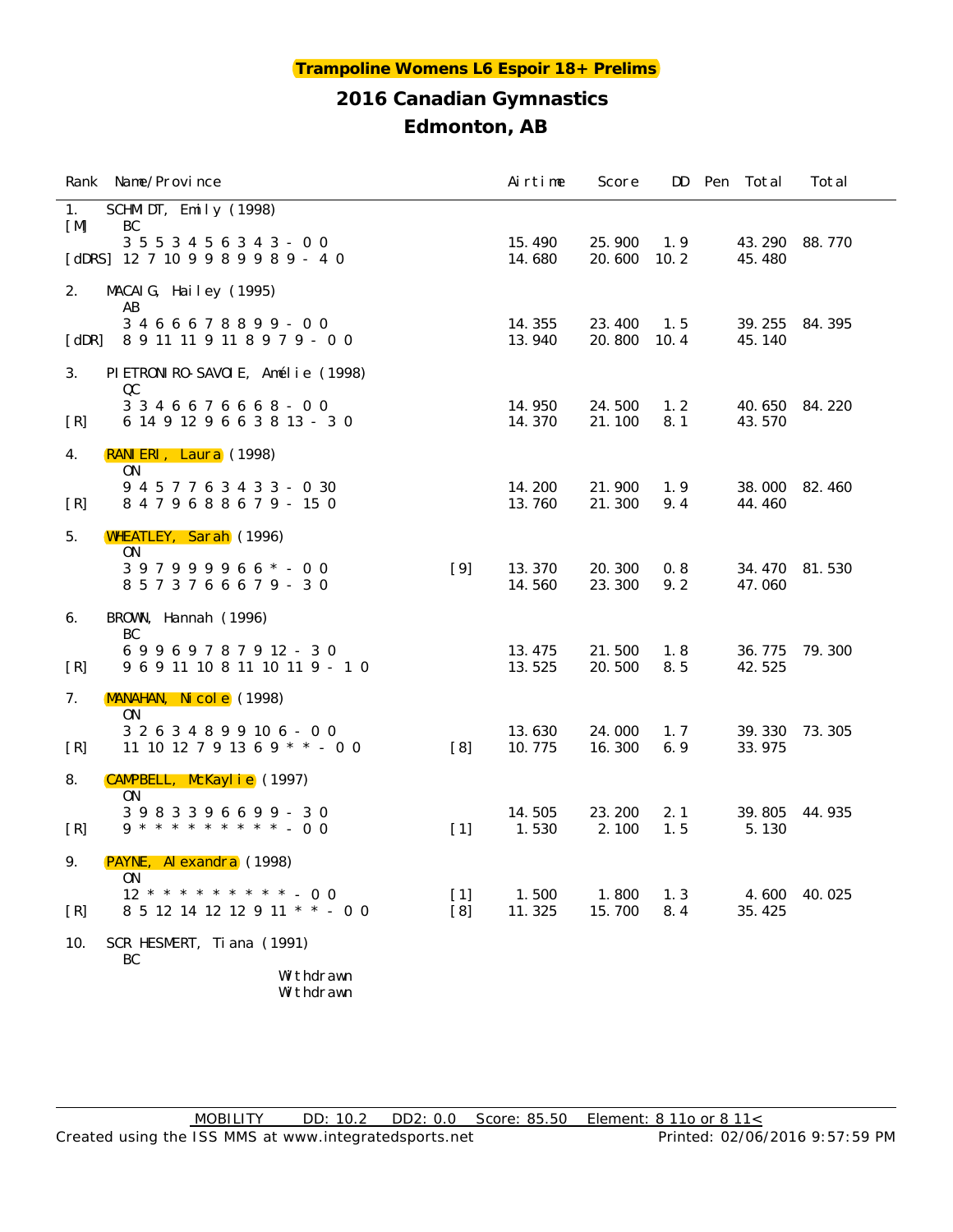|     | Rank Name/Province                                                |              | Airtime          | Score            |             | DD Pen Total     | Total          |
|-----|-------------------------------------------------------------------|--------------|------------------|------------------|-------------|------------------|----------------|
| 1.  | MACLENNAN, Rosannagh (1988)<br>ON                                 |              |                  |                  |             |                  |                |
|     | $1020303446 - 00$<br>3 6 8 8 10 9 8 5 7 6 - 0 0                   |              | 17.460<br>15.830 | 27.700<br>23.000 | 2.9<br>15.0 | 53.830           | 48.060 101.890 |
| 2.  | <b>SMITH, Samantha</b> (1992)                                     |              |                  |                  |             |                  |                |
|     | <b>ON</b><br>$0 0 3 0 3 1 4 1 6 6 - 0 0$<br>6577576999-00         |              | 16.350<br>14.885 | 27.600<br>23.000 | 2.9<br>14.4 | 46.850<br>52.285 | 99.135         |
| 3.  | SENDEL, Samantha (1991)<br>ON.                                    |              |                  |                  |             |                  |                |
|     | $0040316269 - 00$<br>$566811129969 - 00$                          |              | 16.590<br>15.220 | 26.900<br>21.900 | 2.7<br>14.4 | 46.190<br>51.520 | 97.710         |
| 4.  | METHOT, Sophi ane (1998)                                          |              |                  |                  |             |                  |                |
|     | QC<br>2 2 0 3 4 1 3 1 3 2 - 0 0<br>2 0 3 4 6 1 3 4 9 10 - 2 0     |              | 15.425<br>15.270 | 27.900<br>25.600 | 1.9<br>11.6 | 45.225<br>52.470 | 97.695         |
| 5.  | MLETTE, Sarah (1997)                                              |              |                  |                  |             |                  |                |
|     | QC<br>$0 1 3 0 2 3 4 3 6 6 - 0 0$<br>96988678811-00               |              | 16.475<br>15.550 | 27.200<br>22.000 | 2.0<br>12.9 | 45.675<br>50.450 | 96.125         |
| 6.  | DUNDAS, Bronte (1995)                                             |              |                  |                  |             |                  |                |
|     | ON<br>0 0 3 2 4 3 4 2 8 6 - 3 0<br>8 9 8 12 7 9 7 10 9 11 - 3 0   |              | 16.265<br>15.135 | 26.500<br>20.700 | 2.0<br>12.2 | 44.765<br>48.035 | 92.800         |
| 7.  | FALCONER, Brittany (1990)                                         |              |                  |                  |             |                  |                |
|     | QC<br>2 5 5 2 6 4 9 5 6 12 - 1 0<br>3 9 9 8 10 10 12 9 9 15 - 3 0 |              | 15.705<br>14.505 | 24.300<br>20.300 | 2.0<br>11.2 | 42.005<br>46.005 | 88.010         |
| 8.  | QUI NLAN, Poppy (1994)                                            |              |                  |                  |             |                  |                |
|     | BC<br>2136666899-30<br>6 11 9 6 12 11 10 9 10 13 - 3 0            |              | 14.410<br>13.950 | 24.100<br>20.000 | 2.2<br>9.6  | 40.710<br>43.550 | 84.260         |
| 9.  | DUFOUR, Karine (1995)                                             |              |                  |                  |             |                  |                |
|     | QC<br>$0336646496 - 00$<br>$99999779$ **-00                       | [8]          | 15.455<br>12.155 | 25.300<br>17.200 | 2.5<br>10.8 | 43.255<br>40.155 | 83.410         |
| 10. | 0' BRI EN, Tamara (1996)                                          |              |                  |                  |             |                  |                |
|     | BC<br>$2346535469 - 00$<br>$9$ 9 12 9 11 12 * * * * - 0 0         | [6]          | 14.370<br>8.355  | 25.300<br>11.800 | 2.2<br>5.6  | 41.870<br>25.755 | 67.625         |
| 11. | WHEATLEY, Kieran (1997)                                           |              |                  |                  |             |                  |                |
|     | ON.<br>$23316343$ * * - 00<br>69 * * * * * * * * * - 00           | [8]<br>$[2]$ | 12.260<br>3.125  | 21.500<br>4.500  | 0.8<br>2.9  | 34.560<br>10.525 | 45.085         |

Licensed to Gymnastics Canada Gymnastique **Page: 1** Page: 1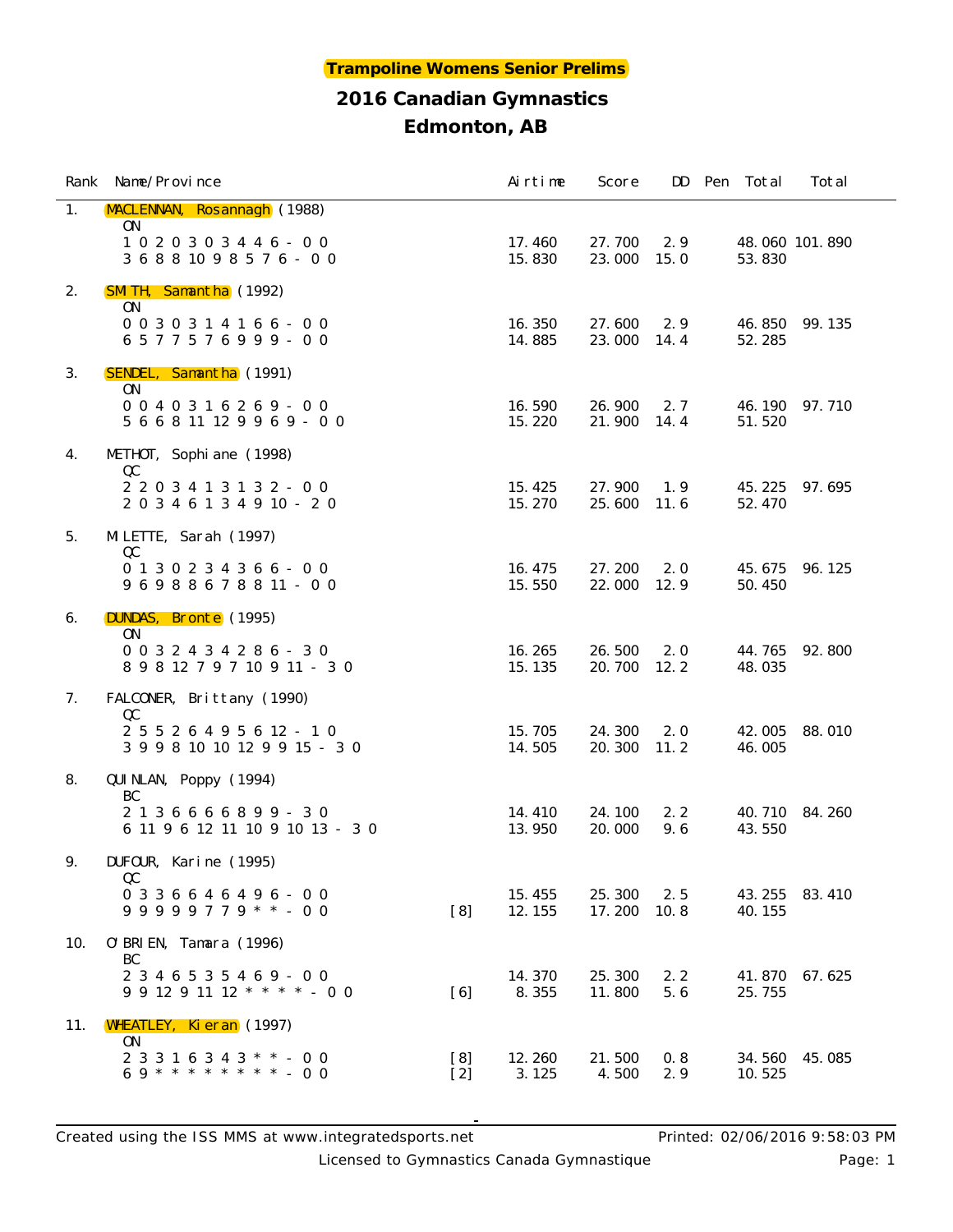## **2016 Canadian Gymnastics Edmonton, AB Trampoline Womens Senior Prelims**

| Rank | Name/Province                    |                        | Airtime | Score |  | DD Pen Total | Total |
|------|----------------------------------|------------------------|---------|-------|--|--------------|-------|
| 12.  | SCR COCKBURN, Karen (1980)<br>0N |                        |         |       |  |              |       |
|      |                                  | Withdrawn<br>Withdrawn |         |       |  |              |       |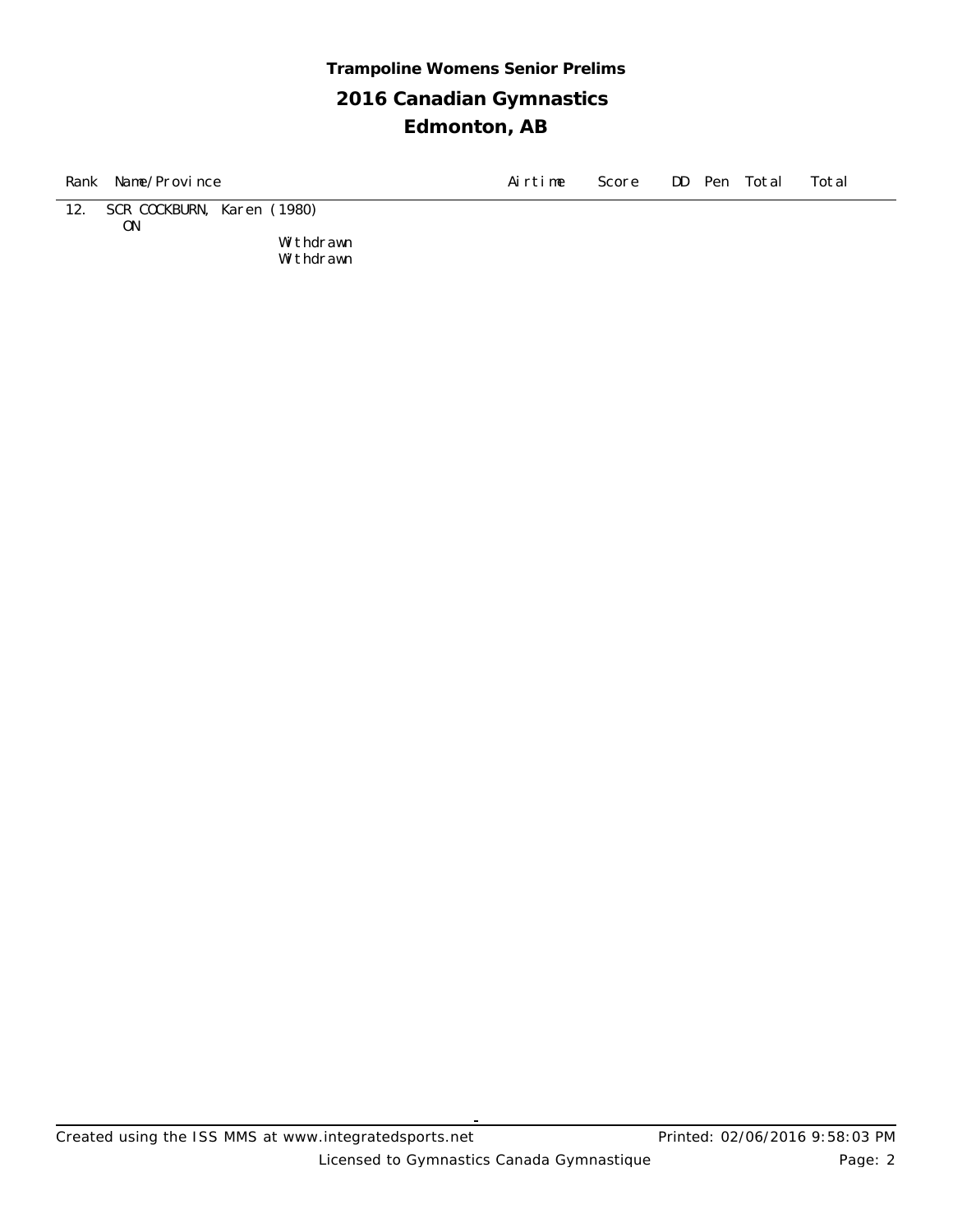| Edmonton, AB |  |
|--------------|--|
|--------------|--|

|     | Rank Name/Province                                          |                | Score            | DD         |  | Pen Bon Total    | Total  |
|-----|-------------------------------------------------------------|----------------|------------------|------------|--|------------------|--------|
| 1.  | <b>REDI LLAS, Dami an</b> (2000)<br>ON.                     |                |                  |            |  |                  |        |
| [S] | $1\ 2\ 5\ 5\ 4\ 4\ 2\ 12\ -\ 5\ 0$<br>3 3 3 1 2 2 0 8 - 5 0 |                | 26.000<br>27.300 | 6.1<br>5.5 |  | 32.100<br>32.800 | 64.900 |
| 2.  | RYANE, Casey (1997)<br>AB                                   |                |                  |            |  |                  |        |
|     | 3 5 4 5 4 5 3 11 - 3 0<br>3 5 3 3 3 4 3 9 - 15 0            |                | 25.700<br>25.200 | 6.1<br>4.3 |  | 31.800<br>29.500 | 61.300 |
| 3.  | BOUCHER, Raphaël (2000)<br>QC                               |                |                  |            |  |                  |        |
|     | $199655311 - 63$<br>$1 1 11 9 9 8 6 * - 0 0$                | $[7]$          | 24.200<br>22.500 | 5.9<br>4.0 |  | 30.100<br>26.500 | 56.600 |
| 4.  | CAMI RAND, Jean-Phi l i ppe $(1997)$<br>QC                  |                |                  |            |  |                  |        |
|     | $3269811$ * * - 00<br>2 3 3 2 0 1 1 1 2 - 3 0               | [6]            | 20.100<br>27.300 | 3.7<br>4.5 |  | 23.800<br>31.800 | 55.600 |
| 5.  | SUNDQUIST, Callum (1998)<br>AB                              |                |                  |            |  |                  |        |
|     | $3291112$ * * * - 00<br>$3177864* - 00$                     | $[5]$<br>$[7]$ | 17.300<br>23.400 | 3.0<br>3.9 |  | 20.300<br>27.300 | 47.600 |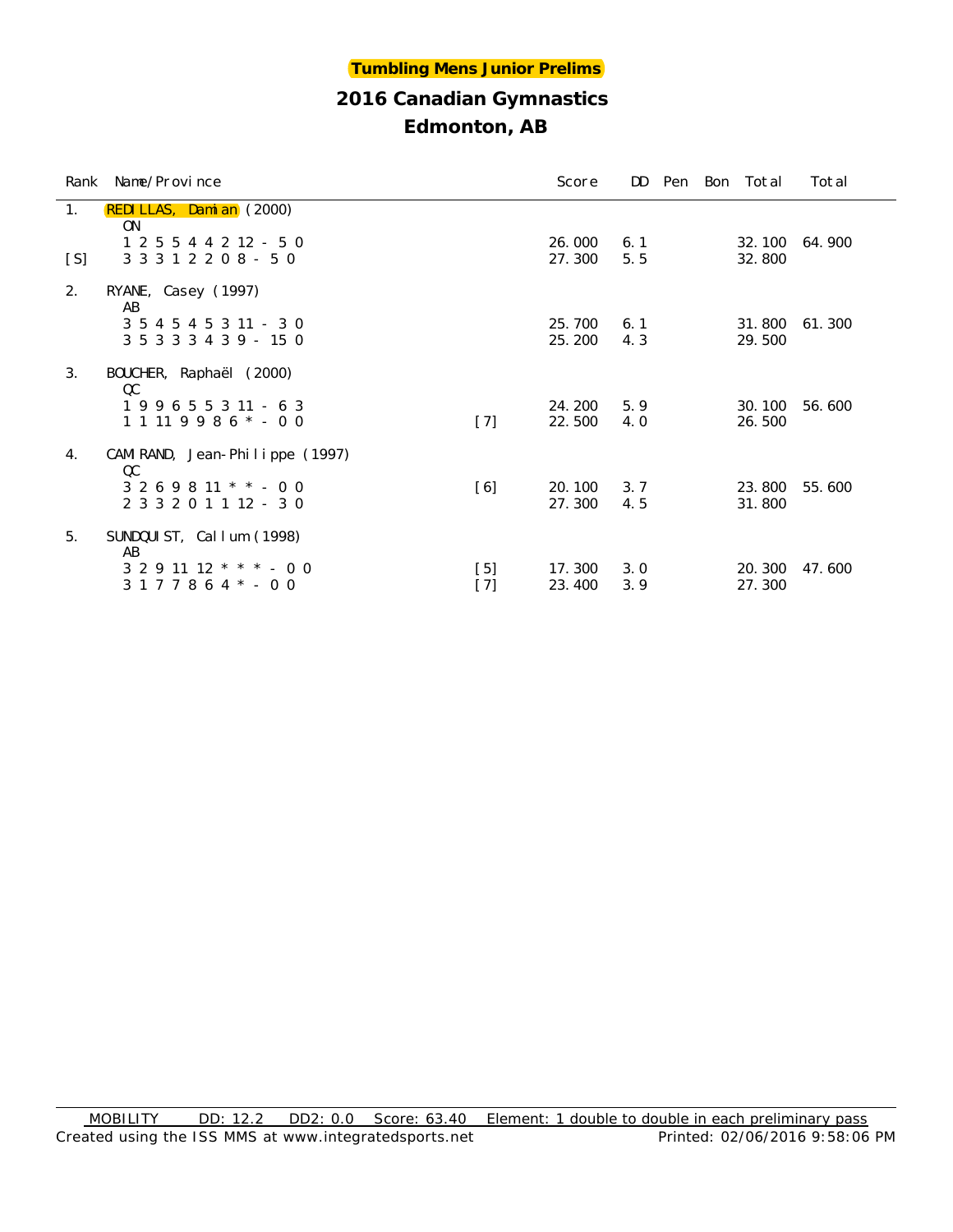## **Edmonton, AB**

|                | Rank Name/Province                               | Score             | DD.        |  | Pen Bon Total    | Total  |
|----------------|--------------------------------------------------|-------------------|------------|--|------------------|--------|
| 1.             | <b>SCHWAIGER, Jonathon</b> (1992)<br>0N          |                   |            |  |                  |        |
|                | 1 3 3 2 4 4 4 5 - 3 0<br>$0 1 4 6 3 2 1 7 - 1 0$ | 27.100<br>27.500  | 8.5<br>9.9 |  | 35,600<br>37.400 | 73.000 |
| 2.             | CHAVES, Michael (1995)<br>0N                     |                   |            |  |                  |        |
|                | $10352106 - 30$<br>$00342106 - 30$               | 27.900<br>28.100  | 8.4<br>7.9 |  | 36.300<br>36.000 | 72.300 |
| 3.             | <b>SENIOR, Benjamin</b> (1995)<br>0 <sub>N</sub> |                   |            |  |                  |        |
|                | 3 3 3 6 4 3 2 6 - 3 0<br>2 2 4 6 6 3 2 9 - 5 3   | 26.700<br>25, 800 | 6.1<br>6.9 |  | 32.800<br>32.700 | 65.500 |
| 4.             | DWORAK, Matthew (1996)<br>0N                     |                   |            |  |                  |        |
|                | 3 3 6 6 5 3 3 8 - 3 0<br>2 2 7 6 6 4 2 8 - 3 0   | 26.000<br>26.000  | 6.4<br>6.9 |  | 32.400<br>32.900 | 65.300 |
| 5 <sub>1</sub> | SCR SHEEHAN, Ryan (1993)<br>AB                   |                   |            |  |                  |        |

Withdrawn Withdrawn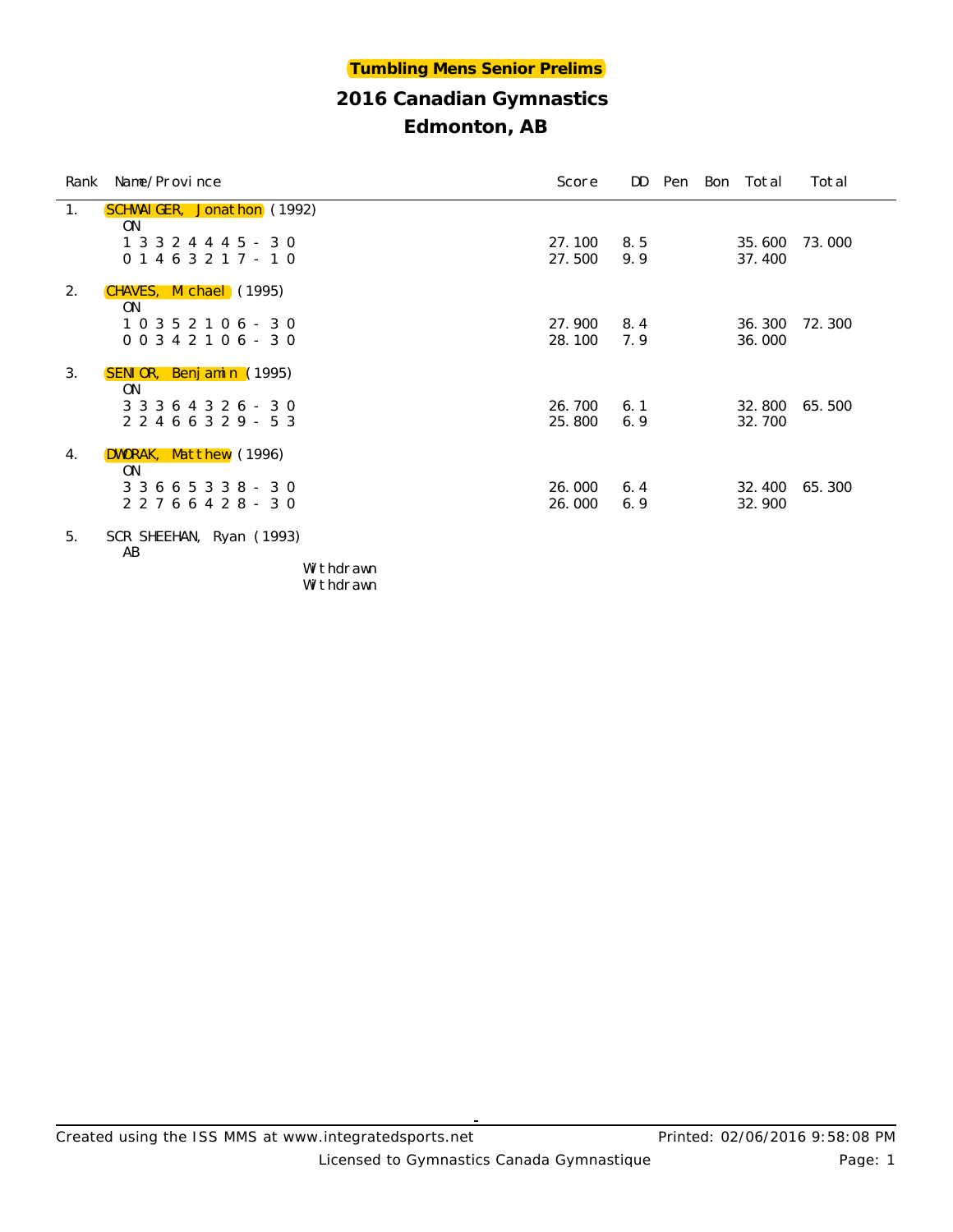| Rank Name/Province                                                 | Score            | DD.        |  | Pen Bon Total                 | Total  |
|--------------------------------------------------------------------|------------------|------------|--|-------------------------------|--------|
| 1.<br>SUZUKI, Naomi (1999)<br>0N                                   |                  |            |  |                               |        |
| 2 3 3 2 0 3 1 13 - 6 0<br>38663318 - 50<br>[dDS]                   | 26.700<br>25.700 | 4.3<br>4.7 |  | 1.0 32.000<br>30.400          | 62.400 |
| 2.<br>JUBENVILLE, Alexandra (1997)<br>0 <sub>N</sub>               |                  |            |  |                               |        |
| 2 3 3 0 3 1 1 14 - 6 0<br>1 6 6 3 3 3 1 10 - 9 0<br>[dDS]          | 26.700<br>25.800 | 4.3<br>4.5 |  | $1.0$ 32.000 62.300<br>30.300 |        |
| 3.<br>FOREST, Alexandra (2000)<br>AB                               |                  |            |  |                               |        |
| 3 4 3 2 3 1 1 11 - 3 0<br>[S]<br>37654329-50                       | 26.900<br>25.600 | 4.1<br>4.3 |  | 31.000<br>29.900              | 60.900 |
| CLYNE, Taya $(2001)$<br>4.<br>BC                                   |                  |            |  |                               |        |
| 3 4 6 6 5 6 4 15 - 9 0<br>$398666410 - 30$<br>$\lceil$ dD $\rceil$ | 24.200<br>24.500 | 4.3<br>4.5 |  | 1.0 29.500<br>29.000          | 58.500 |
| KORBUT, Kendra (2001)<br>5.<br>AB                                  |                  |            |  |                               |        |
| 1 3 3 2 3 3 2 12 - 9 0<br>$26899969 - 06$                          | 26.200<br>23.600 | 4.0<br>3.0 |  | 30.200<br>26.600              | 56.800 |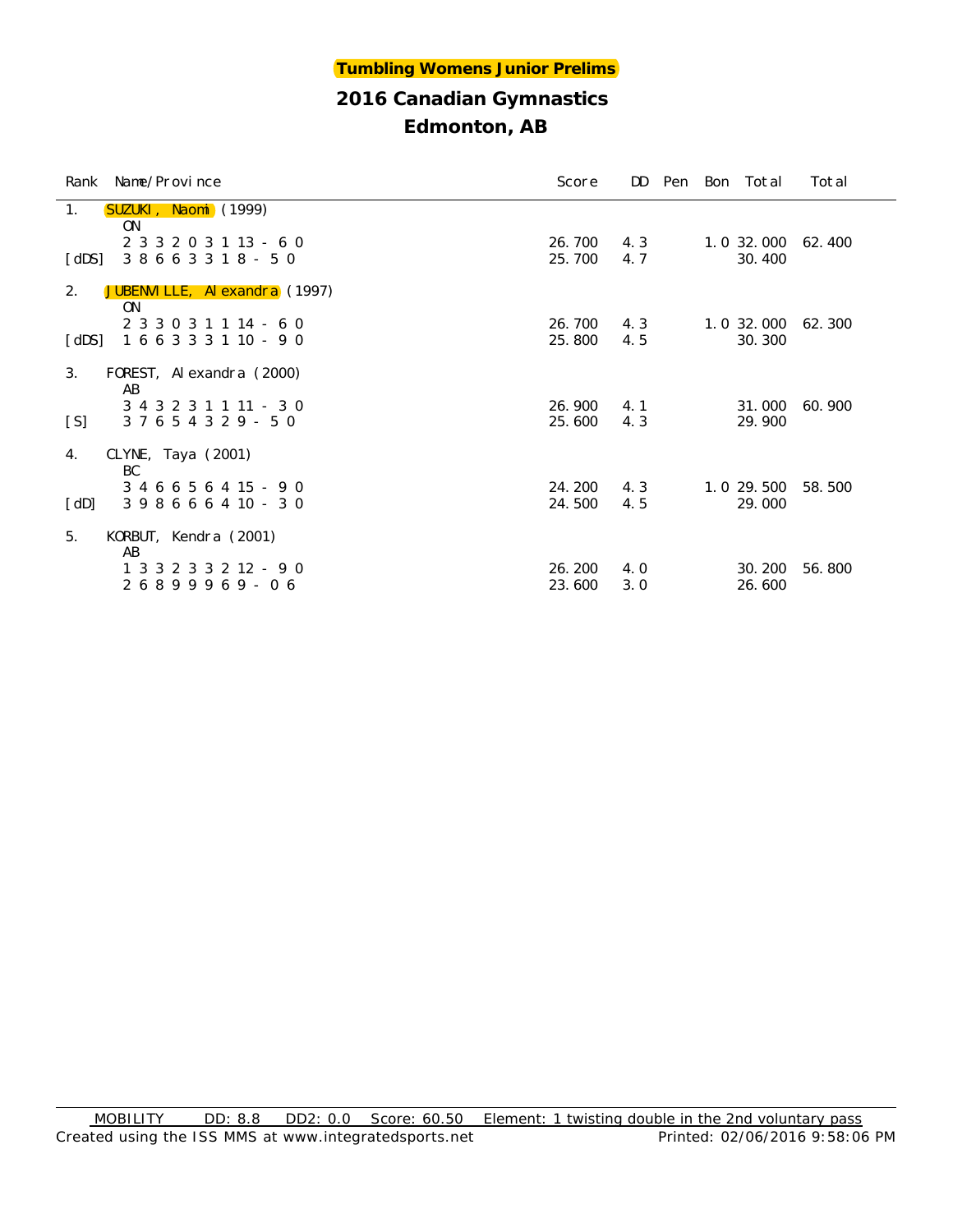| Rank Name/Province                                                 | Score            |            |  | DD Pen Bon Total     | Total  |
|--------------------------------------------------------------------|------------------|------------|--|----------------------|--------|
| <b>HARRI SON, Emily</b> $(2003)$<br>1.<br>[M]<br>0 <sub>N</sub>    |                  |            |  |                      |        |
| 3 5 6 6 6 6 3 12 - 3 0<br>[dDRS] $3\ 4\ 6\ 6\ 6\ 4\ 3\ 7\ -\ 3\ 0$ | 25.000<br>25.800 | 3.9<br>3.0 |  | 1.0 29.900<br>28.800 | 58.700 |
| 2.<br>TOMASSINI, Vanessa (2002)                                    |                  |            |  |                      |        |
| QC<br>2 3 3 4 2 3 2 9 - 9 0                                        | 26.300           | 3.0        |  | 29.300               | 58.400 |
| 3 4 4 4 4 3 1 6 - 6 0<br>[S]                                       | 26.500           | 2.6        |  | 29.100               |        |
| 3.<br>SIMINIUC, Alexandra (2004)                                   |                  |            |  |                      |        |
| ON.<br>3 5 5 4 4 3 1 10 - 5 0                                      | 26.000           | 2.9        |  | 28.900               | 58.000 |
| 2 3 4 3 5 5 3 7 - 3 0                                              | 26.500           | 2.6        |  | 29.100               |        |
| MOORE, Oasia (2003)<br>4.<br>BC                                    |                  |            |  |                      |        |
| 3 6 6 8 6 6 4 11 - 3 0<br>4 6 6 6 7 8 5 7 - 3 0<br>$ $ dDR $ $     | 24.700<br>24.800 | 3.9<br>3.0 |  | 1.0 29.600<br>27.800 | 57.400 |
| 5.<br>DODD, Kristina (2001)                                        |                  |            |  |                      |        |
| BC<br>3 5 4 4 6 7 6 8 - 3 0                                        | 25.400           | 3.0        |  | 28.400               | 56.800 |
| $35566656 - 00$                                                    | 25.800           | 2.6        |  | 28.400               |        |
| DEPASS, Sierra (2004)<br>6.<br>0N                                  |                  |            |  |                      |        |
| 3 6 6 6 6 4 3 9 - 3 0<br>3 5 6 6 6 6 3 7 - 3 0                     | 25.400<br>25.500 | 3.0<br>2.6 |  | 28.400<br>28.100     | 56.500 |
| $DONG$ , Helen $(2003)$<br>7.                                      |                  |            |  |                      |        |
| 0 <sub>N</sub>                                                     | 26.000           | 2.6        |  |                      |        |
| 3 4 3 4 5 5 4 9 - 3 0<br>3 6 5 3 3 7 5 12 - 7 0                    | 24.900           | 2.8        |  | 28.600<br>27.700     | 56.300 |
| CROSBY, Emma (2002)<br>8.                                          |                  |            |  |                      |        |
| 0N<br>3 5 6 6 6 6 3 10 - 3 0                                       | 25.200           | 3.0        |  | 28.200               | 56.000 |
| 36666639 - 30                                                      | 25.200           | 2.6        |  | 27.800               |        |
| ARNDT, Kailyn (2001)<br>9.<br>AB                                   |                  |            |  |                      |        |
| 3 5 7 6 6 7 4 12 - 5 0<br>$\lceil$ dDR $\rceil$<br>36998979-90     | 24.500<br>23.100 | 3.9<br>3.4 |  | 1.0 29.400<br>26.500 | 55.900 |
| 10.<br>JOHNSTON, Jordana (2002)                                    |                  |            |  |                      |        |
| AB<br>3 6 6 6 7 6 3 9 - 6 0                                        | 24.800           | 2.9        |  | 27.700               | 55.600 |
| 3 6 6 6 6 6 3 8 - 3 0                                              | 25.300           | 2.6        |  | 27.900               |        |
| LAVI OLETTE, Jul i a $(2002)$<br>11.<br>0 <sub>N</sub>             |                  |            |  |                      |        |
| 3 4 6 3 6 4 2 11 - 6 3                                             | 25.200           | 3.0        |  | 28.200               | 54.600 |
| $3\; 4\; 5\; 4\; 4\; 2\; 3\; * -0\; 0$<br>$[7]$                    | 24.500           | 1.9        |  | 26.400               |        |

Created using the ISS MMS at www.integratedsports.net Printed: 02/06/2016 9:58:05 PM MOBILITY DD: 6.8 DD2: 0.0 Score: 58.20 Element: 1 double salto in one preliminary pass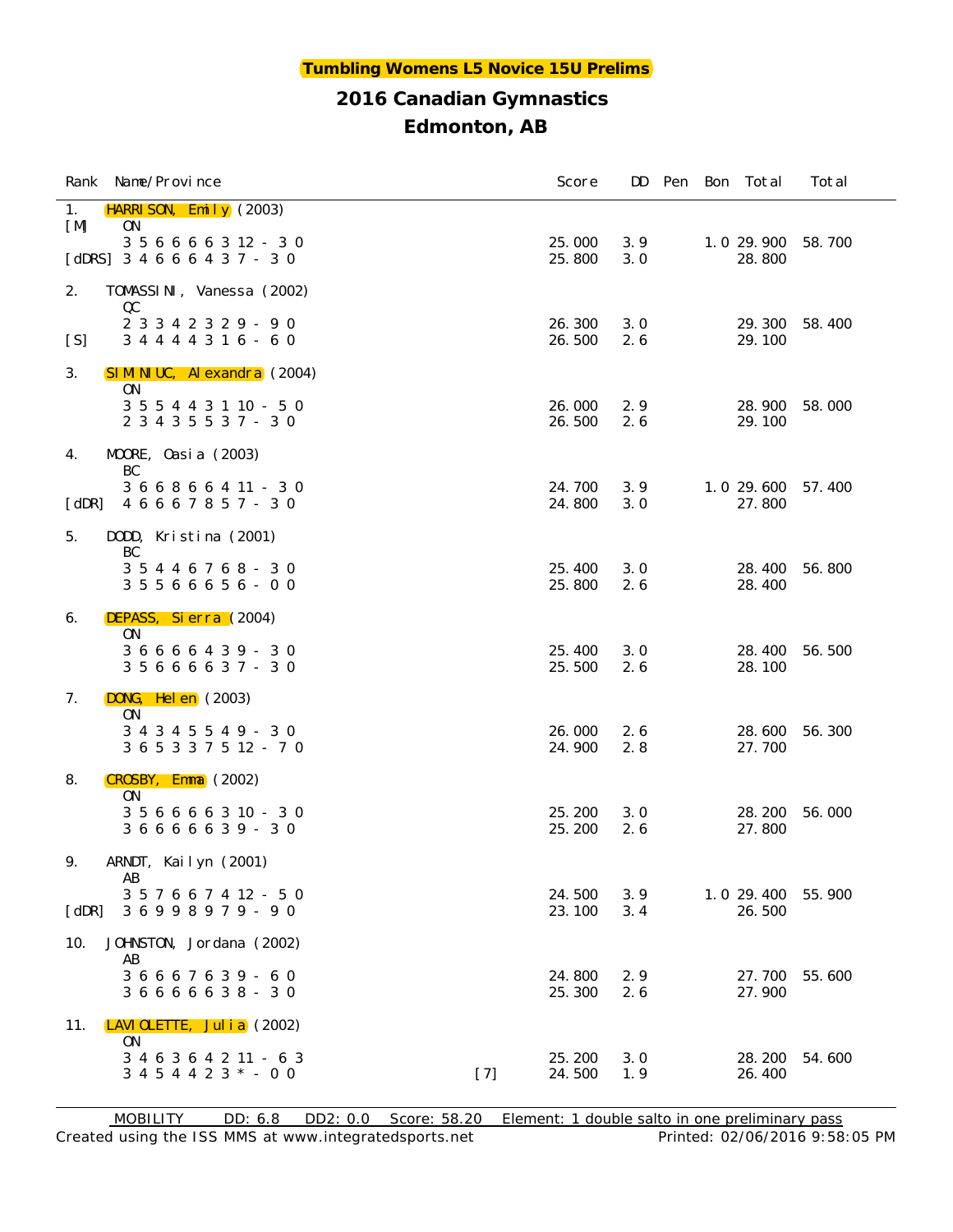## **2016 Canadian Gymnastics Edmonton, AB Tumbling Womens L5 Novice 15U Prelims**

|     | Rank Name/Province                                                                    |       | Score            | DD         |  | Pen Bon Total    | Total  |
|-----|---------------------------------------------------------------------------------------|-------|------------------|------------|--|------------------|--------|
| 12. | PANEK, Lauren (2002)<br>0N<br>$3\ 5\ 5\ 4\ 6\ 5\ 3\ *$ - 0 0<br>3 6 6 6 6 6 3 8 - 6 0 | $[7]$ | 23.900<br>25.000 | 1.9<br>3.4 |  | 25.800<br>28.400 | 54.200 |
| 13. | <b>GOLDTHORPE, Jamie</b> (2001)<br>0N                                                 |       |                  |            |  |                  |        |
|     | $3466663 * - 00$<br>3 6 6 6 6 6 3 9 - 3 0                                             | $[7]$ | 23.600<br>25.200 | 1.9<br>3.0 |  | 25.500<br>28.200 | 53.700 |
| 14. | MOORE, Sara (2002)<br>AB                                                              |       |                  |            |  |                  |        |
|     | 36776659 - 30<br>3 6 6 7 9 9 6 10 - 7 3                                               |       | 24.800<br>23.400 | 2.6<br>2.9 |  | 27.400<br>26.300 | 53.700 |
| 15. | DOHAN, Shelyn (2002)<br>AB                                                            |       |                  |            |  |                  |        |
|     | $3665365*-00$<br>36868869 - 30                                                        | $[7]$ | 23.600<br>24.300 | 1.9<br>3.4 |  | 25.500<br>27.700 | 53.200 |
| 16. | TURNER, Sydney (2005)<br>BC                                                           |       |                  |            |  |                  |        |
|     | 3 6 6 9 7 6 5 8 - 5 0<br>379999612-36                                                 |       | 24.500<br>22.700 | 2.9<br>2.6 |  | 27.400<br>25.300 | 52.700 |
| 17. | TORCHIA, Gabriella (2001)<br>QC                                                       |       |                  |            |  |                  |        |
|     | 3 3 6 6 6 6 7 12 - 30 6<br>2 5 6 5 4 6 4 9 - 3 0                                      |       | 21.500<br>25.600 | 2.6<br>2.8 |  | 24.100<br>28.400 | 52.500 |
| 18. | BEAUDOIN, Justine (ji Zhen) (2002)<br>QC                                              |       |                  |            |  |                  |        |
|     | $4566975$ * - 00<br>3 6 6 7 6 4 3 9 - 8 0                                             | $[7]$ | 22.800<br>24.800 | 1.8<br>2.5 |  | 24.600<br>27.300 | 51.900 |
| 19. | $MCCAI G$ , Abby $(2002)$<br>AB                                                       |       |                  |            |  |                  |        |
|     | 3 3 6 6 6 4 8 12 - 9 6<br>3 5 6 6 6 4 3 9 - 30 6                                      |       | 23.700<br>22.200 | 2.3<br>2.9 |  | 26.000<br>25.100 | 51.100 |
| 20. | GI LLESPI E, Ashl ey (2004)<br>AB                                                     |       |                  |            |  |                  |        |
|     | 3 6 6 6 6 6 3 9 - 6 0<br>3 9 9 11 9 9 8 9 - 3 36                                      |       | 24.900<br>19.400 | 3.0<br>2.7 |  | 27.900<br>22.100 | 50.000 |
| 21. | MEZA, Patricia (2002)<br>0 <sub>N</sub>                                               |       |                  |            |  |                  |        |
|     | $3\ 5\ 5\ 5\ 5\ 3\ 3\ * \ -\ 0\ 0$<br>4 5 5 8 9 7 8 12 - 6 36                         | $[7]$ | 24.100<br>20.000 | 1.9<br>2.4 |  | 26.000<br>22.400 | 48.400 |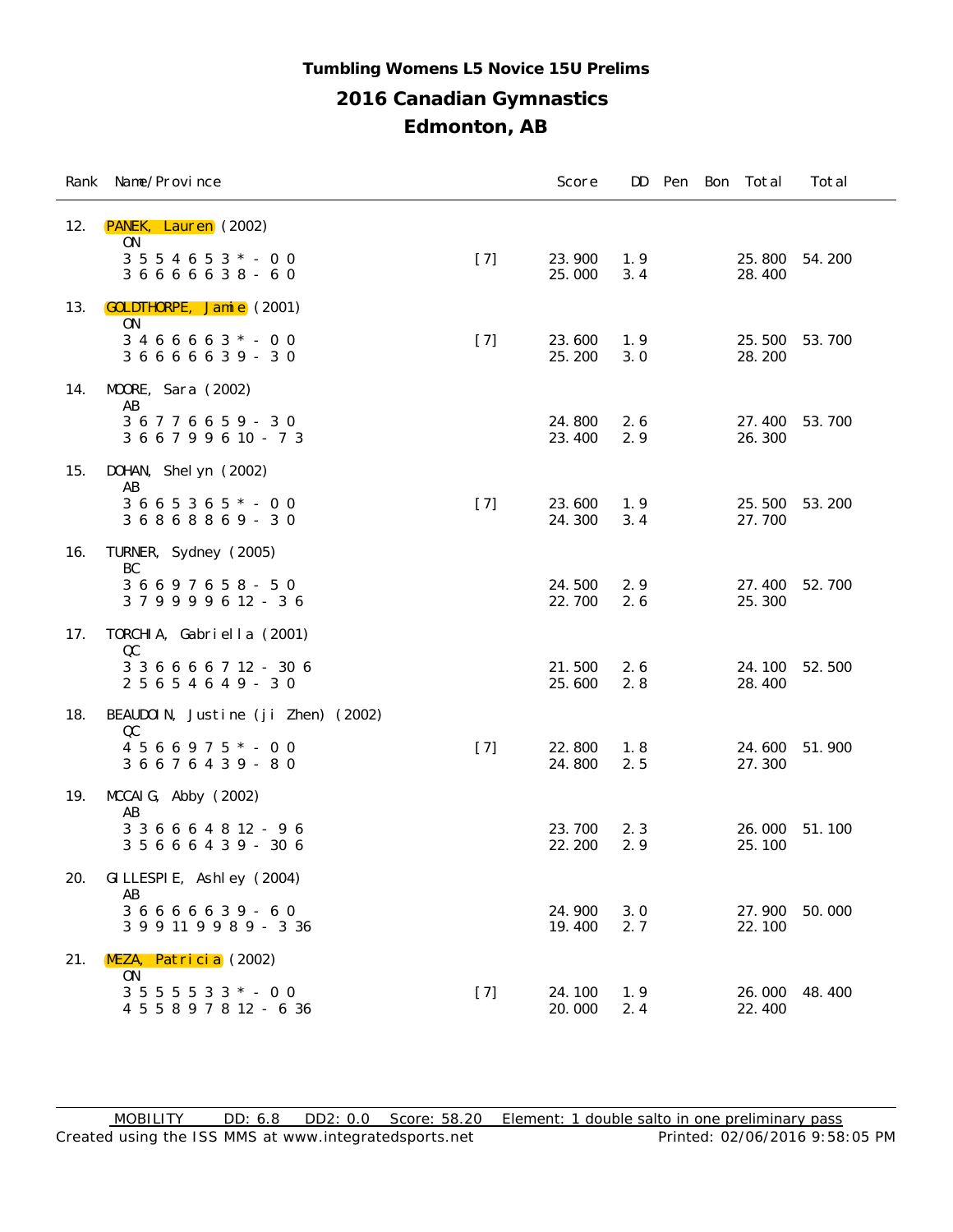|                       | Rank Name/Province                                         |       | Score            | DD.        |  | Pen Bon Total        | Total  |
|-----------------------|------------------------------------------------------------|-------|------------------|------------|--|----------------------|--------|
| 1.<br>[M]             | KYFI UK, MacKenzie (2000)<br>AB                            |       |                  |            |  |                      |        |
|                       | 3 5 4 5 4 3 2 9 - 3 0                                      |       | 26.200           | 3.9        |  | 1.0 31.100           | 59.500 |
|                       | [dDRS] $3\ 5\ 7\ 6\ 6\ 6\ 4\ 6\ -\ 3\ 0$                   |       | 25.400           | 3.0        |  | 28.400               |        |
| 2.                    | VARONE, Adrianna (1998)<br>0N                              |       |                  |            |  |                      |        |
| [RS]                  | 3 6 3 4 3 4 3 12 - 6 0<br>3 4 3 3 5 4 3 8 - 8 3            |       | 25.600<br>25.600 | 3.9<br>2.7 |  | 1.0 30.500<br>28.300 | 58.800 |
| 3.                    | VALENTE, Marina (1998)<br>ON.                              |       |                  |            |  |                      |        |
| $\lceil$ dDR $\rceil$ | 3 4 5 6 6 4 3 11 - 3 0<br>36667769 - 30                    |       | 25.500<br>24.700 | 3.8<br>3.0 |  | 1.0 30.300<br>27.700 | 58.000 |
| 4.                    | MACLEAN, Kiara (1999)                                      |       |                  |            |  |                      |        |
| $\lceil$ dDR $\rceil$ | ON.<br>$3\ 3\ 3\ 5\ 6\ 6\ 4\ 10\ -\ 3\ 0$<br>26767978 - 83 |       | 25.700<br>23.700 | 3.9<br>2.9 |  | 1.0 30.600<br>26.600 | 57.200 |
| 5.                    | ENGLAND, Erin (1998)                                       |       |                  |            |  |                      |        |
| [R]                   | BC<br>3 4 4 3 5 5 6 12 - 3 0<br>3 5 6 6 7 6 7 8 - 3 9      |       | 25.500<br>24.000 | 3.9<br>2.7 |  | 1.0 30.400<br>26.700 | 57.100 |
| 6.                    | BENVENUTO, Mel ayna (2000)                                 |       |                  |            |  |                      |        |
|                       | 0 <sub>N</sub><br>24565658-70                              |       | 25.200           | 3.1        |  | 28.300               | 56.200 |
|                       | 3 8 6 6 6 6 3 10 - 3 0                                     |       | 24.900           | 3.0        |  | 27.900               |        |
| 7.                    | <b>OUTRAM, Al yssa</b> (1996)                              |       |                  |            |  |                      |        |
|                       | ON.<br>2 3 4 6 6 7 6 9 - 3 0                               |       | 25.400           | 2.6        |  | 28.000               | 55.500 |
|                       | 3 5 6 6 6 7 5 12 - 3 0                                     |       | 24.700           | 2.8        |  | 27.500               |        |
| 8.                    | MATCHIM, Katelyn (2000)<br>AB                              |       |                  |            |  |                      |        |
|                       | 36666678-30<br>3 6 6 6 5 6 5 12 - 6 0                      |       | 24.900<br>24.500 | 2.6<br>2.8 |  | 27.500<br>27.300     | 54.800 |
|                       |                                                            |       |                  |            |  |                      |        |
| 9.                    | MACKAY, Ki ana (2000)<br>AB                                |       |                  |            |  |                      |        |
|                       | 3 6 5 6 9 7 6 10 - 9 3<br>3 6 5 6 5 4 6 6 - 3 0            |       | 23.600<br>25.600 | 2.9<br>2.6 |  | 26.500<br>28.200     | 54.700 |
| 10.                   | REMILLARD, Alexia (1999)                                   |       |                  |            |  |                      |        |
|                       | QC<br>$3666664$ * - 00                                     | $[7]$ | 23.300           | 1.9        |  | 25.200               | 54.200 |
|                       | 3 5 4 3 5 4 3 6 - 3 0                                      |       | 26.400           | 2.6        |  | 29.000               |        |
| 11.                   | DUCHARME, Roxanne (1998)                                   |       |                  |            |  |                      |        |
|                       | QC<br>3 6 6 6 6 6 3 12 - 4 6                               |       | 24.200           | 2.6        |  | 26.800               | 54.200 |
|                       | 2 4 6 7 8 8 6 10 - 3 0                                     |       | 24.600           | 2.8        |  | 27.400               |        |

Created using the ISS MMS at www.integratedsports.net Printed: 02/06/2016 9:58:08 PM MOBILITY DD: 6.8 DD2: 0.0 Score: 58.20 Element: 1 double salto in one preliminary pass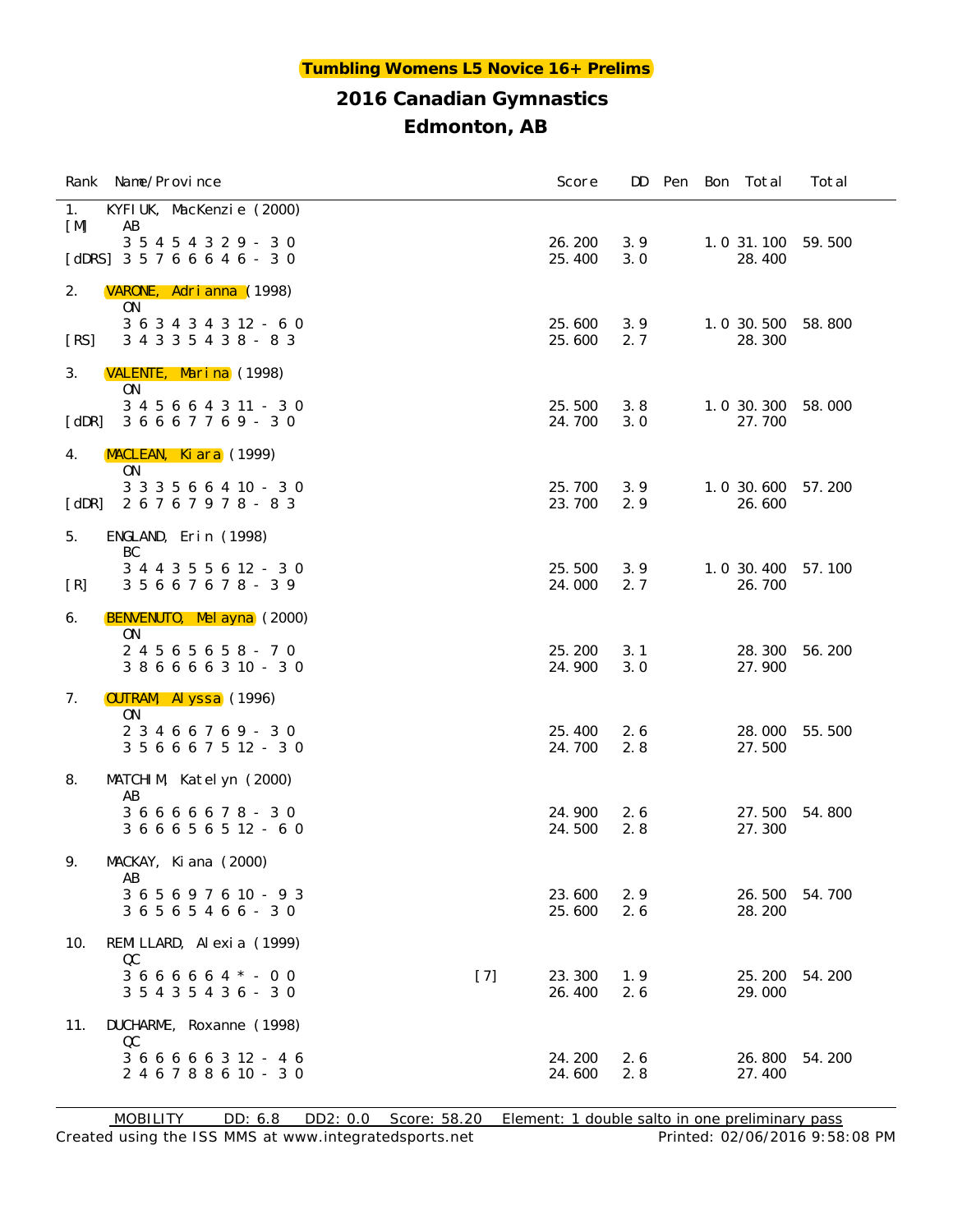## **2016 Canadian Gymnastics Edmonton, AB Tumbling Womens L5 Novice 16+ Prelims**

| Rank | Name/Province                              |       | Score            | DD.        |  | Pen Bon Total    | Total  |
|------|--------------------------------------------|-------|------------------|------------|--|------------------|--------|
| 12.  | NI COLETTO, Rachel (2000)<br><b>ON</b>     |       |                  |            |  |                  |        |
|      | 3 5 6 6 6 5 6 9 - 3 0<br>$3664576* - 00$   | $[7]$ | 25.100<br>23.300 | 2.7<br>1.9 |  | 27.800<br>25.200 | 53.000 |
| 13.  | CHAGNON, Mathilde (1995)<br>QC             |       |                  |            |  |                  |        |
|      | $35665966 - 30$<br>$3666666* - 00$         | $[7]$ | 25.100<br>23.100 | 2.6<br>1.9 |  | 27.700<br>25.000 | 52.700 |
| 14.  | YOUNG, Allison (1996)<br>AB                |       |                  |            |  |                  |        |
|      | 344669811-36<br>$2334664* - 00$            | $[7]$ | 24.000<br>24.200 | 2.5<br>1.8 |  | 26.500<br>26.000 | 52.500 |
| 15.  | DOBSON, Victoria (1998)<br>0 <sub>N</sub>  |       |                  |            |  |                  |        |
|      | $0325687$ * - 00<br>3 3 7 6 9 8 8 12 - 9 6 | $[7]$ | 23.900<br>22.900 | 1.9<br>2.5 |  | 25,800<br>25.400 | 51.200 |
| 16.  | PHI LLI PS-TAYLOR, Al ex (1995)<br>BC      |       |                  |            |  |                  |        |
|      | $3468998 * - 00$<br>3 6 6 7 6 7 4 8 - 8 15 | $[7]$ | 22.300<br>23.000 | 1.9<br>3.0 |  | 24.200<br>26.000 | 50.200 |
| 17.  | SCR JEWAN, Brittney (1998)<br>AB           |       |                  |            |  |                  |        |
|      | Withdrawn<br>Withdrawn                     |       |                  |            |  |                  |        |
|      | $17 \quad \text{IMNETIA}$ Morianno (2000)  |       |                  |            |  |                  |        |

17. DANELLA, Marianne (2000) QC

Withdrawn Withdrawn